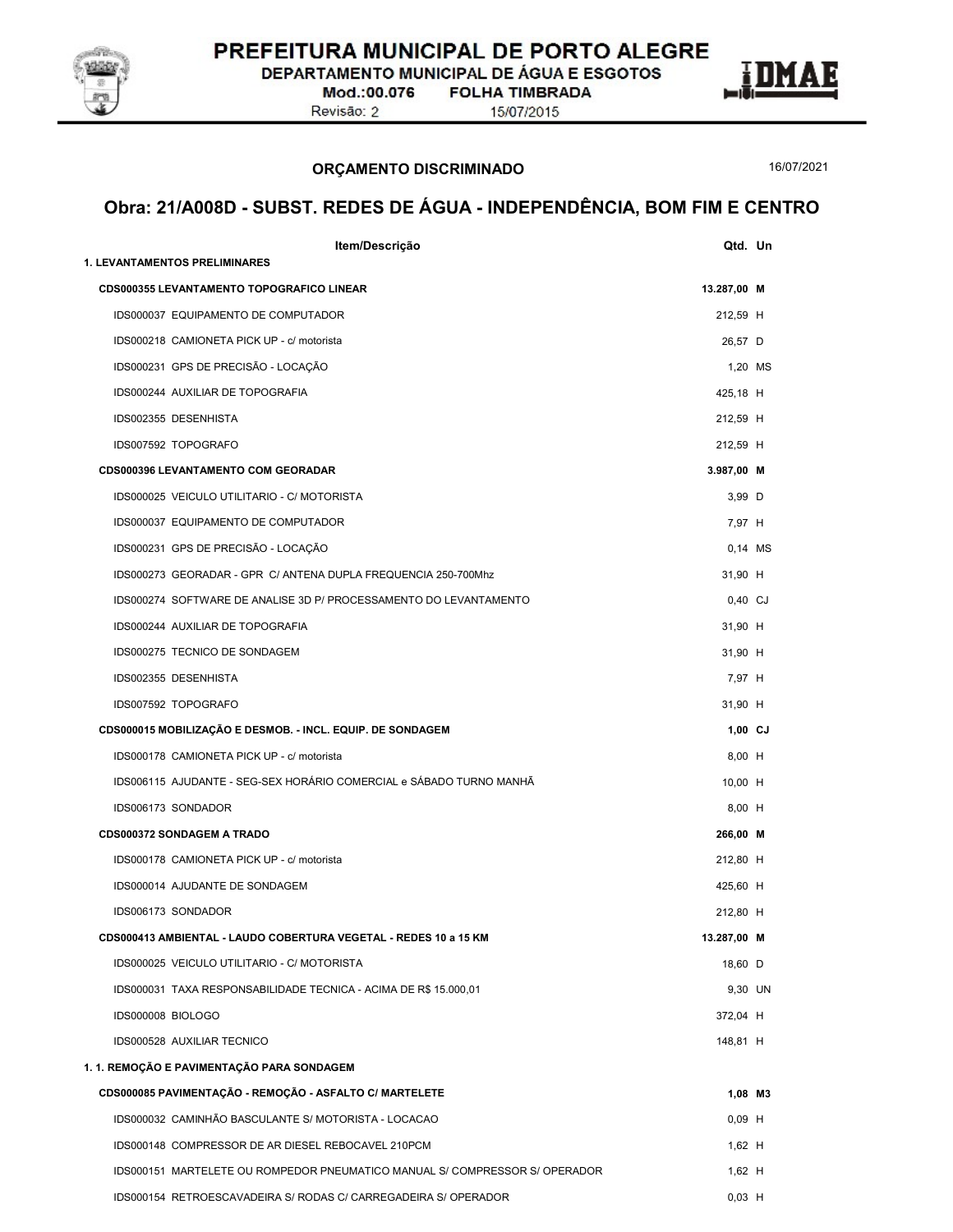

DEPARTAMENTO MUNICIPAL DE ÁGUA E ESGOTOS

Mod.:00.076 Revisão: 2

**FOLHA TIMBRADA** 15/07/2015

ORÇAMENTO DISCRIMINADO

16/07/2021

| Item/Descrição<br>IDS000318 MAQUINA DE CORTAR ASFALTO                            | Qtd. Un                |           |
|----------------------------------------------------------------------------------|------------------------|-----------|
|                                                                                  | $0,43$ H               |           |
| IDS004093 MOTORISTA DE CAMINHÃO -SEG-SEX HORÁRIO COMERCIAL e SÁBADO TURNO MANHÃ  | $0,09$ H               |           |
| IDS004234 OPERADOR RETROESCAVADEIRA                                              | $0,03$ H               |           |
| IDS004257 OPERADOR MARTELETE COMPACTADOR -SEG-SEX HOR.COMERCIAL e SÁBADO T MANHÃ | $1,62$ H               |           |
| Item/Descrição                                                                   |                        | Qtd. Un   |
| IDS004750 PEDREIRO - SEG-SEX HORÁRIO COMERCIAL e SÁBADO TURNO MANHÃ              | $3,24$ H               |           |
| IDS006111 SERVENTE -SEG-SEX HORÁRIO COMERCIAL e SÁBADO TURNO MANHÃ               | 3,67 H                 |           |
| CDS000086 PAVIMENTAÇÃO - REMOÇÃO - CONCRETO MAGRO                                |                        | 2,70 M3   |
| IDS000032 CAMINHÃO BASCULANTE S/ MOTORISTA - LOCACAO                             | $0,23$ H               |           |
| IDS000148 COMPRESSOR DE AR DIESEL REBOCAVEL 210PCM                               | $2,25$ H               |           |
| IDS000151 MARTELETE OU ROMPEDOR PNEUMATICO MANUAL S/ COMPRESSOR S/ OPERADOR      | $2,25$ H               |           |
| IDS000154 RETROESCAVADEIRA S/ RODAS C/ CARREGADEIRA S/ OPERADOR                  | $0,08$ H               |           |
| IDS004093 MOTORISTA DE CAMINHÃO -SEG-SEX HORÁRIO COMERCIAL e SÁBADO TURNO MANHÃ  | $0,23$ H               |           |
| IDS004234 OPERADOR RETROESCAVADEIRA                                              | $0,08$ H               |           |
| IDS004257 OPERADOR MARTELETE COMPACTADOR -SEG-SEX HOR.COMERCIAL e SÁBADO T MANHÃ | $2,25$ H               |           |
| IDS004750 PEDREIRO - SEG-SEX HORÁRIO COMERCIAL e SÁBADO TURNO MANHÃ              | 4,50 H                 |           |
| IDS006111 SERVENTE -SEG-SEX HORÁRIO COMERCIAL e SÁBADO TURNO MANHÃ               | 4,51 H                 |           |
| CDS000087 PAVIMENTAÇÃO - REMOÇÃO - PARALELEPIPEDO/PEDRA IRREG                    |                        | $0,25$ M2 |
| IDS006111 SERVENTE -SEG-SEX HORÁRIO COMERCIAL e SÁBADO TURNO MANHÃ               | $0,13$ H               |           |
| CDS000089 PAVIMENTAÇÃO - REMOÇÃO - BASALTO REGULAR/IRREGULAR                     |                        | 5,25 M2   |
| IDS006111 SERVENTE -SEG-SEX HORÁRIO COMERCIAL e SÁBADO TURNO MANHÃ               | $4,04$ H               |           |
| CDS000090 PAVIMENTAÇÃO - REMOÇÃO - LAJE DE GRES                                  |                        | $0,25$ M2 |
| IDS006111 SERVENTE -SEG-SEX HORÁRIO COMERCIAL e SÁBADO TURNO MANHÃ               | $0,16$ H               |           |
| CDS000091 PAVIMENTAÇÃO - REMOÇÃO - CONCRETO ARMADO                               |                        | $0,05$ M3 |
| IDS000032 CAMINHÃO BASCULANTE S/ MOTORISTA - LOCACAO                             |                        | Н         |
| IDS000148 COMPRESSOR DE AR DIESEL REBOCAVEL 210PCM                               | $0,07$ H               |           |
| IDS000151_MARTELETE OU ROMPEDOR PNEUMATICO MANUAL S/ COMPRESSOR S/ OPERADOR      | $0,07$ H               |           |
| IDS000154 RETROESCAVADEIRA S/ RODAS C/ CARREGADEIRA S/ OPERADOR                  |                        | H         |
| IDS004093 MOTORISTA DE CAMINHÃO -SEG-SEX HORÁRIO COMERCIAL e SÁBADO TURNO MANHÃ  |                        | н         |
| IDS004234 OPERADOR RETROESCAVADEIRA                                              |                        | H         |
| IDS004257 OPERADOR MARTELETE COMPACTADOR -SEG-SEX HOR.COMERCIAL e SÁBADO T MANHÃ | $0,07$ H               |           |
| IDS004750 PEDREIRO - SEG-SEX HORÁRIO COMERCIAL e SÁBADO TURNO MANHÃ              | $0,14$ H               |           |
| IDS006111 SERVENTE -SEG-SEX HORÁRIO COMERCIAL e SÁBADO TURNO MANHÃ               | $0,14$ H               |           |
| CDS000092 PAVIMENTAÇÃO - REMOÇÃO - LAJOTA CERAM/LADRILHO/ARDOSIA                 |                        | $3,25$ M2 |
| IDS006111 SERVENTE -SEG-SEX HORÁRIO COMERCIAL e SÁBADO TURNO MANHÃ               | 2,92 H                 |           |
| CDS000906 PAVIMENTAÇÃO - IMPRIMAÇÃO ASFALTICA                                    | $10,80$ M <sup>2</sup> |           |
| IDS000401 TRATOR DE PNEUS POT 105 CV TRAÇÃO 4 X 4, PESO C/ LASTRO 5775 KG C/ OPE | $0,05$ H               |           |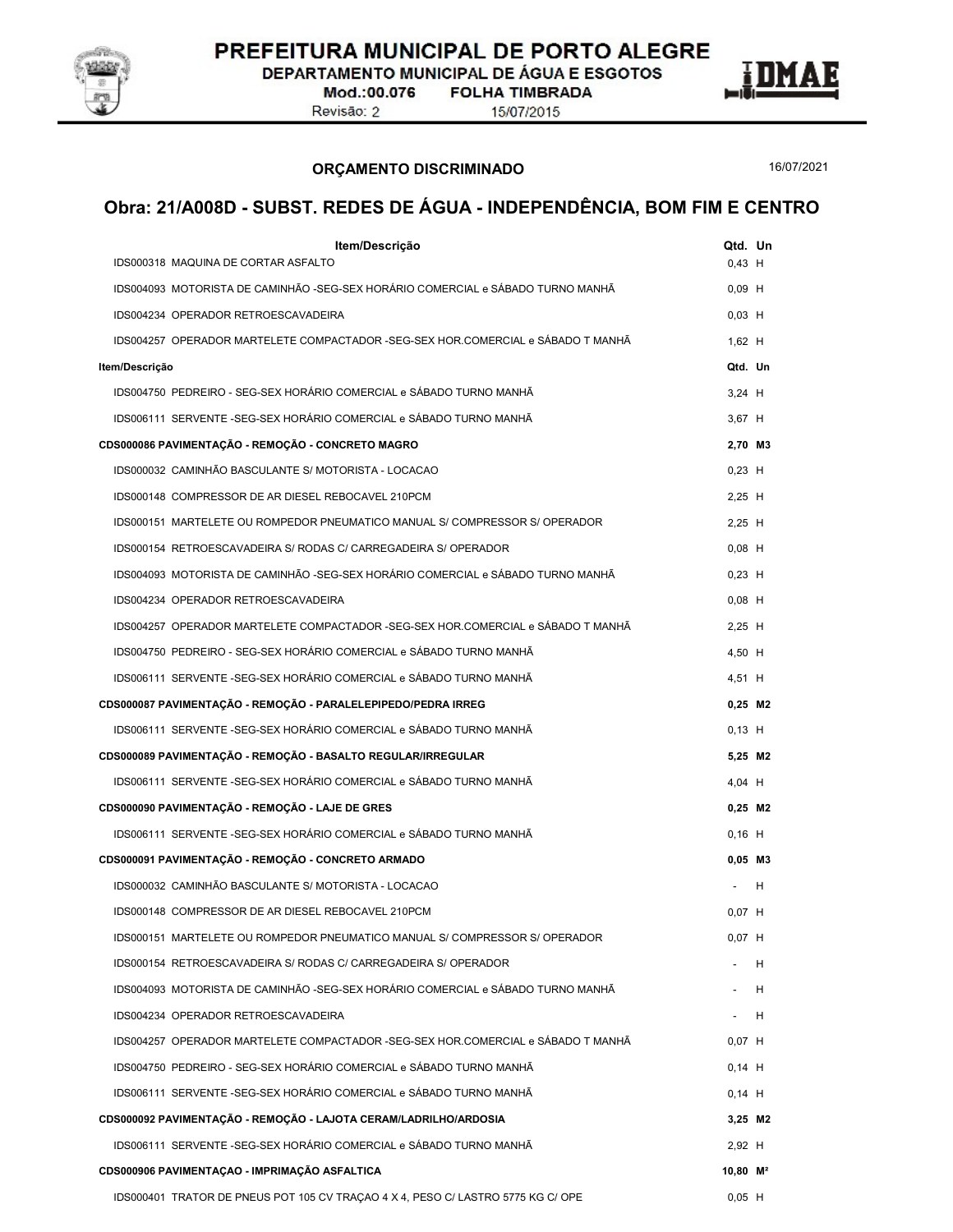

DEPARTAMENTO MUNICIPAL DE ÁGUA E ESGOTOS

Mod.:00.076 Revisão: 2

**FOLHA TIMBRADA** 15/07/2015





ORÇAMENTO DISCRIMINADO

16/07/2021

| Item/Descrição                                                                                | Qtd. Un     |      |  |
|-----------------------------------------------------------------------------------------------|-------------|------|--|
| IDS000402 VASSOURA MECANICA REBOCAVEL C/ ESCOVA CILINDRICA LARG UTIL 2,44M                    | $0,05$ H    |      |  |
| IDS000403 TANQUE DE ASFALTO ESTACIONÁRIO CAPACIDADE 30.000L                                   | $0,05$ H    |      |  |
| IDS000404 ESPARGIDOR ASFALTO PRESSUR, TANQ 6 M <sup>3</sup> , AQUEC, ESPARGIDORA 3,6 C/ OPERA | $0,05$ H    |      |  |
| IDS000452 ASFALTO DILUÍDO CM-30                                                               | $0,01$ T    |      |  |
| IDS004083 ENCARREGADO                                                                         | $0,05$ H    |      |  |
| IDS006111 SERVENTE -SEG-SEX HORÁRIO COMERCIAL e SÁBADO TURNO MANHÃ                            | $0,43$ H    |      |  |
| CDS000699 ASFALTO PRÉ-MIST.FRIO C/ EMULSÃO-SEG/SEX HOR.COM e SAB T.MANHA INCLUI<br>TRANSPORTE | 1.08 M3     |      |  |
| IDS000059 BRITA 1                                                                             | 1,46 M3     |      |  |
| IDS000149 PA CARREGADEIRA SOBRE RODAS C/ OPERADOR                                             | $0,02$ H    |      |  |
| IDS000394 EMULSÃO ASFÁLTICA RR-1C - INCLUSO TRANSPORTE                                        | $0,10$ T    |      |  |
| IDS000395 USINA DE ASFALTO FRIO C/ OPERADOR                                                   | $0,02$ H    |      |  |
| IDS000396 MOTONIVELADORA C/ OPERADOR                                                          | $0,02$ H    |      |  |
| IDS005684 ROLO COMPACTADOR VIBRATORIO 6,6T- PRODUTIVA - C/ OPERADOR                           | $0,02$ H    |      |  |
| IDS005871 ROLO COMPACTADOR DE PNEUS ESTATICO - PRODUTIVA - C/ OPERADOR                        | $0,02$ H    |      |  |
| IDS007035 TANQUE ESTACIONARIO CAP 30                                                          | $0,05$ H    |      |  |
| IDS000017 MESTRE DE OBRAS -SEG-SEX -HORÁRIO COMERCIAL e SÁBADO TURNO MANHÃ                    | $0,02$ H    |      |  |
| IDS006111 SERVENTE -SEG-SEX HORÁRIO COMERCIAL e SÁBADO TURNO MANHÃ                            | $0,22$ H    |      |  |
| CDS000098 PAVIMENTAÇÃO - CONCRETO MAGRO                                                       | 4,86 M3     |      |  |
| IDS000047 AREIA MEDIA                                                                         | 3,46 M3     |      |  |
| <b>IDS000059 BRITA 1</b>                                                                      | 3,77 M3     |      |  |
| IDS000114 CIMENTO PORTLAND COMPOSTO CP II-32                                                  | 1.336,50 KG |      |  |
| IDS000017 MESTRE DE OBRAS -SEG-SEX -HORÁRIO COMERCIAL e SÁBADO TURNO MANHÃ                    | $0,56$ H    |      |  |
| IDS004750 PEDREIRO - SEG-SEX HORÁRIO COMERCIAL e SÁBADO TURNO MANHÃ                           | $5,61$ H    |      |  |
| IDS006111 SERVENTE -SEG-SEX HORÁRIO COMERCIAL e SÁBADO TURNO MANHÃ                            | 42,87 H     |      |  |
| CDS000099 PAVIMENTAÇÃO - REPOSIÇÃO - PARALELEPIPEDO/PEDRA IRREG                               | $0,25$ M2   |      |  |
| IDS000047 AREIA MEDIA                                                                         | $0,01$ M3   |      |  |
| IDS000048 AREIA GROSSA                                                                        | $0,03$ M3   |      |  |
| IDS000114 CIMENTO PORTLAND COMPOSTO CP II-32                                                  | 2,28 KG     |      |  |
| IDS000158 PARALELEPIPEDO GRANITICO                                                            |             | - ML |  |
| IDS004759 CALCETEIRO - SEG-SEX HORÁRIO COMERCIAL e SÁBADO TURNO MANHÃ                         | $0,10$ H    |      |  |
| IDS006111 SERVENTE -SEG-SEX HORÁRIO COMERCIAL e SÁBADO TURNO MANHÃ                            | $0,23$ H    |      |  |
| CDS000207 PAVIMENTAÇÃO - REPOSIÇÃO - BASALTO REGULAR/IRREGULAR                                | 5,25 M2     |      |  |
| IDS000047 AREIA MEDIA                                                                         | $0.12$ M3   |      |  |
| IDS000048 AREIA GROSSA                                                                        | $0,53$ M3   |      |  |
| IDS000082 BASALTO IRREGULAR                                                                   | 0,79 M2     |      |  |
| IDS000114 CIMENTO PORTLAND COMPOSTO CP II-32                                                  | 47,83 KG    |      |  |
| IDS004759 CALCETEIRO - SEG-SEX HORÁRIO COMERCIAL e SÁBADO TURNO MANHÃ                         | $2,10$ H    |      |  |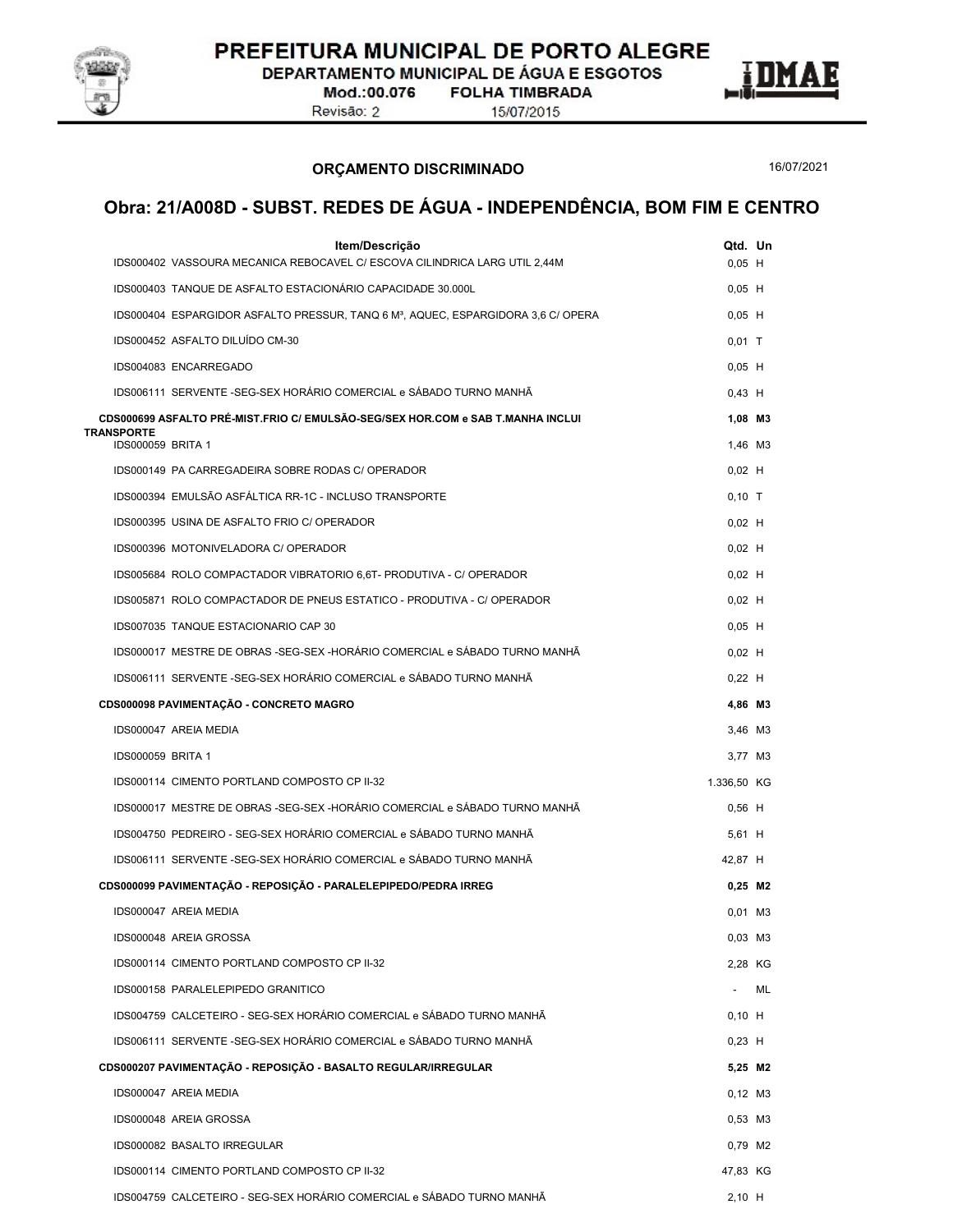

DEPARTAMENTO MUNICIPAL DE ÁGUA E ESGOTOS

Mod.:00.076 Revisão: 2

**FOLHA TIMBRADA** 15/07/2015



ORÇAMENTO DISCRIMINADO

16/07/2021

| Item/Descrição<br>IDS006111 SERVENTE - SEG-SEX HORÁRIO COMERCIAL e SÁBADO TURNO MANHÃ | Qtd. Un<br>4,78 H   |  |
|---------------------------------------------------------------------------------------|---------------------|--|
| CDS000208 PAVIMENTAÇÃO - REPOSIÇÃO - LAJE DE GRES                                     | $0,25$ M2           |  |
| IDS000047 AREIA MEDIA                                                                 | $0,01$ M3           |  |
| IDS000048 AREIA GROSSA                                                                | $0,03$ M3           |  |
| IDS000114 CIMENTO PORTLAND COMPOSTO CP II-32                                          | 2,28 KG             |  |
| IDS000182 LAJE DE GRES P/CALCADA 45 X 90CM                                            | 0,07 M2             |  |
| IDS004759 CALCETEIRO - SEG-SEX HORÁRIO COMERCIAL e SÁBADO TURNO MANHÃ                 | $0,10$ H            |  |
| IDS006111 SERVENTE -SEG-SEX HORÁRIO COMERCIAL e SÁBADO TURNO MANHÃ                    | $0,23$ H            |  |
| CDS000209 PAVIMENTAÇÃO - CONCRETO ARMADO SEG/SEX HOR.COMERCIAL E SÁB T.MANHÃ - INCLUI | $0,05$ M3           |  |
| <b>TRANSPORTE</b>                                                                     | $0,04$ M3           |  |
| IDS000047 AREIA MEDIA                                                                 |                     |  |
| IDS000071 PEÇA MADEIRA 3A QUALIDADE 2,5 x10CM NÃO APARELHADA                          | $0,03$ M            |  |
| IDS000111 ACO CA-60, 4,2 MM, CORTADO E DOBRADO                                        | 0,29 KG             |  |
| IDS000112 BRITA 2                                                                     | $0,04$ M3           |  |
| IDS000114 CIMENTO PORTLAND COMPOSTO CP II-32                                          | 13,75 KG            |  |
| IDS000017 MESTRE DE OBRAS -SEG-SEX -HORÁRIO COMERCIAL e SÁBADO TURNO MANHÃ            | $0,02$ H            |  |
| IDS000022 FERREIRO                                                                    | $0,01$ H            |  |
| IDS004750 PEDREIRO - SEG-SEX HORÁRIO COMERCIAL e SÁBADO TURNO MANHÃ                   | $0,06$ H            |  |
| IDS006111 SERVENTE -SEG-SEX HORÁRIO COMERCIAL e SÁBADO TURNO MANHÃ                    | $0,44$ H            |  |
| CDS000101 PAVIMENTAÇÃO - REPOSIÇÃO - LAJOTA CERAM/LADRILHO/ARDOSIA                    | 3,25 M2             |  |
| IDS000145 ARGAMASSA INDUSTRIALIZADA MULTIUSO                                          | 17,42 KG            |  |
| IDS000438 LADRILHO HIDRAULICO, *30 X 30* CM, E= 2 CM, MILANO, NATURAL                 | 0,97 M2             |  |
| IDS004750 PEDREIRO - SEG-SEX HORÁRIO COMERCIAL e SÁBADO TURNO MANHÃ                   | $0,97$ H            |  |
| IDS006111 SERVENTE -SEG-SEX HORÁRIO COMERCIAL e SÁBADO TURNO MANHÃ                    | $0,65$ H            |  |
| 2. PROJETOS                                                                           |                     |  |
| CDS000361 PROJETO AGUA - REDE DISTRIBUIDORA                                           | 17.154,00 M         |  |
| IDS000025 VEICULO UTILITARIO - C/ MOTORISTA                                           | 34,31 D             |  |
| IDS000037 EQUIPAMENTO DE COMPUTADOR                                                   | 262,08 H            |  |
| IDS000005 ENGENHEIRO PLENO                                                            | 524,16 H            |  |
| IDS000010 DIGITADOR                                                                   | 262,08 H            |  |
| IDS000528 AUXILIAR TECNICO                                                            | 262,08 H            |  |
| IDS002355 DESENHISTA                                                                  | 262,08 H            |  |
| CDS000362 PROJETO AGUA - ADUTORA ATÉ 1.000 M                                          | 699,00 M            |  |
| IDS000025 VEICULO UTILITARIO - C/ MOTORISTA                                           | 1,40 $\overline{D}$ |  |
| IDS000037 EQUIPAMENTO DE COMPUTADOR                                                   | 21,36 H             |  |
| IDS000005 ENGENHEIRO PLENO                                                            | 42,72 H             |  |
| IDS000010 DIGITADOR                                                                   | 21,36 H             |  |
| IDS000528 AUXILIAR TECNICO                                                            | 21,36 H             |  |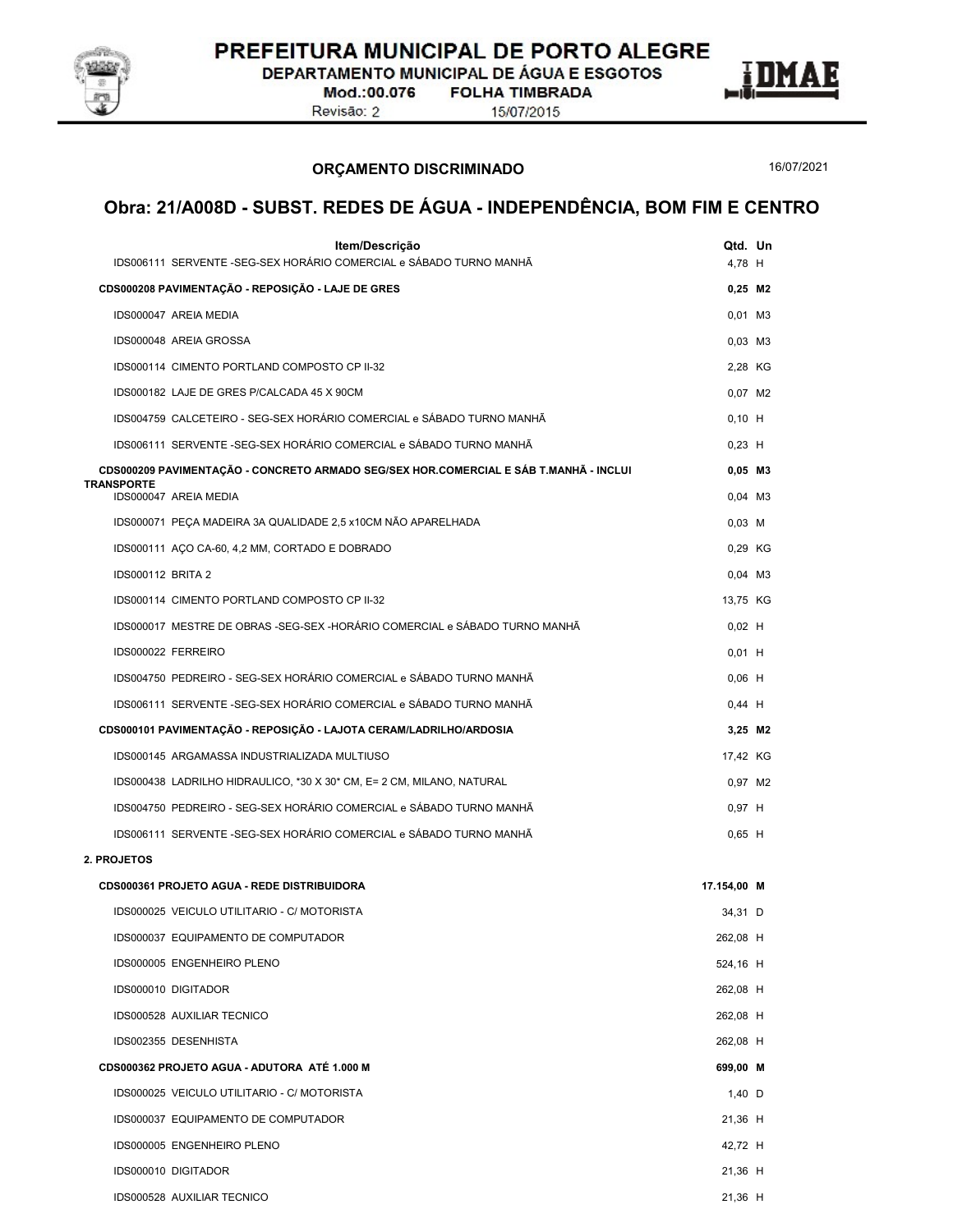

DEPARTAMENTO MUNICIPAL DE ÁGUA E ESGOTOS

Mod.:00.076 Revisão: 2

**FOLHA TIMBRADA** 15/07/2015



ORÇAMENTO DISCRIMINADO

Item/Descrição Qtd. Un Obra: 21/A008D - SUBST. REDES DE ÁGUA - INDEPENDÊNCIA, BOM FIM E CENTRO IDS002355 DESENHISTA 21,36 H 3. PLANEJAMENTO OBRA E LOGÍSTICA - Etapa sem desembolso financ.<br>4. ADMINISTRAÇÃO LOCAL<br>4. 1. PESSOAL CDS000001 ENGENHEIRO / ARQUITETO ( RESIDENTE ) Modalidade - Tempo Integral 16,00 MS Item/Descrição Qtd. Un IDS000004 ENGENHEIRO JUNIOR OU ARQUITETO 3.520,00 H CDS000002 ENGENHEIRO / ARQUITETO ( RESIDENTE ) Modalidade - 2 horas/dia 3,00 MS IDS000004 ENGENHEIRO JUNIOR OU ARQUITETO 132,00 H CDS000003 VIGILANCIA - Equipe - modalidade A - 12 horas / dia 18,00 MS IDS000007 VIGIA - HORISTA 9.720,00 H 4. 2. DESPESAS DIVERSAS CDS000006 ALUGUEL DO TERRENO 18,00 MS IDS000356 CUB PONDERADO PARA PIS (PROJETO DE INTERESSE SOCIAL) 18,00 M2 CDS000007 CONSUMO DE AGUA 18,00 MS IDS000026 DMAE TARIFA BASICA TB PREÇO BASICO PB 360,00 UN 360,00 UN CDS000008 CONSUMO DE ENERGIA ELETRICA 18,00 MS IDS000027 CEEE TARIFA BASICA TB ENERGIA ELETRICA 1.800,00 UN CDS000009 CONSUMO DE TELEFONIA 19,00 MS IDS000028 TELEFONE TARIFA BÁSICA 19,00 UN CDS000012 TAXA RESPONSABILIDADE TECNICA - Acima de R\$ 15.000,00 1,00 UN IDS000031 TAXA RESPONSABILIDADE TECNICA - ACIMA DE R\$ 15.000,01 1 and 1,00 UN 1,00 UN CDS000404 TAXA FISCALIZAÇÃO DE OBRA NAS VIAS PÚBLICAS - ACIMA DE 1001M2 1,00 UN IDS000276 UFM - TAXA MUNICIPAL 2.000,00 UN 5. INSTALAÇÃO DA OBRA<br>5. 1. SERVIÇOS INICIAIS CDS000013 MOBILIZAÇÃO E DESMOBILIZAÇÃO - TERRESTRE - Incluindo equip 1,00 CJ IDS000032 CAMINHÃO BASCULANTE S/ MOTORISTA - LOCACAO 8,00 H IDS000017 MESTRE DE OBRAS -SEG-SEX -HORÁRIO COMERCIAL e SÁBADO TURNO MANHÃ 0,80 H IDS004093 MOTORISTA DE CAMINHÃO -SEG-SEX HORÁRIO COMERCIAL e SÁBADO TURNO MANHÃ 8,00 H IDS006115 AJUDANTE - SEG-SEX HORÁRIO COMERCIAL e SÁBADO TURNO MANHÃ 16,00 H CDS000016 LIMPEZA DO TERRENO 300,00 M2 IDS000155 TRATOR ESTEIRA S/ OPERADOR 1,80 H IDS000017 MESTRE DE OBRAS -SEG-SEX -HORÁRIO COMERCIAL e SÁBADO TURNO MANHÃ  $7,50$  H IDS000136 OPERADOR MAQUINAS E TRATORES DIVERSOS 1,80 H IDS006111 SERVENTE -SEG-SEX HORÁRIO COMERCIAL e SÁBADO TURNO MANHÃ

#### CDS000017 PLACAS DA OBRA - IDENTIFICAÇÃO - PADRÃO PREFEITURA 16,00 M2

16/07/2021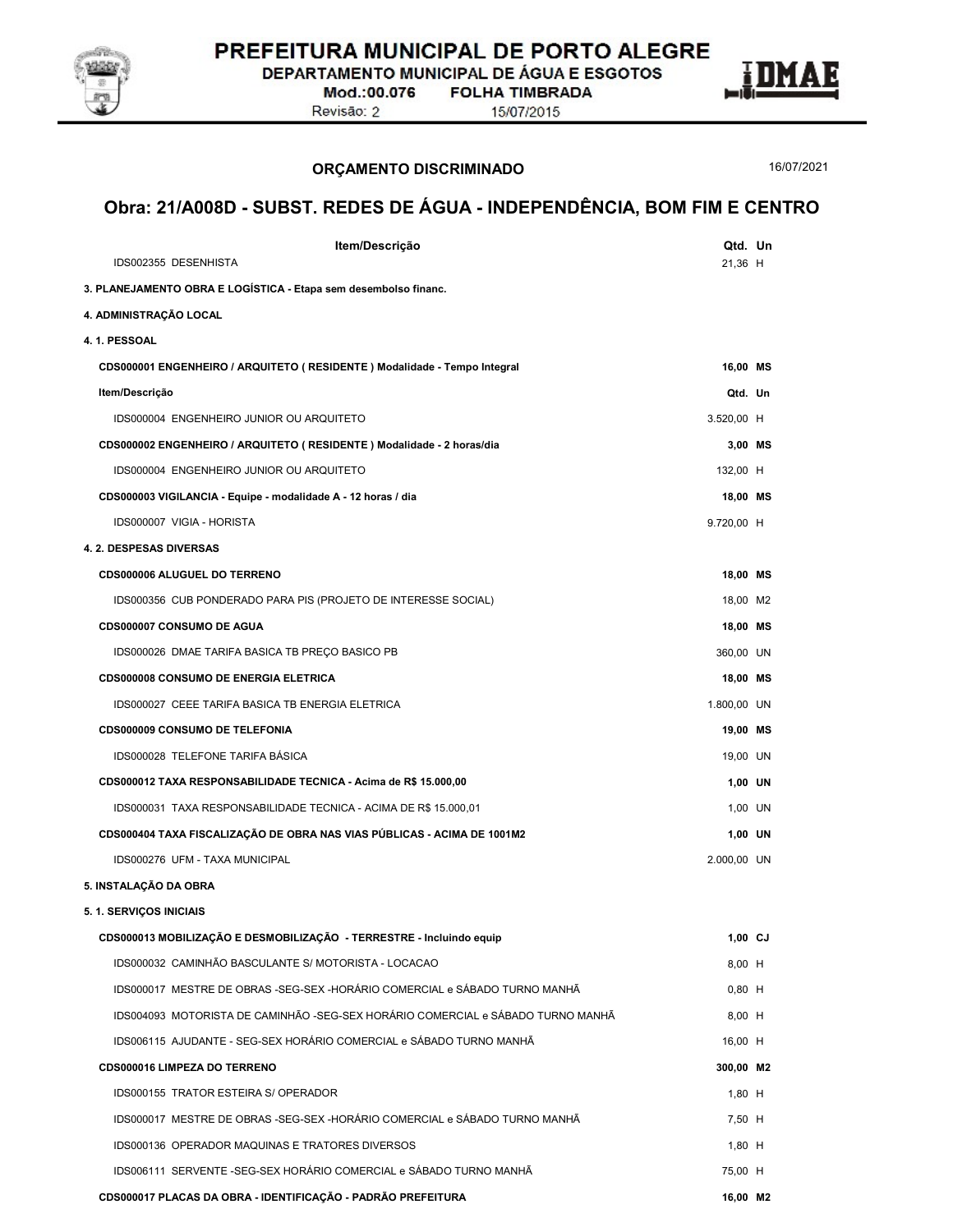

DEPARTAMENTO MUNICIPAL DE ÁGUA E ESGOTOS

Mod.:00.076 Revisão: 2

**FOLHA TIMBRADA** 15/07/2015

ORÇAMENTO DISCRIMINADO

16/07/2021

| Item/Descrição                                                                   | Qtd. Un     |         |
|----------------------------------------------------------------------------------|-------------|---------|
| IDS000033 PLACA DE OBRA ADESIVADA                                                | 16,00 M2    |         |
| IDS000034 PEÇA MADEIRA DE LEI 2,5x7,5cm (1"x3")                                  | 16,00 M     |         |
| IDS000035 PEÇA MADEIRA NATIVA/REGIONAL 7,5x7,5cm (3x3)                           | 10,56 M     |         |
| IDS000036 PREGOS BITOLAS VARIADAS                                                | 1,76 KG     |         |
| IDS005652 CONCRETO NAO ESTRUTURAL (SEM LANÇAMENTO)                               | $0,16$ M3   |         |
| IDS001213 CARPINTEIRO DE FORMAS                                                  | 16,00 H     |         |
| IDS006111 SERVENTE -SEG-SEX HORÁRIO COMERCIAL e SÁBADO TURNO MANHÃ               | 32,00 H     |         |
| CDS000245 EQUIPE DE TOPOGRAFIA - REDES AGUA                                      | 17.853,00 M |         |
| IDS000037 EQUIPAMENTO DE COMPUTADOR                                              | 312,43 H    |         |
| IDS000038 ESTAÇÃO TOTAL - TOPOGRAFIA - LOCAÇÃO                                   |             | 5,68 MS |
| IDS000144 NIVEL OTICO C/ PRECISÃO                                                | 1.249,71 H  |         |
| IDS000244 AUXILIAR DE TOPOGRAFIA                                                 | 2.499,42 H  |         |
| IDS002355 DESENHISTA                                                             | 312,43 H    |         |
| IDS007592 TOPOGRAFO                                                              | 1.249,71 H  |         |
| CDS001046 SONDAGEM DE RAMAL (PADRÕES 1 ATÉ 5)-PASSEIO E VIA-REPAVIMENTAÇÃO C/    | 719,00 UN   |         |
| <b>CONCRETO MAGRO</b><br>IDS000032 CAMINHÃO BASCULANTE S/ MOTORISTA - LOCACAO    | 35,95 H     |         |
| IDS000047 AREIA MEDIA                                                            | 12,80 M3    |         |
| IDS000049 AREIA REGULAR - Inclui transporte                                      | 77,65 M3    |         |
| IDS000059 BRITA 1                                                                | 13,95 M3    |         |
| IDS000087 SAIBRO POSTO OBRA                                                      | 181,19 M3   |         |
| IDS000114 CIMENTO PORTLAND COMPOSTO CP II-32                                     | 4.943,13 KG |         |
| IDS000152 BOMBA SUBMERSIVEL P/ DRENAGEM/ESGOTAMENTO ELET TRIFASICA ATÉ 5CV       | 35,95 H     |         |
| IDS000175 COMPACTADOR TIPO SAPO MOTOR A DIESEL S/ OPERADOR                       | 179,75 H    |         |
| IDS000178 CAMIONETA PICK UP - c/ motorista                                       | 539,25 H    |         |
| IDS000017 MESTRE DE OBRAS -SEG-SEX -HORÁRIO COMERCIAL e SÁBADO TURNO MANHÃ       | 2,07 H      |         |
| IDS002698 INSTALADOR HIDRAULICO                                                  | 539,25 H    |         |
| IDS004093 MOTORISTA DE CAMINHÃO -SEG-SEX HORÁRIO COMERCIAL e SÁBADO TURNO MANHÃ  | 35,95 H     |         |
| IDS004750 PEDREIRO - SEG-SEX HORÁRIO COMERCIAL e SÁBADO TURNO MANHÃ              | 20,76 H     |         |
| IDS006111 SERVENTE -SEG-SEX HORÁRIO COMERCIAL e SÁBADO TURNO MANHÃ               | 1.237,04 H  |         |
| CDS001026 SINALIZAÇÃO DIURNA E NOTURNA E PROTEÇÃO COM TELA                       | 16.964,00 M |         |
| IDS000039 CONE DE PVC PARA SINALIZAÇÃO                                           | 101,78 UN   |         |
| IDS000040 SINALIZAÇÃO - TIPO PISCA-PISCA                                         | 339,28 UN   |         |
| IDS000355 BALIZADOR PALITO COM BASE                                              | 339,28 UN   |         |
| IDS000478 CAVALETE DE MADEIRA PARA SINALIZAÇÃO                                   | 4.241,00 UN |         |
| S00001357 !EM PROCESSO DE DESATIVACAO! CHAPA DE MADEIRA COMPENSADA RESINADA PAFO | 2,80 UN     |         |
| S00004006 MADEIRA SERRADA EM PINUS, MISTA OU EQUIVALENTE DA REGIAO - BRUTA       | 0,85 M3     |         |
| S00004491 PONTALETE *7,5 X 7,5 * CM EM PINUS, MISTA OU EQUIVALENTE DA REGIAO -   | 381,69 M    |         |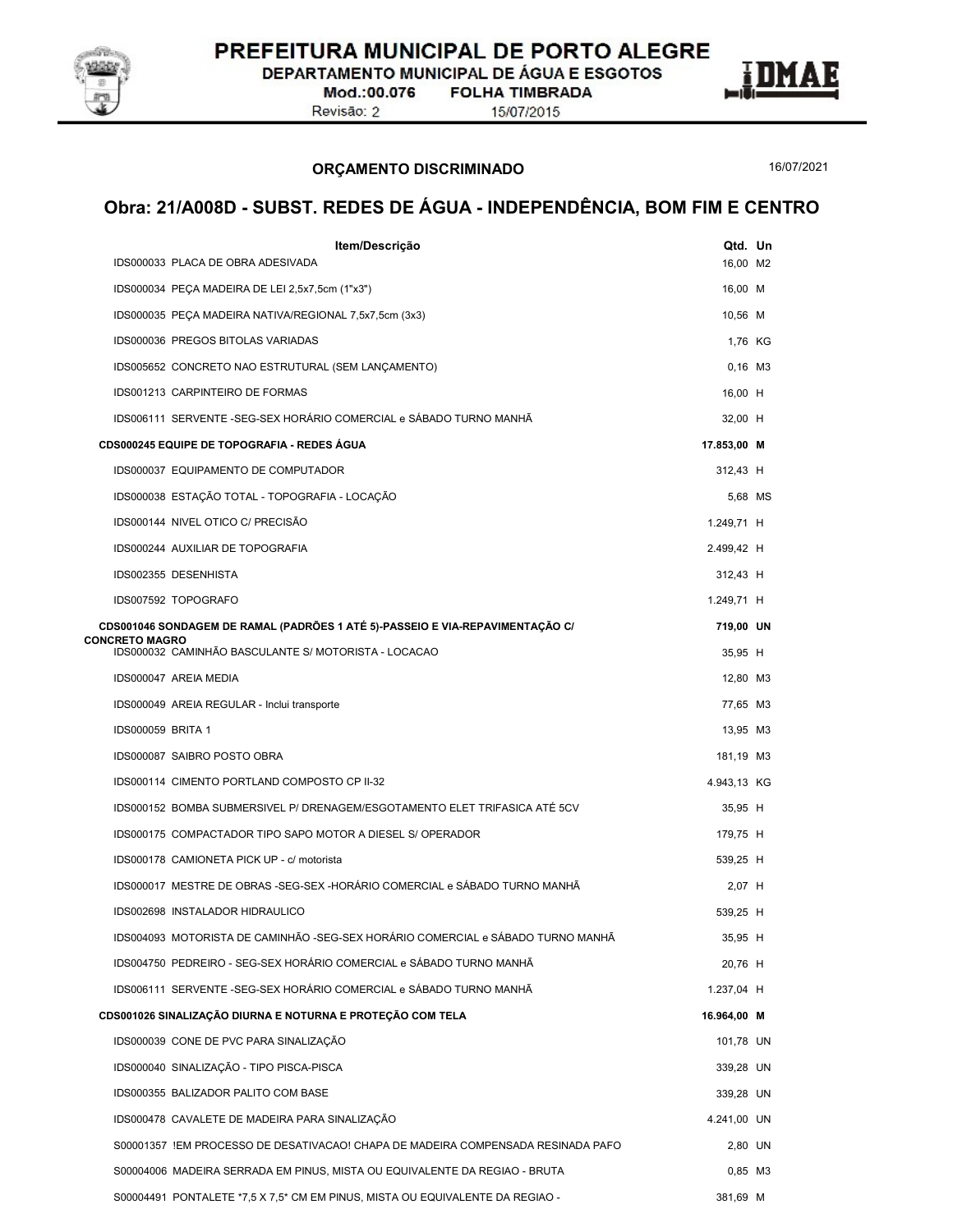

DEPARTAMENTO MUNICIPAL DE ÁGUA E ESGOTOS

Mod.:00.076 Revisão: 2

**FOLHA TIMBRADA** 

15/07/2015



16/07/2021

| Item/Descrição                                                                   | Qtd. Un   |  |
|----------------------------------------------------------------------------------|-----------|--|
| S00005076 GRAMPO DE ACO POLIDO 1 " X 9                                           | 28,84 KG  |  |
| S00037524 TELA PLASTICA LARANJA, TIPO TAPUME PARA SINALIZACAO, MALHA RETANGUL1.2 | 565,41 M  |  |
| IDS001213 CARPINTEIRO DE FORMAS                                                  | 311,29 H  |  |
| IDS006111 SERVENTE -SEG-SEX HORÁRIO COMERCIAL e SÁBADO TURNO MANHÃ               | 283,30 H  |  |
| <b>CDS001038 PASSADIÇOS DE MADEIRA PARA PEDESTRES</b>                            | 75,60 M2  |  |
| S00004472 VIGA NAO APARELHADA *6 X 16* CM, EM MACARANDUBA, ANGELIM OU EQUIVALERE | 57,60 M   |  |
| S00005061 PREGO DE ACO POLIDO COM CABECA 18 X 27 (2 1/2 X 10)                    | 15,12 KG  |  |
| S00006189 TABUA NAO APARELHADA *2,5 X 30* CM, EM MACARANDUBA, ANGELIM OU EQUIVAR | 32,39 M   |  |
| IDS001213 CARPINTEIRO DE FORMAS                                                  | 37,80 H   |  |
| IDS006111 SERVENTE - SEG-SEX HORÁRIO COMERCIAL e SÁBADO TURNO MANHÃ              | 113,40 H  |  |
| 5. 2. CANTEIRO DE OBRAS                                                          |           |  |
| MANUTENÇÃO 5% do valor do Canteiro de Obras                                      | 18,00 MS  |  |
| IDS000221 BANHEIRO QUIMICO - MODULO - LOC MENSAL                                 | 18,00 MS  |  |
| CDS000024 CONTAINER/ESCRIT C/ SANIT- PROT. TERM. E ACUST- LOCAÇAO                | 36,00 MS  |  |
| IDS000078 CONTAINER ESCR. C/ SANITARIO APROX. 13M <sup>2</sup>                   | 36,00 MS  |  |
| CDS000025 CONTAINER/SANIT- 2 WC/1 LAV./1 MIC./4 CHUV- LOCAÇÃO                    | 36,00 MS  |  |
| IDS000080 CONTAINER VESTIARIO/SANITARIO 4CH, 3 VASOS SANITARIOS                  | 36,00 MS  |  |
| CDS000026 CONTAINER - GALPÃO - LOCAÇÃO                                           | 36,00 MS  |  |
| IDS000079 CONTAINER S/ REVEST- GALPAO APROX. 13M <sup>2</sup>                    | 36,00 MS  |  |
| <b>CDS001033 CONTAINER - REFEITORIO</b>                                          | 36,00 MS  |  |
| S00010776 LOCACAO DE CONTAINER 2,30 X 6,00 M, ALT. 2,50 M, PARA ESCRITORIO, INT  | 36,00 ME  |  |
| CDS000027 ENTRADA PROVISORIA DE AGUA                                             | 1,00 UN   |  |
| IDS000047 AREIA MEDIA                                                            | $0,13$ M3 |  |
| IDS000082 BASALTO IRREGULAR                                                      | 1,00 M2   |  |
| IDS000114 CIMENTO PORTLAND COMPOSTO CP II-32                                     | 2,00 KG   |  |
| IDS000154 RETROESCAVADEIRA S/ RODAS C/ CARREGADEIRA S/ OPERADOR                  | $0,10$ H  |  |
| IDS000157 TE DE SERVIÇO PEAD 63x20                                               | 1,00 UN   |  |
| IDS000166 TUBO PEAD PB DE 20mm PE 80 SDR 9 AGUA                                  | 5,00 M    |  |
| IDS000172 PLACA VIBRATORIA COMPACTADOR C/ MOTOR DIESEL S/ OPERADOR               | $0,22$ H  |  |
| IDS000176 SAIBRO PARA ARGAMASSA                                                  | 1,92 M3   |  |
| IDS004234 OPERADOR RETROESCAVADEIRA                                              | $0,10$ H  |  |
| IDS004257 OPERADOR MARTELETE COMPACTADOR -SEG-SEX HOR.COMERCIAL e SÁBADO T MANHÃ | $0,22$ H  |  |
| IDS004750 PEDREIRO - SEG-SEX HORÁRIO COMERCIAL e SÁBADO TURNO MANHÃ              | $1,60$ H  |  |
| IDS006111 SERVENTE -SEG-SEX HORÁRIO COMERCIAL e SÁBADO TURNO MANHÃ               | 7,60 H    |  |
| IDS006160 SOLDADOR                                                               | $0,80$ H  |  |
| CDS000028 ENTRADA PROVISORIA DE ENERGIA ELETRICA                                 | 1,00 UN   |  |
| S00000406 FITA ACO INOX PARA CINTAR POSTE, L = 19 MM, E = 0,5 MM (ROLO DE 30M)   | 0,13 UN   |  |
|                                                                                  |           |  |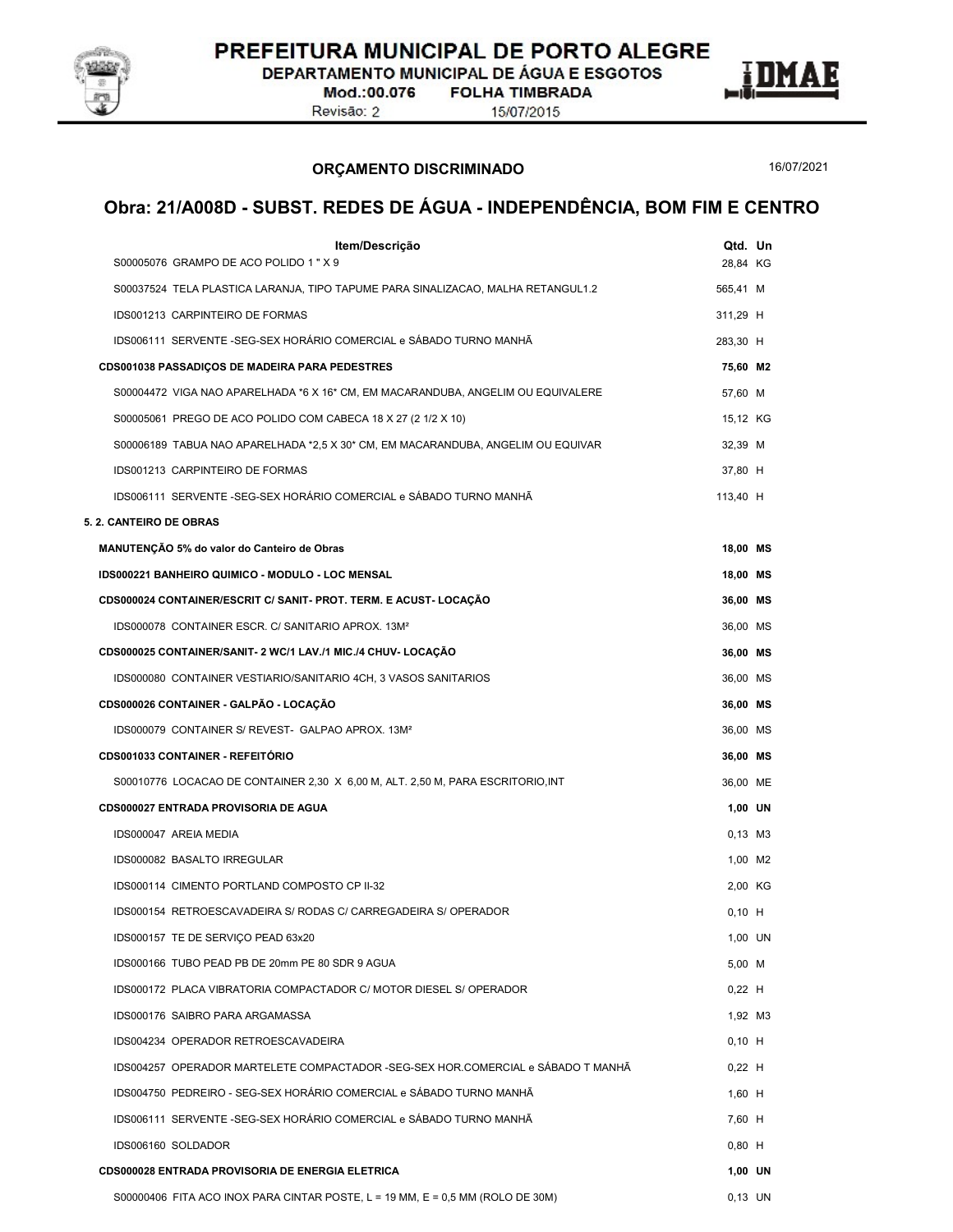

DEPARTAMENTO MUNICIPAL DE ÁGUA E ESGOTOS

Mod.:00.076 Revisão: 2

**FOLHA TIMBRADA** 15/07/2015



16/07/2021

| Item/Descrição<br>S00000420 CINTA CIRCULAR EM ACO GALVANIZADO DE 150 MM DE DIAMETRO PARA FIXACAOME | Qtd. Un     | 2.00 UN   |
|----------------------------------------------------------------------------------------------------|-------------|-----------|
| S00000857 CABO DE COBRE NU 16 MM2 MEIO-DURO                                                        | $3,00$ M    |           |
| S00000937 FIO DE COBRE, SOLIDO, CLASSE 1, ISOLACAO EM PVC/A, ANTICHAMA BWF-B, SEC                  | 27,00 M     |           |
| S00001062 CAIXA INTERNA/EXTERNA DE MEDICAO PARA 1 MEDIDOR TRIFASICO, COM VISOR,D                   |             | 1,00 UN   |
| S00001096 ARMACAO VERTICAL COM HASTE E CONTRA-PINO, EM CHAPA DE ACO GALVANIZADOC                   |             | 2,00 UN   |
| S00001539 CONECTOR METALICO TIPO PARAFUSO FENDIDO (SPLIT BOLT), PARA CABOS ATE                     |             | 8,00 UN   |
| S00001892 LUVA EM PVC RIGIDO ROSCAVEL, DE 1", PARA ELETRODUTO                                      |             | 4,00 UN   |
| S00002392 DISJUNTOR TIPO NEMA, TRIPOLAR 10 ATE 50A, TENSAO MAXIMA DE 415 V                         |             | 1,00 UN   |
| S00002685 ELETRODUTO DE PVC RIGIDO ROSCAVEL DE 1", SEM LUVA                                        | 8,00 M      |           |
| S00002736 !EM PROCESSO DE DESATIVACAO! PONTALETE ROLIÇO SEM TRATAMENTO, D = 20=                    | 8,00 M      |           |
| S00003379 IEM PROCESSO DE DESATIVACAO! HASTE DE ATERRAMENTO EM ACO COM 3,00 MCOM                   |             | 1,00 UN   |
| S00004346 PARAFUSO DE FERRO POLIDO, SEXTAVADO, COM ROSCA PARCIAL, DIAMETRO 5/8"C                   |             | 2,00 UN   |
| S00011267 ARRUELA LISA, REDONDA, DE LATAO POLIDO, DIAMETRO NOMINAL 5/8", DIAMET=                   |             | 2,00 UN   |
| S00012034 CURVA 180 GRAUS, DE PVC RIGIDO ROSCAVEL, DE 3/4", PARA ELETRODUTO                        |             | 2,00 UN   |
| S00039176 BUCHA EM ALUMINIO, COM ROSCA, DE 1", PARA ELETRODUTO                                     |             | 2,00 UN   |
| IDS002436 ELETRICISTA OU OFICIAL ELETRICISTA                                                       | 8,00 H      |           |
| IDS006111 SERVENTE -SEG-SEX HORÁRIO COMERCIAL e SÁBADO TURNO MANHÃ                                 | 8,00 H      |           |
| CDS000029 TANQUE SEPTICO P/ 10 PESSOAS - INCLUI COLOCAÇÃO                                          |             | 1,00 UN   |
| IDS000047 AREIA MEDIA                                                                              |             | $0,01$ M3 |
| IDS000091 FOSSA SEPTICA 10 PESSOAS RESID. P.DMAE                                                   |             | 1,00 UN   |
| IDS000114 CIMENTO PORTLAND COMPOSTO CP II-32                                                       |             | 3,50 KG   |
| IDS002698 INSTALADOR HIDRAULICO                                                                    | 4,00 H      |           |
| IDS004750 PEDREIRO - SEG-SEX HORÁRIO COMERCIAL e SÁBADO TURNO MANHÃ                                | $1,00$ H    |           |
| IDS006130 AJUDANTE DE INSTALADOR HIDRAULICO                                                        | 4,00 H      |           |
| CDS000173 TAPUME DE COMPENSADO 2,20 X 1,10                                                         | 80.00 M     |           |
| IDS000042 CHAPA MADEIRA COMPENSADA NAVAL E=15mm                                                    | 128.00 M2   |           |
| IDS000043 PEÇA MADEIRA NATIVA/REGIONAL 7,5x12,50cm (3X5")                                          | 18,18 M     |           |
| IDS000044 PEÇA MADEIRA NATIVA/REGIONAL 2,5x7,0cm                                                   | 80,00 M     |           |
| IDS000142 PREGO POLIDO COM CABECA 2 1/2 X 10                                                       | 12,00 KG    |           |
| IDS001213 CARPINTEIRO DE FORMAS                                                                    | 64,00 H     |           |
| IDS006111 SERVENTE -SEG-SEX HORÁRIO COMERCIAL e SÁBADO TURNO MANHÃ                                 | 76,00 H     |           |
| 6. ESCAVAÇÃO                                                                                       |             |           |
| CDS000031 ESCAVAÇÃO MANUAL EM TERRA ATE 2,0 M                                                      | 2.913,00 M3 |           |
| IDS000017 MESTRE DE OBRAS -SEG-SEX -HORÁRIO COMERCIAL e SÁBADO TURNO MANHÃ                         | 582,60 H    |           |
| IDS006111 SERVENTE -SEG-SEX HORÁRIO COMERCIAL e SÁBADO TURNO MANHÃ                                 | 5.826,00 H  |           |
| CDS000032 ESCAVAÇÃO MECANICA EM TERRA ATE 2,0 M                                                    | 1.487,53 M3 |           |
| IDS000154 RETROESCAVADEIRA S/ RODAS C/ CARREGADEIRA S/ OPERADOR                                    | 92,97 H     |           |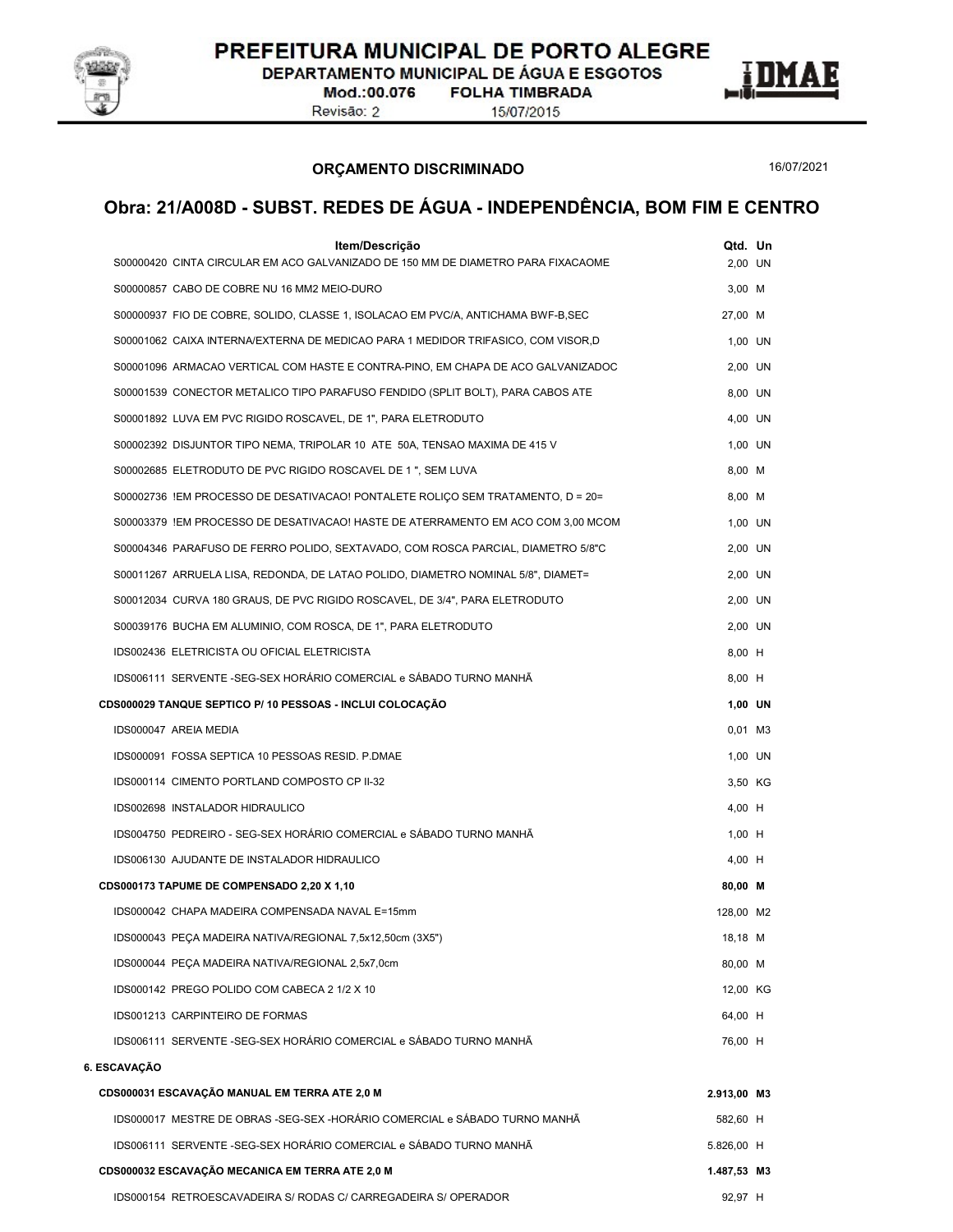

DEPARTAMENTO MUNICIPAL DE ÁGUA E ESGOTOS

Mod.:00.076 Revisão: 2

**FOLHA TIMBRADA** 15/07/2015



ORÇAMENTO DISCRIMINADO

16/07/2021

| Item/Descrição<br>IDS000017 MESTRE DE OBRAS -SEG-SEX -HORÁRIO COMERCIAL e SÁBADO TURNO MANHÃ | Qtd. Un<br>18,59 H |  |
|----------------------------------------------------------------------------------------------|--------------------|--|
| IDS000426 OPERADOR RETROESCAVADEIRA -SEG-SEX HOR. COMERCIAL e SÁBADO TURNO MANHÃ             | 92,97 H            |  |
| IDS006111 SERVENTE -SEG-SEX HORÁRIO COMERCIAL e SÁBADO TURNO MANHÃ                           | 185,94 H           |  |
| CDS000033 ESCAVAÇÃO MECANICA EM TERRA > 2,0M                                                 | 38,14 M3           |  |
| IDS000154 RETROESCAVADEIRA S/ RODAS C/ CARREGADEIRA S/ OPERADOR                              | $2,56$ H           |  |
| IDS000017 MESTRE DE OBRAS -SEG-SEX -HORÁRIO COMERCIAL e SÁBADO TURNO MANHÃ                   | $0,54$ H           |  |
| IDS000426 OPERADOR RETROESCAVADEIRA -SEG-SEX HOR. COMERCIAL e SÁBADO TURNO MANHÃ             | $2,56$ H           |  |
| IDS006111 SERVENTE -SEG-SEX HORÁRIO COMERCIAL e SÁBADO TURNO MANHÃ                           | 5,45 H             |  |
| CDS000034 ESCAVAÇÃO MECANICA EM ROCHA DECOMPOSTA                                             | 250,00 M3          |  |
| IDS000148 COMPRESSOR DE AR DIESEL REBOCAVEL 210PCM                                           | 60,00 H            |  |
| IDS000154 RETROESCAVADEIRA S/ RODAS C/ CARREGADEIRA S/ OPERADOR                              | 37,50 H            |  |
| IDS000017 MESTRE DE OBRAS -SEG-SEX -HORÁRIO COMERCIAL e SÁBADO TURNO MANHÃ                   | 7,50 H             |  |
| IDS004234 OPERADOR RETROESCAVADEIRA                                                          | 37,50 H            |  |
| IDS004257 OPERADOR MARTELETE COMPACTADOR -SEG-SEX HOR.COMERCIAL e SÁBADO T MANHÃ             | 60,00 H            |  |
| IDS006111 SERVENTE -SEG-SEX HORÁRIO COMERCIAL e SÁBADO TURNO MANHÃ                           | 75,00 H            |  |
| CDS000036 ESCAVAÇÃO LEITO EM ROCHA C/ ARGAMASSA EXPANSIVA P/ ESG                             | 168,00 M3          |  |
| IDS000148 COMPRESSOR DE AR DIESEL REBOCAVEL 210PCM                                           | 336,00 H           |  |
| IDS000154 RETROESCAVADEIRA S/ RODAS C/ CARREGADEIRA S/ OPERADOR                              | 20,16 H            |  |
| IDS000292 PERFURATRIZ DIAMANTADA TIPO HILTI                                                  | 336,00 H           |  |
| IDS000306 ARGAMASSA EXPANSIVA                                                                | 3.360,00 KG        |  |
| IDS000307 BROCA INTEGRAL S/12 - 0,80M                                                        | 0.17 UN            |  |
| IDS000308 BROCA INTEGRAL S/12 - 1,60M                                                        | 0.17 UN            |  |
| IDS000309 BROCA INTEGRAL S/12 - 2,40M                                                        | 0.17 UN            |  |
| IDS000017 MESTRE DE OBRAS -SEG-SEX -HORÁRIO COMERCIAL e SÁBADO TURNO MANHÃ                   | 84,00 H            |  |
| IDS000647 BLASTER                                                                            | 84,00 H            |  |
| IDS004234 OPERADOR RETROESCAVADEIRA                                                          | 20,16 H            |  |
| IDS006111 SERVENTE -SEG-SEX HORÁRIO COMERCIAL e SÁBADO TURNO MANHÃ                           | 672,00 H           |  |
| CDS000171 ESCAVAÇÃO MECANICA SOLOS MOLES, INCLUI ESGOTAMENTO                                 | 417,00 M3          |  |
| IDS000152 BOMBA SUBMERSIVEL P/ DRENAGEM/ESGOTAMENTO ELET TRIFASICA ATÉ 5CV                   | 33,36 H            |  |
| IDS000154 RETROESCAVADEIRA S/ RODAS C/ CARREGADEIRA S/ OPERADOR                              | 33,36 H            |  |
| IDS000017 MESTRE DE OBRAS -SEG-SEX -HORÁRIO COMERCIAL e SÁBADO TURNO MANHÃ                   | 8,34 H             |  |
| IDS004234 OPERADOR RETROESCAVADEIRA                                                          | 33,36 H            |  |
| IDS006111 SERVENTE -SEG-SEX HORÁRIO COMERCIAL e SÁBADO TURNO MANHÃ                           | 33,36 H            |  |
| CDS001034 ESCAVAÇÃO MECANICA EM TERRA COM MINIESCAVAEIRA (BOBCAT)                            | 3.051,33 M3        |  |
| IDS000124 MINIESCAVADEIRA SOBRE ESTEIRAS - BOBCAT C/ OPERADOR                                | 927,60 H           |  |
| IDS000017 MESTRE DE OBRAS -SEG-SEX -HORÁRIO COMERCIAL e SÁBADO TURNO MANHÃ                   | 22,58 H            |  |
| IDS006111 SERVENTE -SEG-SEX HORÁRIO COMERCIAL e SÁBADO TURNO MANHÃ                           | 225,80 H           |  |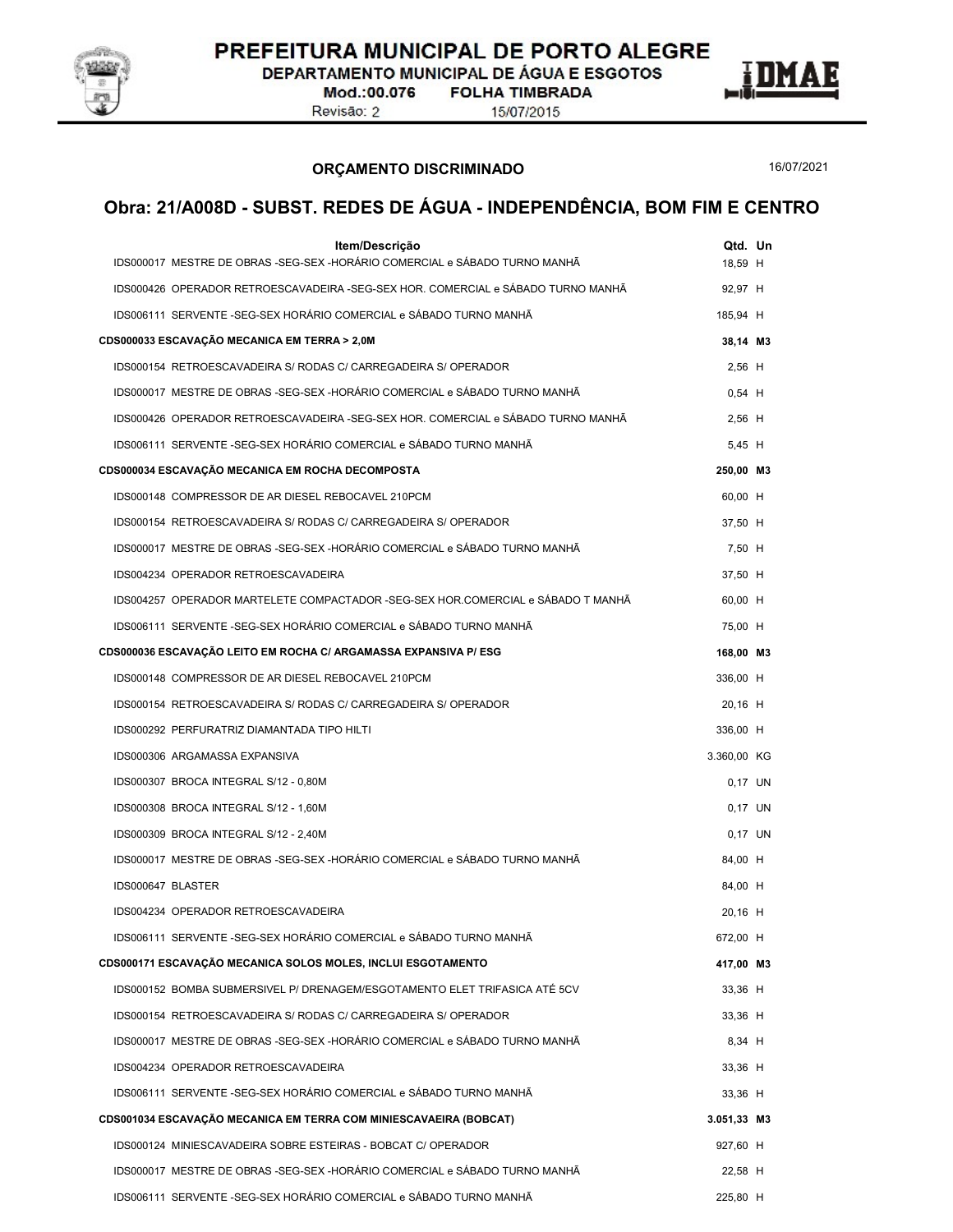

DEPARTAMENTO MUNICIPAL DE ÁGUA E ESGOTOS

Mod.:00.076 Revisão: 2

**FOLHA TIMBRADA** 15/07/2015



ORÇAMENTO DISCRIMINADO

16/07/2021

|                   | Item/Descrição                                                                          | Qtd. Un                 |  |
|-------------------|-----------------------------------------------------------------------------------------|-------------------------|--|
|                   | 7. REMOÇÃO DO MATERIAL ESCAVADO                                                         |                         |  |
|                   | CDS000901 REMOÇÃO DE MAT ESCAVADO-CARGA, TRANSP.ATÉ 10 KM, DESCARGA EM BOTA FORA        | 7.479,00 M <sup>3</sup> |  |
|                   | IDS000032 CAMINHÃO BASCULANTE S/ MOTORISTA - LOCACAO                                    | 359,74 H                |  |
|                   | IDS000149 PA CARREGADEIRA SOBRE RODAS C/ OPERADOR                                       | 77,78 H                 |  |
|                   | IDS004093 MOTORISTA DE CAMINHÃO -SEG-SEX HORÁRIO COMERCIAL e SÁBADO TURNO MANHÃ         | 359,74 H                |  |
|                   | CDS000902 TRANSPORTE MATERIAL ESCAVADO - KM EXCEDENTE (M3*KM)                           | 20.193,30 MK            |  |
|                   | IDS000032 CAMINHÃO BASCULANTE S/ MOTORISTA - LOCACAO                                    | 272,61 H                |  |
|                   | IDS004093 MOTORISTA DE CAMINHÃO -SEG-SEX HORÁRIO COMERCIAL e SÁBADO TURNO MANHÃ         | 272,61 H                |  |
|                   | IDS000451 TAXA DE DEPOSIÇÃO (DESCARTE) DE MATERIAL ESCAVADO                             | 7.479,00 M3             |  |
| 8. REATERRO       |                                                                                         |                         |  |
|                   | CDS000038 REATERRO C/ MAT ESCAV-INCL TRANSP.-SEG/SEX HOR.COMERCIAL e SÁB T MANHA INCLUI | 842,00 M3               |  |
| <b>TRANSPORTE</b> | IDS000154 RETROESCAVADEIRA S/ RODAS C/ CARREGADEIRA S/ OPERADOR                         | 27,36 H                 |  |
|                   | IDS000172 PLACA VIBRATORIA COMPACTADOR C/ MOTOR DIESEL S/ OPERADOR                      | 336,80 H                |  |
|                   | IDS000017 MESTRE DE OBRAS -SEG-SEX -HORÁRIO COMERCIAL e SÁBADO TURNO MANHÃ              | 67,36 H                 |  |
|                   | IDS000426 OPERADOR RETROESCAVADEIRA -SEG-SEX HOR. COMERCIAL e SÁBADO TURNO MANHÃ        | 27,36 H                 |  |
|                   | IDS004257 OPERADOR MARTELETE COMPACTADOR -SEG-SEX HOR.COMERCIAL e SÁBADO T MANHÃ        | 336,80 H                |  |
|                   | IDS006111 SERVENTE -SEG-SEX HORÁRIO COMERCIAL e SÁBADO TURNO MANHÃ                      | 673,60 H                |  |
|                   | CDS001061 REATERRO MANUAL COM AREIA P/ ENVOLTORIA DA TUBULAÇÃO - c/ transp.             | 2.228,00 M3             |  |
|                   | IDS000049 AREIA REGULAR - Inclui transporte                                             | 2.562,20 M3             |  |
|                   | IDS000017 MESTRE DE OBRAS -SEG-SEX -HORÁRIO COMERCIAL e SÁBADO TURNO MANHÃ              | 197,78 H                |  |
|                   | IDS006111 SERVENTE -SEG-SEX HORÁRIO COMERCIAL e SÁBADO TURNO MANHÃ                      | 5.344,08 H              |  |
|                   | CDS000040 REATERRO C/ SAIBRO - SEG/SEX HORARIO COMERCIAL e SAB T.MANHA INCLUI           | 3.207,00 M3             |  |
| <b>TRANSPORTE</b> | IDS000087 SAIBRO POSTO OBRA                                                             | 3.688,05 M3             |  |
|                   | IDS000154 RETROESCAVADEIRA S/ RODAS C/ CARREGADEIRA S/ OPERADOR                         | 104,23 H                |  |
|                   | IDS000172 PLACA VIBRATORIA COMPACTADOR C/ MOTOR DIESEL S/ OPERADOR                      | 1.282,80 H              |  |
|                   | IDS000017 MESTRE DE OBRAS -SEG-SEX -HORÁRIO COMERCIAL e SÁBADO TURNO MANHÃ              | 256,56 H                |  |
|                   | IDS000426 OPERADOR RETROESCAVADEIRA -SEG-SEX HOR. COMERCIAL e SÁBADO TURNO MANHÃ        | 104,23 H                |  |
|                   | IDS004257 OPERADOR MARTELETE COMPACTADOR -SEG-SEX HOR.COMERCIAL e SÁBADO T MANHÃ        | 1.282,80 H              |  |
|                   | IDS006111 SERVENTE -SEG-SEX HORÁRIO COMERCIAL e SÁBADO TURNO MANHÃ                      | 2.565,60 H              |  |
| 9. ESCORAMENTO    |                                                                                         |                         |  |
|                   | CDS000733 ESCORAMENTO CONTÍNUO METÁLICO BLINDAGEM PESADA VALAS OU POÇOS                 | 929,00 M                |  |
|                   | IDS000423 ESCORAMENTO BLINDADO PESADO- CONJ. METÁLICO BLINDAGEM 3,00 X 2,40 m           | 4,46 M                  |  |
|                   | IDS000425 ESCAVADEIRA HIDRÁULICA 155 HP CAPACIDADE 1,20 M3 C/ OPERADOR                  | 276,47 H                |  |
|                   | IDS000426 OPERADOR RETROESCAVADEIRA -SEG-SEX HOR. COMERCIAL e SÁBADO TURNO MANHÃ        | 276.47 H                |  |
|                   | IDS006111 SERVENTE -SEG-SEX HORÁRIO COMERCIAL e SÁBADO TURNO MANHÃ                      | 1.088,04 H              |  |
|                   | 10. FORNECIMENTO DE TUBOS +15% no máximo (ref. peças e conexões)                        |                         |  |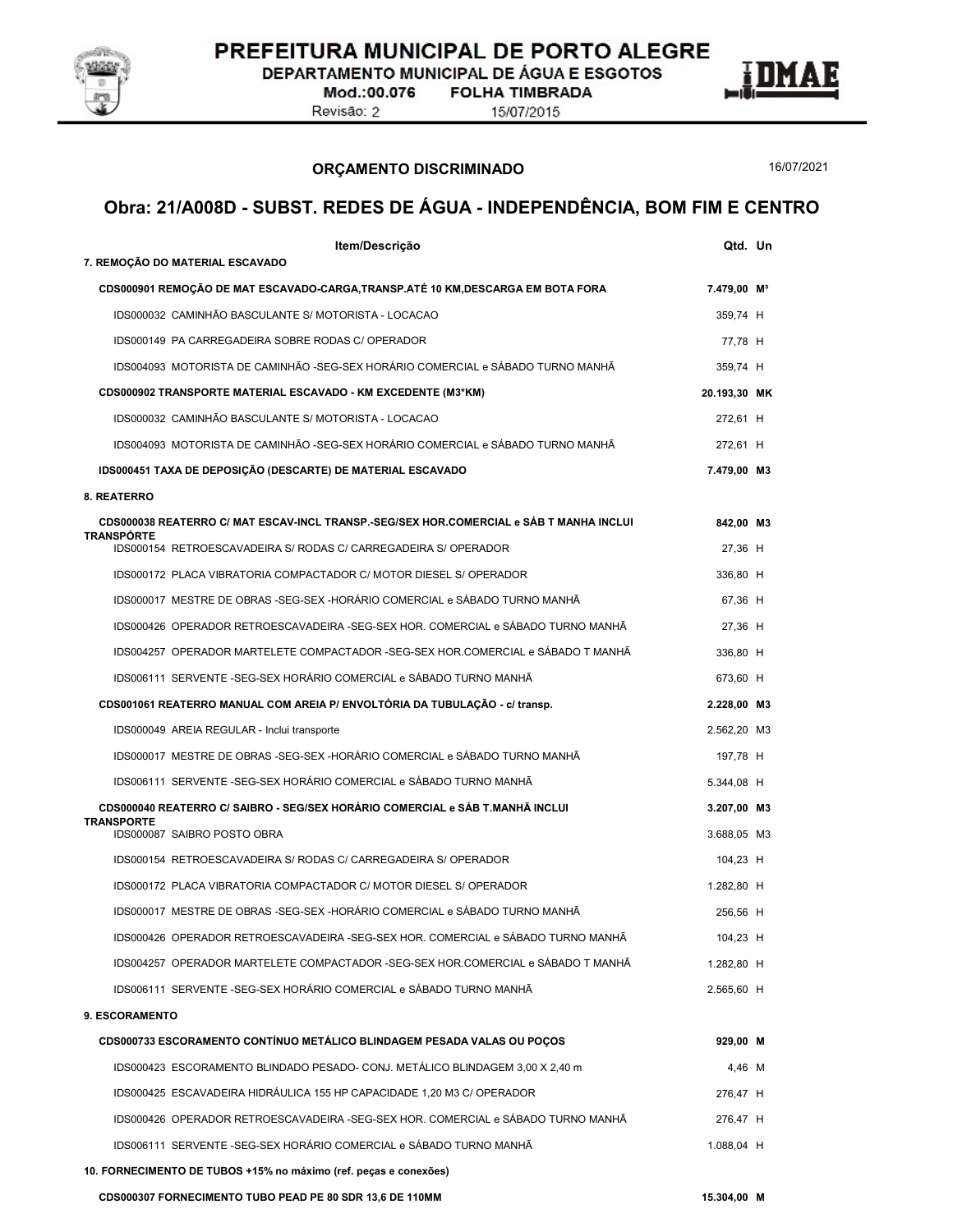

DEPARTAMENTO MUNICIPAL DE ÁGUA E ESGOTOS

Mod.:00.076 Revisão: 2

**FOLHA TIMBRADA** 15/07/2015

ORÇAMENTO DISCRIMINADO

16/07/2021

| Item/Descrição<br>IDS000189 TUBO PEAD PB DE 110MM PE 80 SDR 13,6 AGUA      | Qtd. Un<br>17.599,60 M |
|----------------------------------------------------------------------------|------------------------|
| CDS000308 FORNECIMENTO TUBO PEAD PE 80 SDR 13,6 DE 160MM                   | 1.097,00 M             |
| IDS000190 TUBO PEAD PB DE 160MM PE 80 SDR 13,6 AGUA                        | 1.261,55 M             |
| CDS000310 FORNECIMENTO TUBO PEAD PE 80 SDR 13,6 DE 225MM                   | 753,00 M               |
| IDS000193 TUBO PEAD PB DE 225MM PE 80 SDR 13,6 AGUA                        | 865,95 M               |
| CDS000312 FORNECIMENTO TUBO PEAD PE 80 SDR 13,6 DE 315MM                   | 674,00 M               |
| IDS000195 TUBO PEAD PB DE 315MM PE 80 SDR 13,6 AGUA                        | 775,10 M               |
| CDS000321 FORNECIMENTO TUBO FD DN 400MM                                    | 25,00 M                |
| IDS000205 TUBO FD PB DN 400mm K-7                                          | 25,00 M                |
| CDS000436 FORNECIMENTO E INSTALAÇÃO DE HIDRANTE DE COLUNA COMPLETO         | 14,00 UN               |
| IDS000310 HIDRANTE DE COLUNA COMPLETO DN 100                               | 14,00 UN               |
| IDS002698 INSTALADOR HIDRAULICO                                            | 84,00 H                |
| IDS006111 SERVENTE -SEG-SEX HORÁRIO COMERCIAL e SÁBADO TURNO MANHÃ         | 168,00 H               |
| <b>11. ASSENTAMENTO</b>                                                    |                        |
| CDS000293 ASSENTAMENTO TUBO PEAD PE 80 SDR 13,6 DE 110mm                   | 14.539,00 M            |
| IDS000049 AREIA REGULAR - Inclui transporte                                | 945,03 M3              |
| IDS000017 MESTRE DE OBRAS -SEG-SEX -HORÁRIO COMERCIAL e SÁBADO TURNO MANHÃ | 27,17 H                |
| IDS002699 ASSENTADOR DE TUBOS                                              | 2.398,93 H             |
| IDS006111 SERVENTE - SEG-SEX HORÁRIO COMERCIAL e SÁBADO TURNO MANHÃ        | 2.035,46 H             |
| IDS006160 SOLDADOR                                                         | 271,73 H               |
| CDS000294 ASSENTAMENTO TUBO PEAD PE 80 SDR 13,6 DE 160mm                   | 1.043,00 M             |
| IDS000049 AREIA REGULAR - Inclui transporte                                | 70,40 M3               |
| IDS000017 MESTRE DE OBRAS -SEG-SEX -HORÁRIO COMERCIAL e SÁBADO TURNO MANHÃ | 2,84 H                 |
| IDS002699 ASSENTADOR DE TUBOS                                              | 250,32 H               |
| IDS006111 SERVENTE -SEG-SEX HORÁRIO COMERCIAL e SÁBADO TURNO MANHÃ         | 166,88 H               |
| IDS006160 SOLDADOR                                                         | 28,37 H                |
| CDS000296 ASSENTAMENTO TUBO PEAD PE 80 SDR 13.6 DE 225mm                   | 716,00 M               |
| IDS000049 AREIA REGULAR - Inclui transporte                                | 50,12 M3               |
| IDS000017 MESTRE DE OBRAS -SEG-SEX -HORÁRIO COMERCIAL e SÁBADO TURNO MANHÃ | 2,74 H                 |
| IDS002699 ASSENTADOR DE TUBOS                                              | 241,65 H               |
| IDS006111 SERVENTE -SEG-SEX HORÁRIO COMERCIAL e SÁBADO TURNO MANHÃ         | 128.88 H               |
| IDS006160 SOLDADOR                                                         | 27,39 H                |
| CDS000298 ASSENTAMENTO TUBO PEAD PE 80 SDR 13,6 DE 315mm                   | 641,00 M               |
| IDS000049 AREIA REGULAR - Inclui transporte                                | 51,28 M3               |
| IDS000017 MESTRE DE OBRAS -SEG-SEX -HORÁRIO COMERCIAL e SÁBADO TURNO MANHÃ | $3,43$ H               |
| IDS002699 ASSENTADOR DE TUBOS                                              | 302,87 H               |
| IDS006111 SERVENTE -SEG-SEX HORÁRIO COMERCIAL e SÁBADO TURNO MANHÃ         | 141,02 H               |
|                                                                            |                        |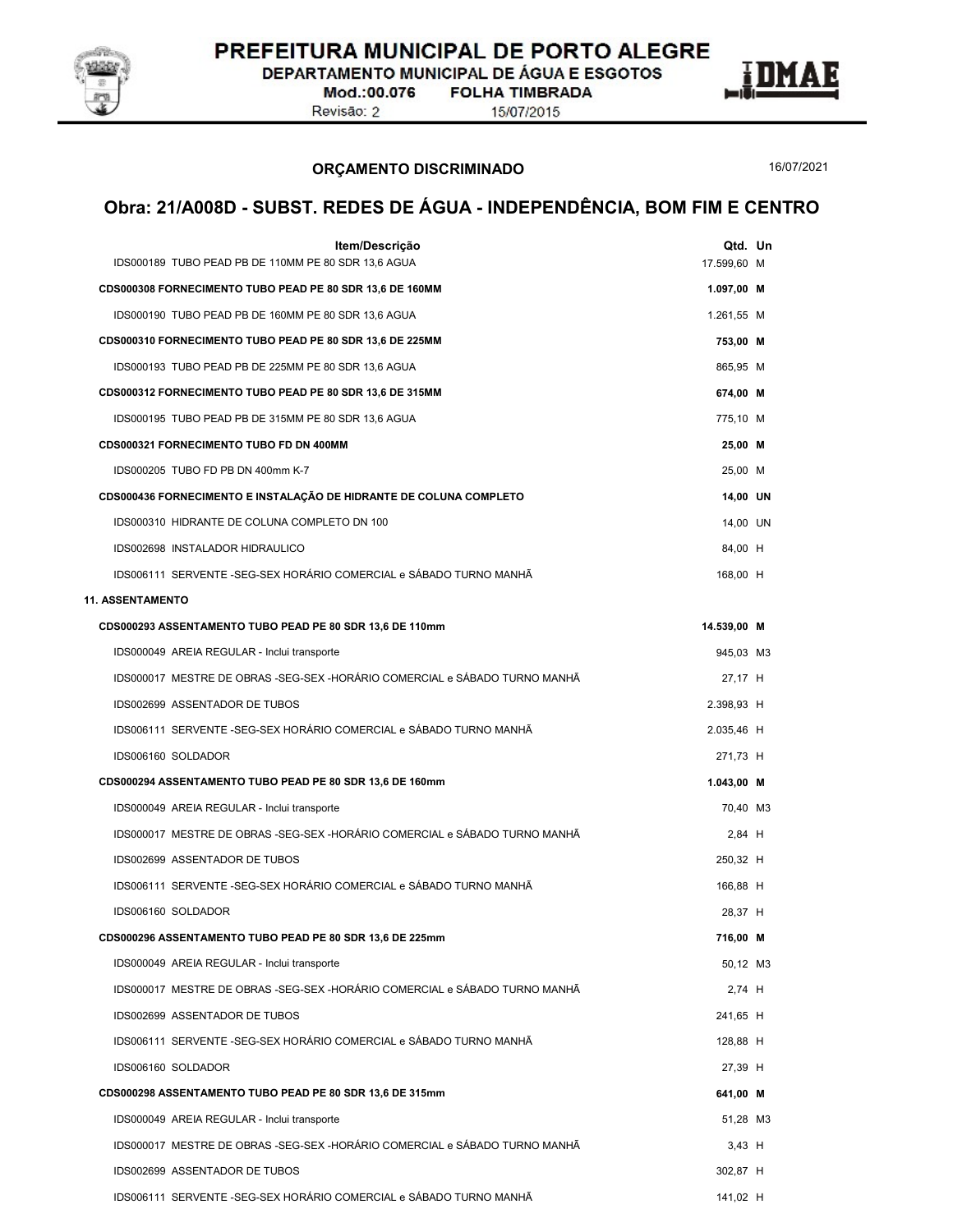

DEPARTAMENTO MUNICIPAL DE ÁGUA E ESGOTOS

Mod.:00.076 Revisão: 2

**FOLHA TIMBRADA** 



15/07/2015

#### ORÇAMENTO DISCRIMINADO

16/07/2021

| Item/Descrição<br>IDS006160 SOLDADOR                                             | Qtd. Un<br>34,29 H |  |
|----------------------------------------------------------------------------------|--------------------|--|
| CDS000279 ASSENTAMENTO TUBO FD DN 400mm                                          | 25,00 M            |  |
| IDS000049 AREIA REGULAR - Inclui transporte                                      | 2,50 M3            |  |
| IDS000228 FITA SUBTERRANEA P/ ADUTORA                                            | 25,00 M            |  |
| IDS000487 CAMINHÃO TIPO MUNCK CAP 6T ALCANCE 9,70 M S/ OPERADOR                  | $1,77$ H           |  |
| IDS000109 OPERADOR GUINDASTE                                                     | $1,77$ H           |  |
| IDS002699 ASSENTADOR DE TUBOS                                                    | 4,07 H             |  |
| IDS006115 AJUDANTE - SEG-SEX HORÁRIO COMERCIAL e SÁBADO TURNO MANHÃ              | 8,14 H             |  |
| CDS000824 MOBILIZAÇÃO E DESMOB. DE EQUIPAMENTOS P/ METODO NÃO DESTRUTIVO MND     | $1,00$ CJ          |  |
| IDS000406 CAMINHÃO PLATAFORMA 8 X 2 PBT 29.000 KG COM MOTORISTA                  | 44,08 H            |  |
| Item/Descrição                                                                   | Qtd. Un            |  |
| CDS000834 METODO NÃO DESTRUTIVO DE 110 perfuração alargamento e lançamento       | 765,00 M           |  |
| IDS000154 RETROESCAVADEIRA S/ RODAS C/ CARREGADEIRA S/ OPERADOR                  | 48,76 H            |  |
| IDS000172 PLACA VIBRATORIA COMPACTADOR C/ MOTOR DIESEL S/ OPERADOR               | 205,33 H           |  |
| IDS000406 CAMINHÃO PLATAFORMA 8 X 2 PBT 29.000 KG COM MOTORISTA                  | 562,15 H           |  |
| IDS000442 PERFURATRIZ HORIZONTAL SOBRE ESTEIRA, TORQUE MÁXIMO 600KG              | 611,98 H           |  |
| IDS000443 CABO DE AÇO GALVANIZADO - DN 9,53MM (3/8")                             | 765,00 M           |  |
| IDS000004 ENGENHEIRO JUNIOR OU ARQUITETO                                         | 25,58 H            |  |
| IDS000017 MESTRE DE OBRAS -SEG-SEX -HORÁRIO COMERCIAL e SÁBADO TURNO MANHÃ       | 48,91 H            |  |
| IDS000244 AUXILIAR DE TOPOGRAFIA                                                 | 14,30 H            |  |
| IDS000388 OPERADOR DE TRATOR - SEG-SEX HORÁRIO COMERCIAL e SÁBADO TURNO MANHÃ    | 611,98 H           |  |
| IDS000426 OPERADOR RETROESCAVADEIRA -SEG-SEX HOR. COMERCIAL e SÁBADO TURNO MANHÃ | 48,77 H            |  |
| IDS004257 OPERADOR MARTELETE COMPACTADOR -SEG-SEX HOR.COMERCIAL e SÁBADO T MANHÃ | 205,33 H           |  |
| IDS006111 SERVENTE -SEG-SEX HORÁRIO COMERCIAL e SÁBADO TURNO MANHÃ               | 503,41 H           |  |
| IDS006160 SOLDADOR                                                               | 14,30 H            |  |
| IDS007592 TOPOGRAFO                                                              | 11,70 H            |  |
| CDS000835 METODO NAO DESTRUTIVO DE 160 perfuração alargamento e lançamento       | 54,00 M            |  |
| IDS000154 RETROESCAVADEIRA S/ RODAS C/ CARREGADEIRA S/ OPERADOR                  | $3,44$ H           |  |
| IDS000172 PLACA VIBRATORIA COMPACTADOR C/ MOTOR DIESEL S/ OPERADOR               | 14,49 H            |  |
| IDS000406 CAMINHÃO PLATAFORMA 8 X 2 PBT 29.000 KG COM MOTORISTA                  | 39,68 H            |  |
| IDS000442 PERFURATRIZ HORIZONTAL SOBRE ESTEIRA, TORQUE MÁXIMO 600KG              | 50,40 H            |  |
| IDS000443 CABO DE AÇO GALVANIZADO - DN 9,53MM (3/8")                             | 54,00 M            |  |
| IDS000004 ENGENHEIRO JUNIOR OU ARQUITETO                                         | $1,81$ H           |  |
| IDS000017 MESTRE DE OBRAS -SEG-SEX -HORÁRIO COMERCIAL e SÁBADO TURNO MANHÃ       | $3,50$ H           |  |
| IDS000244 AUXILIAR DE TOPOGRAFIA                                                 | 1.47 H             |  |
| IDS000388 OPERADOR DE TRATOR - SEG-SEX HORÁRIO COMERCIAL e SÁBADO TURNO MANHÃ    | 50,40 H            |  |
| IDS000426 OPERADOR RETROESCAVADEIRA -SEG-SEX HOR. COMERCIAL e SÁBADO TURNO MANHÃ | $3,44$ H           |  |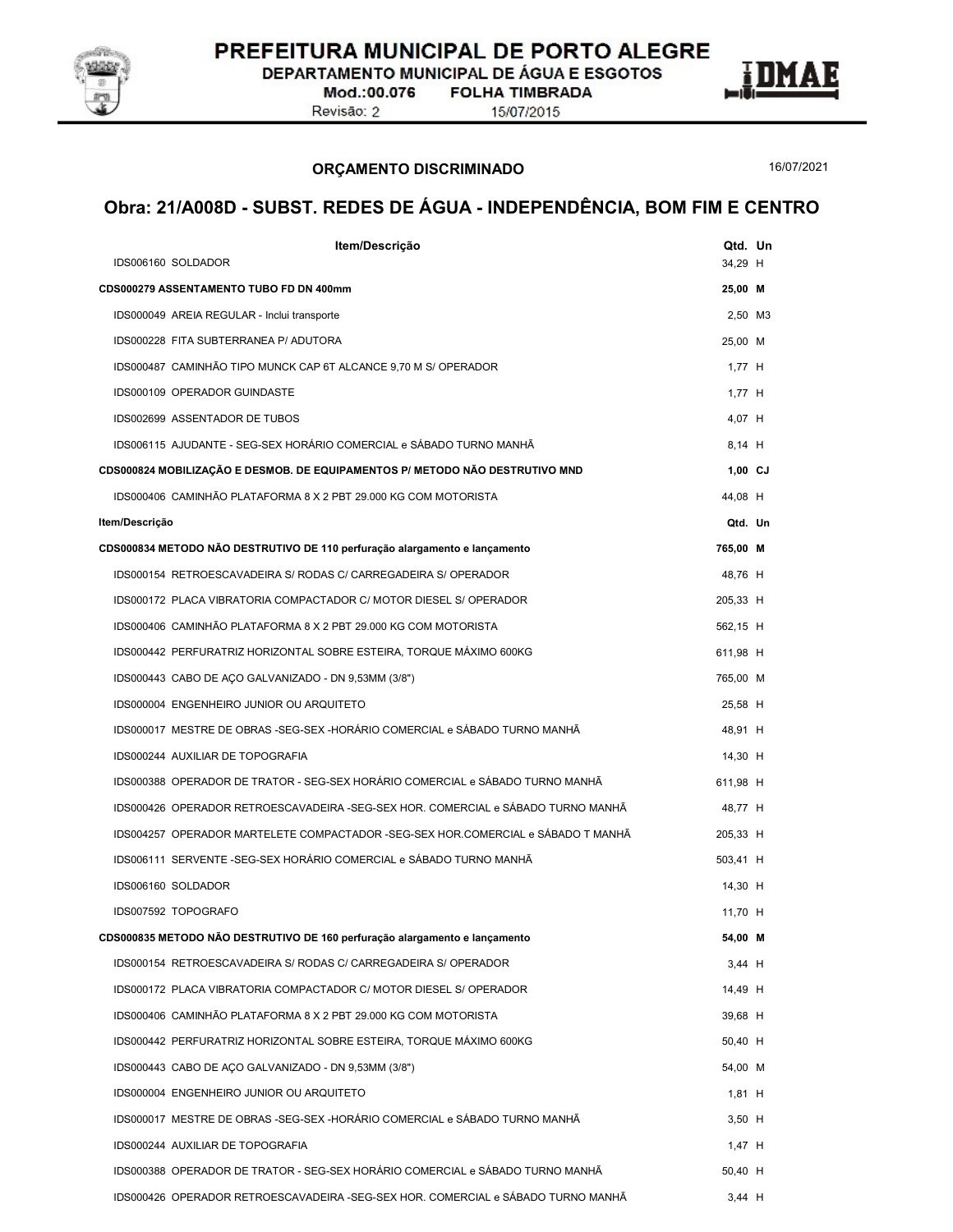

DEPARTAMENTO MUNICIPAL DE ÁGUA E ESGOTOS

Mod.:00.076 Revisão: 2

**FOLHA TIMBRADA** 15/07/2015



16/07/2021

Ľ

### Obra: 21/A008D - SUBST. REDES DE ÁGUA - INDEPENDÊNCIA, BOM FIM E CENTRO

| Item/Descrição<br>IDS004257 OPERADOR MARTELETE COMPACTADOR -SEG-SEX HOR.COMERCIAL e SÁBADO T MANHÃ | Qtd. Un<br>14,49 H |  |
|----------------------------------------------------------------------------------------------------|--------------------|--|
| IDS006111 SERVENTE -SEG-SEX HORÁRIO COMERCIAL e SÁBADO TURNO MANHÃ                                 |                    |  |
|                                                                                                    | 36,45 H            |  |
| IDS006160 SOLDADOR                                                                                 | $1,47$ H           |  |
| IDS007592 TOPOGRAFO                                                                                | $1,47$ H           |  |
| CDS000836 METODO NÃO DESTRUTIVO DE 225 perfuração alargamento e lançamento                         | 37,00 M            |  |
| IDS000154 RETROESCAVADEIRA S/ RODAS C/ CARREGADEIRA S/ OPERADOR                                    | $2,36$ H           |  |
| IDS000172 PLACA VIBRATORIA COMPACTADOR C/ MOTOR DIESEL S/ OPERADOR                                 | $9,93$ H           |  |
| IDS000406 CAMINHÃO PLATAFORMA 8 X 2 PBT 29.000 KG COM MOTORISTA                                    | 27,19 H            |  |
| IDS000442 PERFURATRIZ HORIZONTAL SOBRE ESTEIRA, TORQUE MÁXIMO 600KG                                | 39,47 H            |  |
| IDS000443 CABO DE AÇO GALVANIZADO - DN 9,53MM (3/8")                                               | 37,00 M            |  |
| IDS000004 ENGENHEIRO JUNIOR OU ARQUITETO                                                           | $1,24$ H           |  |
| IDS000017 MESTRE DE OBRAS -SEG-SEX -HORÁRIO COMERCIAL e SÁBADO TURNO MANHÃ                         | $2,44$ H           |  |
| IDS000244 AUXILIAR DE TOPOGRAFIA                                                                   | $1,42$ H           |  |
| IDS000388 OPERADOR DE TRATOR - SEG-SEX HORÁRIO COMERCIAL e SÁBADO TURNO MANHÃ                      | 39,47 H            |  |
| IDS000426 OPERADOR RETROESCAVADEIRA -SEG-SEX HOR. COMERCIAL e SÁBADO TURNO MANHÃ                   | $2,36$ H           |  |
| IDS004257 OPERADOR MARTELETE COMPACTADOR -SEG-SEX HOR.COMERCIAL e SÁBADO T MANHÃ                   | $9,93$ H           |  |
| IDS006111 SERVENTE - SEG-SEX HORÁRIO COMERCIAL e SÁBADO TURNO MANHÃ                                | 25,80 H            |  |
| IDS006160 SOLDADOR                                                                                 | $1,42$ H           |  |
| IDS007592 TOPOGRAFO                                                                                | $1,42$ H           |  |
| CDS000837 METODO NÃO DESTRUTIVO DE 315 perfuração alargamento e lançamento                         | 33,00 M            |  |
| IDS000154 RETROESCAVADEIRA S/ RODAS C/ CARREGADEIRA S/ OPERADOR                                    | $2,10$ H           |  |
| IDS000172 PLACA VIBRATORIA COMPACTADOR C/ MOTOR DIESEL S/ OPERADOR                                 | 8,86 H             |  |
| IDS000406 CAMINHÃO PLATAFORMA 8 X 2 PBT 29.000 KG COM MOTORISTA                                    | 24,25 H            |  |
| IDS000442 PERFURATRIZ HORIZONTAL SOBRE ESTEIRA, TORQUE MÁXIMO 600KG                                | 44,00 H            |  |
| IDS000443 CABO DE AÇO GALVANIZADO - DN 9,53MM (3/8")                                               | 33,00 M            |  |
| IDS000004 ENGENHEIRO JUNIOR OU ARQUITETO                                                           | $1,10$ H           |  |
| IDS000017 MESTRE DE OBRAS -SEG-SEX -HORÁRIO COMERCIAL e SÁBADO TURNO MANHÃ                         | $2,22$ H           |  |
| IDS000244 AUXILIAR DE TOPOGRAFIA                                                                   | $1,77$ H           |  |
| IDS000388 OPERADOR DE TRATOR - SEG-SEX HORÁRIO COMERCIAL e SÁBADO TURNO MANHÃ                      | 44,00 H            |  |
| IDS000426 OPERADOR RETROESCAVADEIRA -SEG-SEX HOR. COMERCIAL e SÁBADO TURNO MANHÃ                   | $2,10$ H           |  |
| IDS004257 OPERADOR MARTELETE COMPACTADOR -SEG-SEX HOR.COMERCIAL e SÁBADO T MANHÃ                   | 8,86 H             |  |
| IDS006111 SERVENTE -SEG-SEX HORÁRIO COMERCIAL e SÁBADO TURNO MANHÃ                                 | 24,01 H            |  |
| IDS006160 SOLDADOR                                                                                 | $1,77$ H           |  |
| IDS007592 TOPOGRAFO                                                                                | 1,77 H             |  |
|                                                                                                    |                    |  |

12. RAMAIS<br>12. 1. ESC. REMOÇÃO, REAT, ASSENT E FORNEC - RAMAIS PREDIAIS<br>12. 1. 1. RAMAIS PREDIAIS LIGADOS À REDE NO PASSEIO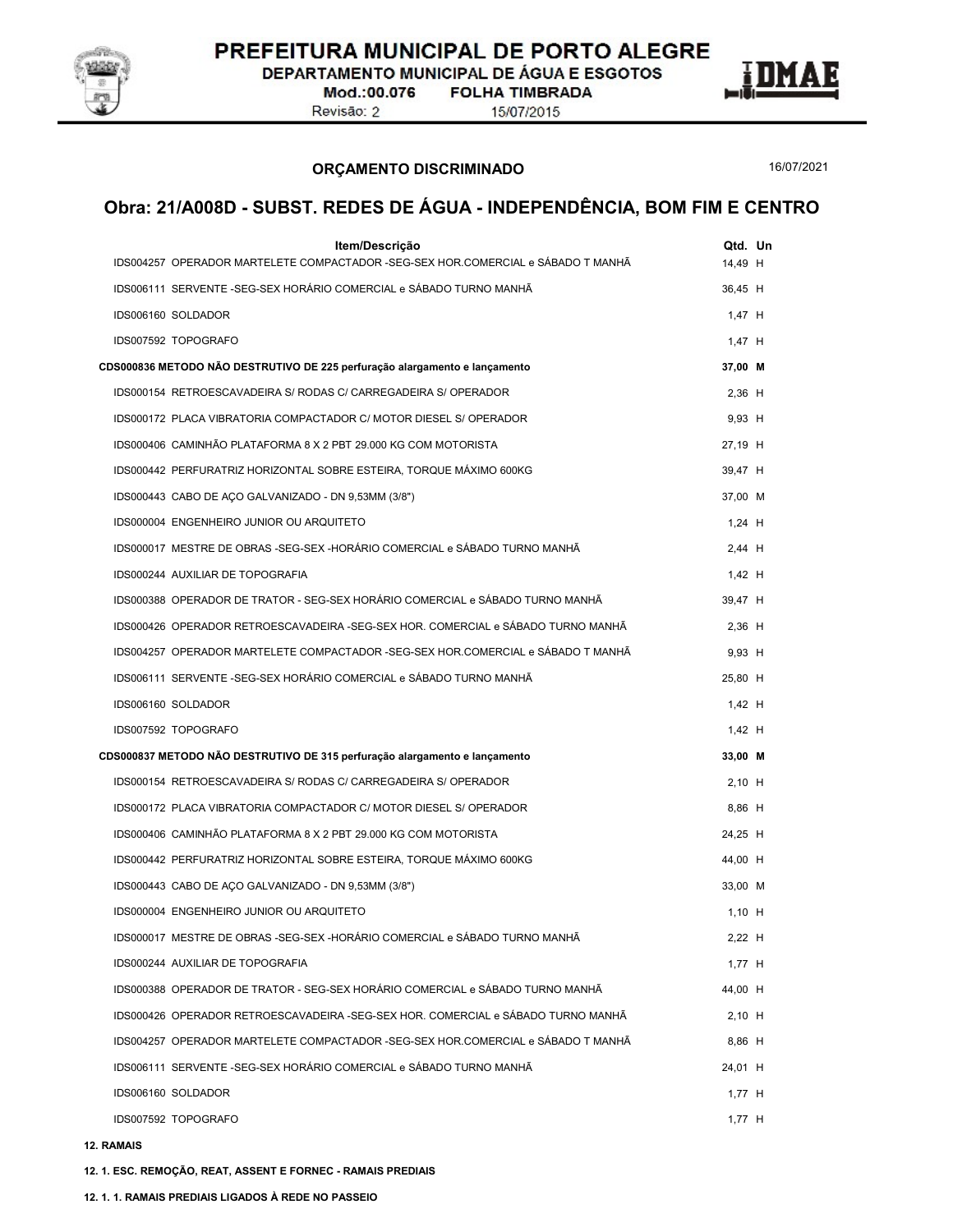

DEPARTAMENTO MUNICIPAL DE ÁGUA E ESGOTOS

Mod.:00.076 Revisão: 2

**FOLHA TIMBRADA** 15/07/2015

ORÇAMENTO DISCRIMINADO



16/07/2021

| Item/Descrição<br>CDS000700 RAMAL PREDIAL - TRECHO NO PASSEIO -DE 20mm - Execução em obra | Qtd. Un<br>3.772,00 M |  |
|-------------------------------------------------------------------------------------------|-----------------------|--|
| IDS000049 AREIA REGULAR - Inclui transporte                                               | 150,88 M3             |  |
| IDS000154 RETROESCAVADEIRA S/ RODAS C/ CARREGADEIRA S/ OPERADOR                           | 15,09 H               |  |
| IDS000166 TUBO PEAD PB DE 20mm PE 80 SDR 9 AGUA                                           | 4.337,80 M            |  |
| IDS000172 PLACA VIBRATORIA COMPACTADOR C/ MOTOR DIESEL S/ OPERADOR                        | 241,41 H              |  |
| IDS000017 MESTRE DE OBRAS -SEG-SEX -HORÁRIO COMERCIAL e SÁBADO TURNO MANHÃ                | 181,06 H              |  |
| IDS002699 ASSENTADOR DE TUBOS                                                             | 105,62 H              |  |
| IDS006111 SERVENTE -SEG-SEX HORÁRIO COMERCIAL e SÁBADO TURNO MANHÃ                        | 1.840,74 H            |  |
| IDS006160 SOLDADOR                                                                        | 15,09 H               |  |
| CDS000701 RAMAL PREDIAL - TRECHO NO PASSEIO - DE 32mm - Execução em obra                  | 840,00 M              |  |
| IDS000049 AREIA REGULAR - Inclui transporte                                               | 33,60 M3              |  |
| IDS000154 RETROESCAVADEIRA S/ RODAS C/ CARREGADEIRA S/ OPERADOR                           | $3,36$ H              |  |
| IDS000167 TUBO PEAD PB DE 32mm PE 80 SDR 11 AGUA                                          | 966,00 M              |  |
| IDS000172 PLACA VIBRATORIA COMPACTADOR C/ MOTOR DIESEL S/ OPERADOR                        | 53,76 H               |  |
| IDS000017 MESTRE DE OBRAS -SEG-SEX -HORÁRIO COMERCIAL e SÁBADO TURNO MANHÃ                | 40,32 H               |  |
| IDS002699 ASSENTADOR DE TUBOS                                                             | 23,52 H               |  |
| IDS006111 SERVENTE -SEG-SEX HORÁRIO COMERCIAL e SÁBADO TURNO MANHÃ                        | 409.92 H              |  |
| IDS006160 SOLDADOR                                                                        | $3,36$ H              |  |
| 12. 1. 2. RAMAIS PREDIAIS LIGADOS À REDE NO LEITO DA RUA                                  |                       |  |
| CDS000702 RAMAL PREDIAL - TRECHO NO LEITO - DE 20mm - Execução em obra                    | 736,50 M              |  |
| IDS000032 CAMINHÃO BASCULANTE S/ MOTORISTA - LOCACAO                                      | 22,09 H               |  |
| IDS000049 AREIA REGULAR - Inclui transporte                                               | 76,60 M3              |  |
| IDS000087 SAIBRO POSTO OBRA                                                               | 145,83 M3             |  |
| IDS000149 PA CARREGADEIRA SOBRE RODAS C/ OPERADOR                                         | 2,95 H                |  |
| IDS000154 RETROESCAVADEIRA S/ RODAS C/ CARREGADEIRA S/ OPERADOR                           | 7,37 H                |  |
| IDS000155 TRATOR ESTEIRA S/ OPERADOR                                                      | $0,29$ H              |  |
| IDS000166 TUBO PEAD PB DE 20mm PE 80 SDR 9 AGUA                                           | 846,98 M              |  |
| IDS000172 PLACA VIBRATORIA COMPACTADOR C/ MOTOR DIESEL S/ OPERADOR                        | 89,85 H               |  |
| IDS000017 MESTRE DE OBRAS -SEG-SEX -HORÁRIO COMERCIAL e SÁBADO TURNO MANHÃ                | 67,76 H               |  |
| IDS002699 ASSENTADOR DE TUBOS                                                             | 22,09 H               |  |
| IDS006111 SERVENTE -SEG-SEX HORÁRIO COMERCIAL e SÁBADO TURNO MANHÃ                        | 676,11 H              |  |
| IDS006160 SOLDADOR                                                                        | 2,95 H                |  |
| CDS000703 RAMAL PREDIAL - TRECHO NO LEITO - DE 32mm - Execução em obra                    | 163,50 M              |  |
| IDS000032 CAMINHÃO BASCULANTE S/ MOTORISTA - LOCACAO                                      |                       |  |
|                                                                                           | 4,91 H                |  |
| IDS000049 AREIA REGULAR - Inclui transporte                                               | 17,00 M3              |  |
| IDS000087 SAIBRO POSTO OBRA<br>IDS000149 PA CARREGADEIRA SOBRE RODAS C/ OPERADOR          | 32,37 M3              |  |
|                                                                                           | $0,65$ H              |  |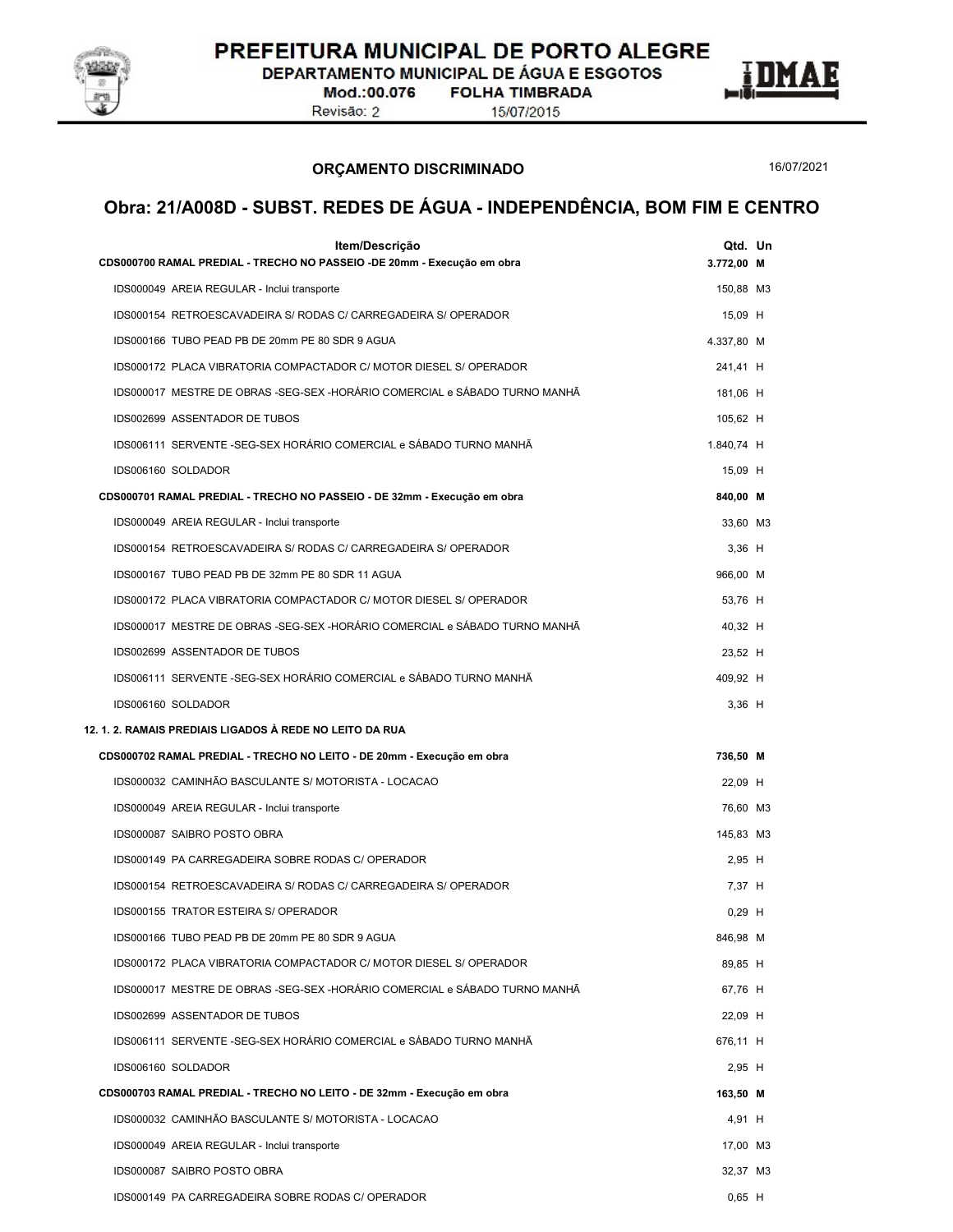

DEPARTAMENTO MUNICIPAL DE ÁGUA E ESGOTOS

Mod.:00.076 Revisão: 2

**FOLHA TIMBRADA** 15/07/2015

ORÇAMENTO DISCRIMINADO

16/07/2021

E

| Item/Descrição<br>IDS000154 RETROESCAVADEIRA S/ RODAS C/ CARREGADEIRA S/ OPERADOR | Qtd. Un<br>$1,64$ H |  |
|-----------------------------------------------------------------------------------|---------------------|--|
| IDS000155 TRATOR ESTEIRA S/ OPERADOR                                              | $0,07$ H            |  |
| IDS000167 TUBO PEAD PB DE 32mm PE 80 SDR 11 AGUA                                  | 188,03 M            |  |
| IDS000172 PLACA VIBRATORIA COMPACTADOR C/ MOTOR DIESEL S/ OPERADOR                | 19,95 H             |  |
| IDS000017 MESTRE DE OBRAS -SEG-SEX -HORÁRIO COMERCIAL e SÁBADO TURNO MANHÃ        | 15,04 H             |  |
| IDS002699 ASSENTADOR DE TUBOS                                                     | 4,91 H              |  |
| IDS006111 SERVENTE -SEG-SEX HORÁRIO COMERCIAL e SÁBADO TURNO MANHÃ                | 150,09 H            |  |
| IDS006160 SOLDADOR                                                                | $0,65$ H            |  |
| 12. 2. FORNECIMENTO DE PEÇAS E EQUIPAMENTOS - RAMAIS PREDIAIS                     |                     |  |
| S00037424 LUVA, PEAD PE 100, DE 20 MM, PARA ELETROFUSAO                           | 1.395,00 UN         |  |
| S00037425 LUVA, PEAD PE 100, DE 32 MM, PARA ELETROFUSAO                           | 311,00 UN           |  |
| 300265 TE DE SERVIÇO PEAD 110 X 20                                                | 1.245,00 UN         |  |
| 300269 TE DE SERVIÇO PEAD 160 X 20                                                | 89,00 UN            |  |
| 300273 TE DE SERVIÇO PEAD 225 X 20                                                | 61,00 UN            |  |
| 300266 TE DE SERVIÇO PEAD 110 X 32                                                | 277,00 UN           |  |
| 300270 TE DE SERVIÇO PEAD 160 X 32                                                | 20,00 UN            |  |
| 300274 TE DE SERVIÇO PEAD 225 X 32                                                | 14,00 UN            |  |
| CDS000437 CAVALETE PADRÃO DMAE - GALVANIZ. - FORNEC, MONTAGEM E INSTALAÇÃO        | 1.717,00 CJ         |  |
| IDS000166 TUBO PEAD PB DE 20mm PE 80 SDR 9 AGUA                                   | 343,40 M            |  |
| IDS000311 CAVALETE KIT PADRÃO DMAE - GALVANIZADO                                  | 1.717,00 CJ         |  |
| IDS000313 PLUG EM PVC DN 3/4                                                      |                     |  |
|                                                                                   | 1.717,00 UN         |  |
| IDS000314 ADAPTADOR PVC RIGIDO 20MMX1/2"                                          | 1.717,00 UN         |  |
| IDS000347 CONJUNTO PORCA UNIÃO TUBETE DN 40 MM                                    | 1.717,00 CJ         |  |
| IDS002698 INSTALADOR HIDRAULICO                                                   | 2.008,89 H          |  |
| IDS006130 AJUDANTE DE INSTALADOR HIDRAULICO                                       | 1.150,39 H          |  |
| CDS001044 CAIXA P/ HIDROMETRO C/ MURETA BAIXA - FORNEC E INST                     | 75,00 UN            |  |
| IDS000032 CAMINHÃO BASCULANTE S/ MOTORISTA - LOCACAO                              | $0,06$ H            |  |
| IDS000047 AREIA MEDIA                                                             | 6,44 M3             |  |
| IDS000059 BRITA 1                                                                 | 0,86 M3             |  |
| IDS000071 PEÇA MADEIRA 3A QUALIDADE 2,5 x10CM NÃO APARELHADA                      | 60,00 M             |  |
| IDS000084 TIJOLO MACICO 20,0 X 10,0 X 5,0CM                                       | 4.500,00 UN         |  |
| IDS000111 ACO CA-60, 4,2 MM, CORTADO E DOBRADO                                    | 219,75 KG           |  |
| <b>IDS000112 BRITA 2</b>                                                          | 1,27 M3             |  |
| IDS000114 CIMENTO PORTLAND COMPOSTO CP II-32                                      | 2.475,62 KG         |  |
| IDS000140 ARAME RECOZIDO 18 BWG, 1,25 MM                                          | 3,75 KG             |  |
| IDS000145 ARGAMASSA INDUSTRIALIZADA MULTIUSO                                      | 3,94 KG             |  |
| IDS000149 PA CARREGADEIRA SOBRE RODAS C/ OPERADOR                                 | $0,01$ H            |  |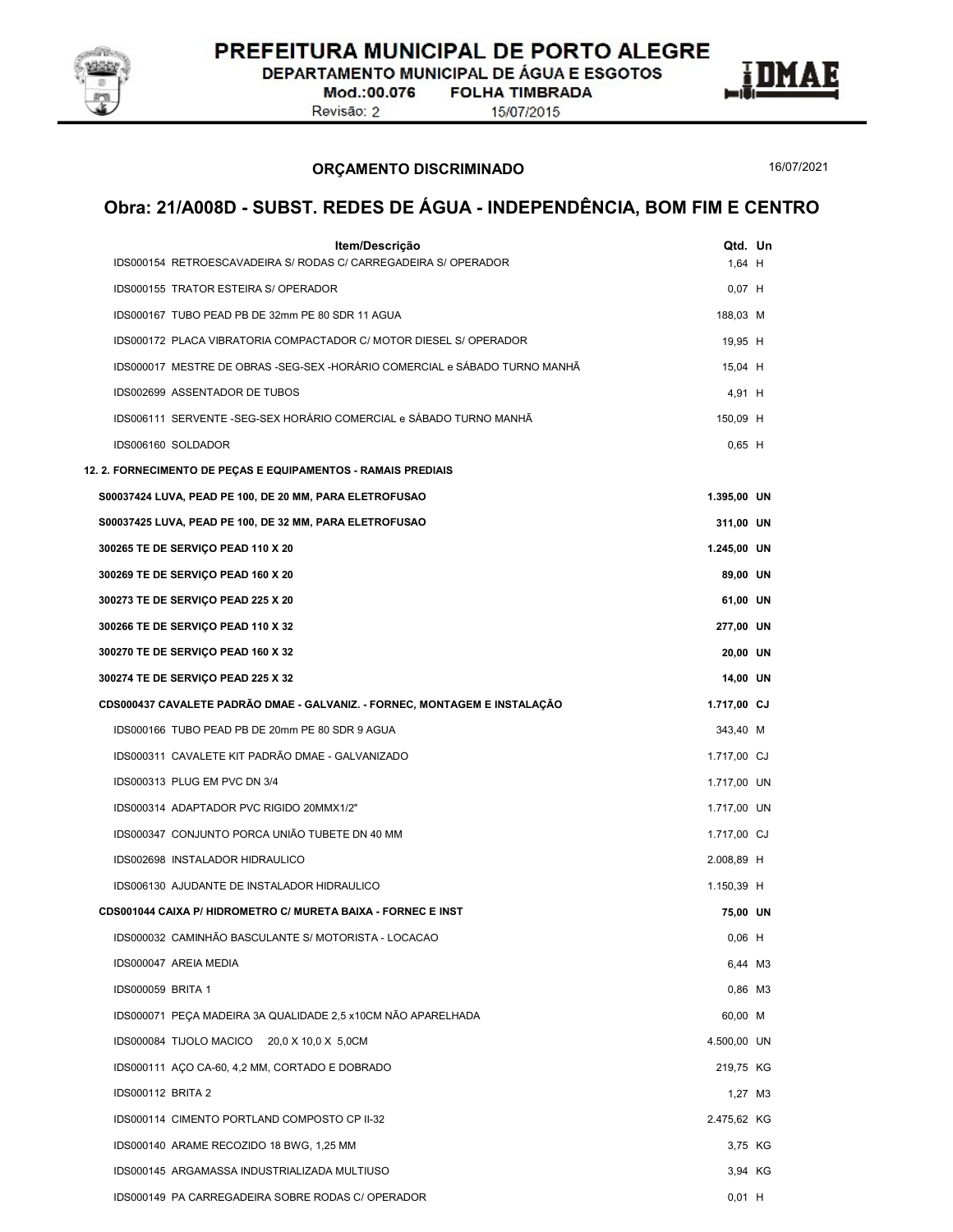

DEPARTAMENTO MUNICIPAL DE ÁGUA E ESGOTOS

Mod.:00.076 Revisão: 2

**FOLHA TIMBRADA** 

15/07/2015

ORÇAMENTO DISCRIMINADO

16/07/2021

| Item/Descrição<br>IDS000168 BETONEIRA 320L MOTOR 3HP ELETRICO - LOCAÇÃO          | Qtd. Un<br>$0,09$ D |           |  |
|----------------------------------------------------------------------------------|---------------------|-----------|--|
| IDS000315 CAIXA PADRÃO DMAE (HIDROMETRO)                                         | 75,00 UN            |           |  |
| IDS000316 MANTA MEMBRANA IMPERMEABILIZANTE ASFALTICA                             |                     | 5.40 KG   |  |
| IDS000017 MESTRE DE OBRAS -SEG-SEX -HORÁRIO COMERCIAL e SÁBADO TURNO MANHÃ       | 10.13 H             |           |  |
| IDS002698 INSTALADOR HIDRAULICO                                                  | 37,50 H             |           |  |
| IDS004093 MOTORISTA DE CAMINHÃO -SEG-SEX HORÁRIO COMERCIAL e SÁBADO TURNO MANHÃ  | $0,06$ H            |           |  |
| IDS004750 PEDREIRO - SEG-SEX HORÁRIO COMERCIAL e SÁBADO TURNO MANHÃ              | 426,38 H            |           |  |
| IDS006111 SERVENTE -SEG-SEX HORÁRIO COMERCIAL e SÁBADO TURNO MANHÃ               | 529,46 H            |           |  |
| IDS006130 AJUDANTE DE INSTALADOR HIDRAULICO                                      | 37,50 H             |           |  |
| CDS001045 CAIXA P/ HIDROMETRO EMBUTIDA PAREDE/MURO - FORNEC E INST               | 65,00 UN            |           |  |
| IDS000047 AREIA MEDIA                                                            |                     | $0,23$ M3 |  |
| IDS000114 CIMENTO PORTLAND COMPOSTO CP II-32                                     | 98,47 KG            |           |  |
| IDS000145 ARGAMASSA INDUSTRIALIZADA MULTIUSO                                     |                     | 0,29 KG   |  |
| IDS000315 CAIXA PADRÃO DMAE (HIDROMETRO)                                         | 65,00 UN            |           |  |
| IDS002698 INSTALADOR HIDRAULICO                                                  | 93,08 H             |           |  |
| IDS004750 PEDREIRO - SEG-SEX HORÁRIO COMERCIAL e SÁBADO TURNO MANHÃ              | 24,70 H             |           |  |
| IDS006111 SERVENTE -SEG-SEX HORÁRIO COMERCIAL e SÁBADO TURNO MANHÃ               | 29,12 H             |           |  |
| IDS006130 AJUDANTE DE INSTALADOR HIDRAULICO                                      | 41,99 H             |           |  |
| CDS001047 INTERLIGAÇÃO DE RAMAL EXISTENTE                                        | 100,00 UN           |           |  |
| IDS000073 FITA VEDA ROSCA EM ROLOS DE 18 MM X 10 M (L X C)                       |                     | 5,00 UN   |  |
| S00000061 ADAPTADOR DE COMPRESSAO EM POLIPROPILENO (PP), PARA TUBO EM PEAD, 20PA | 50,00 UN            |           |  |
| S00000062 ADAPTADOR DE COMPRESSAO EM POLIPROPILENO (PP), PARA TUBO EM PEAD, 32PA | 50,00 UN            |           |  |
| S00000119 ADESIVO PLASTICO PARA PVC, BISNAGA COM 75 GR                           | 25,00 UN            |           |  |
| S00001185 CAP PVC, SOLDAVEL, 25 MM, PARA AGUA FRIA PREDIAL                       | 25,00 UN            |           |  |
| S00001189 CAP PVC, SOLDAVEL, 32 MM, PARA AGUA FRIA PREDIAL                       | 25,00 UN            |           |  |
| S00004896 PLUG PVC, ROSCAVEL 3/4", PARA AGUA FRIA PREDIAL                        | 25,00 UN            |           |  |
| S00004897 PLUG PVC, ROSCAVEL 1", PARA AGUA FRIA PREDIAL                          | 25,00 UN            |           |  |
| IDS002698 INSTALADOR HIDRAULICO                                                  | 83,33 H             |           |  |
| IDS006111 SERVENTE -SEG-SEX HORÁRIO COMERCIAL e SÁBADO TURNO MANHÃ               | 83,33 H             |           |  |
| 13. REMOÇÃO E PAVIMENTAÇÃO                                                       |                     |           |  |
| 13. 1. REMOÇÃO DE PAVIMENTAÇÃO                                                   |                     |           |  |
| CDS001028 PAVIMENTAÇÃO - REMOÇÃO - ASFALTO C/ FRESADORA - INCL CARGA E DESCARGA  | 196,64 M3           |           |  |
| IDS000032 CAMINHÃO BASCULANTE S/ MOTORISTA - LOCACAO                             | 30,04 H             |           |  |
| IDS000164 CAMINHÃO PIPA 6000L C/ ESPARGIDOR S/ MOTORISTA                         | $1,53$ H            |           |  |
| IDS000402 VASSOURA MECANICA REBOCAVEL C/ ESCOVA CILINDRICA LARG UTIL 2,44M       | $3,06$ H            |           |  |
| IDS000479 FRESADORA DE ASFALTO A FRIO SOBRE RODAS FRESAGEM DE 1,0 M C/ OPERADOR  | 21,85 H             |           |  |
| S00025968 DENTE PARA FRESADORA                                                   | 169,11 UN           |           |  |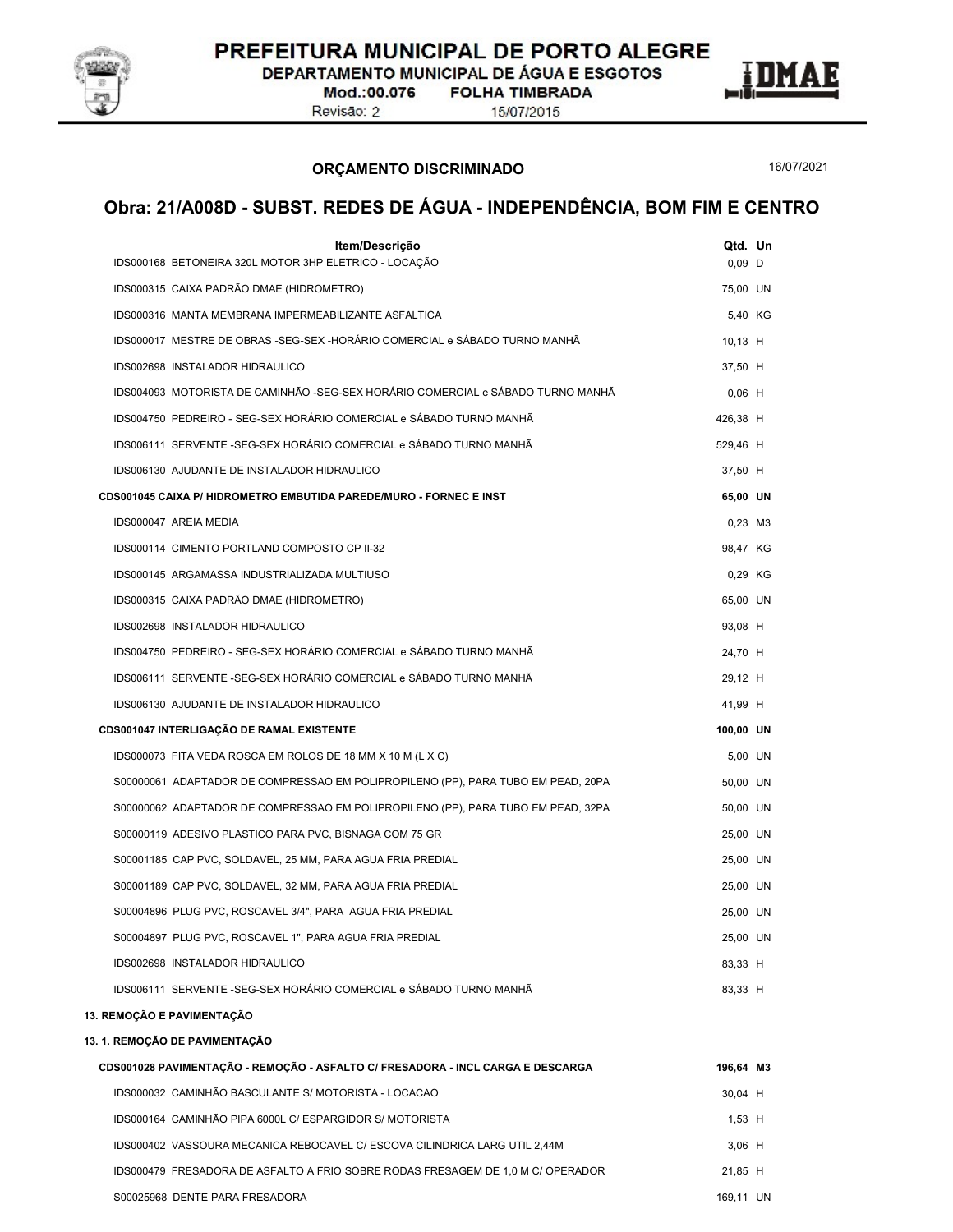

DEPARTAMENTO MUNICIPAL DE ÁGUA E ESGOTOS

Mod.:00.076 Revisão: 2

**FOLHA TIMBRADA** 15/07/2015

ORÇAMENTO DISCRIMINADO

16/07/2021

E

| Item/Descrição                                                                   | Qtd. Un     |         |
|----------------------------------------------------------------------------------|-------------|---------|
| S00025969 PORTA DENTE PARA FRESADORA                                             | 22,55 UN    |         |
| IDS004083 ENCARREGADO                                                            | 21,85 H     |         |
| IDS004093 MOTORISTA DE CAMINHÃO -SEG-SEX HORÁRIO COMERCIAL e SÁBADO TURNO MANHÃ  | 31,57 H     |         |
| IDS006111 SERVENTE -SEG-SEX HORÁRIO COMERCIAL e SÁBADO TURNO MANHÃ               | 109,24 H    |         |
| CDS000085 PAVIMENTAÇÃO - REMOÇÃO - ASFALTO C/ MARTELETE                          | 196,64 M3   |         |
| IDS000032 CAMINHÃO BASCULANTE S/ MOTORISTA - LOCACAO                             | 16.71 H     |         |
| IDS000148 COMPRESSOR DE AR DIESEL REBOCAVEL 210PCM                               | 294,96 H    |         |
| IDS000151 MARTELETE OU ROMPEDOR PNEUMATICO MANUAL S/ COMPRESSOR S/ OPERADOR      | 294,96 H    |         |
| IDS000154 RETROESCAVADEIRA S/ RODAS C/ CARREGADEIRA S/ OPERADOR                  | 5,70 H      |         |
| IDS000318 MAQUINA DE CORTAR ASFALTO                                              | 78,66 H     |         |
| IDS004093 MOTORISTA DE CAMINHÃO -SEG-SEX HORÁRIO COMERCIAL e SÁBADO TURNO MANHÃ  | 16,71 H     |         |
| IDS004234 OPERADOR RETROESCAVADEIRA                                              | 5,70 H      |         |
| IDS004257 OPERADOR MARTELETE COMPACTADOR -SEG-SEX HOR.COMERCIAL e SÁBADO T MANHÃ | 294,96 H    |         |
| IDS004750 PEDREIRO - SEG-SEX HORÁRIO COMERCIAL e SÁBADO TURNO MANHÃ              | 589,92 H    |         |
| IDS006111 SERVENTE -SEG-SEX HORÁRIO COMERCIAL e SÁBADO TURNO MANHÃ               | 668,58 H    |         |
| CDS000086 PAVIMENTAÇÃO - REMOÇÃO - CONCRETO MAGRO                                | 210,92 M3   |         |
| IDS000032 CAMINHÃO BASCULANTE S/ MOTORISTA - LOCACAO                             | 17,93 H     |         |
| IDS000148 COMPRESSOR DE AR DIESEL REBOCAVEL 210PCM                               | 176,12 H    |         |
| IDS000151 MARTELETE OU ROMPEDOR PNEUMATICO MANUAL S/ COMPRESSOR S/ OPERADOR      | 176,12 H    |         |
| IDS000154 RETROESCAVADEIRA S/ RODAS C/ CARREGADEIRA S/ OPERADOR                  | 6,12 H      |         |
| IDS004093 MOTORISTA DE CAMINHÃO -SEG-SEX HORÁRIO COMERCIAL e SÁBADO TURNO MANHÃ  | 17,93 H     |         |
| IDS004234 OPERADOR RETROESCAVADEIRA                                              | $6,12$ H    |         |
| IDS004257 OPERADOR MARTELETE COMPACTADOR -SEG-SEX HOR.COMERCIAL e SÁBADO T MANHÃ | 176.12 H    |         |
| IDS004750 PEDREIRO - SEG-SEX HORÁRIO COMERCIAL e SÁBADO TURNO MANHÃ              | 351,18 H    |         |
| IDS006111 SERVENTE -SEG-SEX HORÁRIO COMERCIAL e SÁBADO TURNO MANHÃ               | 352,24 H    |         |
| CDS000087 PAVIMENTAÇÃO - REMOÇÃO - PARALELEPIPEDO/PEDRA IRREG                    | 3.908,97 M2 |         |
| IDS006111 SERVENTE -SEG-SEX HORÁRIO COMERCIAL e SÁBADO TURNO MANHÃ               | 2.005,30 H  |         |
| CDS000088 PAVIMENTAÇÃO - REMOÇÃO - BLOCO CONCRETO INTERTRAVADO                   |             | 9,80 M2 |
| IDS006111 SERVENTE -SEG-SEX HORÁRIO COMERCIAL e SÁBADO TURNO MANHÃ               | 4,90 H      |         |
| CDS000089 PAVIMENTAÇÃO - REMOÇÃO - BASALTO REGULAR/IRREGULAR                     | 8.134,32 M2 |         |
| IDS006111 SERVENTE -SEG-SEX HORÁRIO COMERCIAL e SÁBADO TURNO MANHÃ               | 6.263,43 H  |         |
| CDS000090 PAVIMENTAÇÃO - REMOÇÃO - LAJE DE GRES                                  | 324,00 M2   |         |
| IDS006111 SERVENTE -SEG-SEX HORÁRIO COMERCIAL e SÁBADO TURNO MANHÃ               | 208,01 H    |         |
| CDS000091 PAVIMENTAÇÃO - REMOÇÃO - CONCRETO ARMADO                               | 61,61 M3    |         |
| IDS000032 CAMINHÃO BASCULANTE S/ MOTORISTA - LOCACAO                             | $5,24$ H    |         |
| IDS000148 COMPRESSOR DE AR DIESEL REBOCAVEL 210PCM                               | 85,40 H     |         |
| IDS000151 MARTELETE OU ROMPEDOR PNEUMATICO MANUAL S/ COMPRESSOR S/ OPERADOR      | 85,40 H     |         |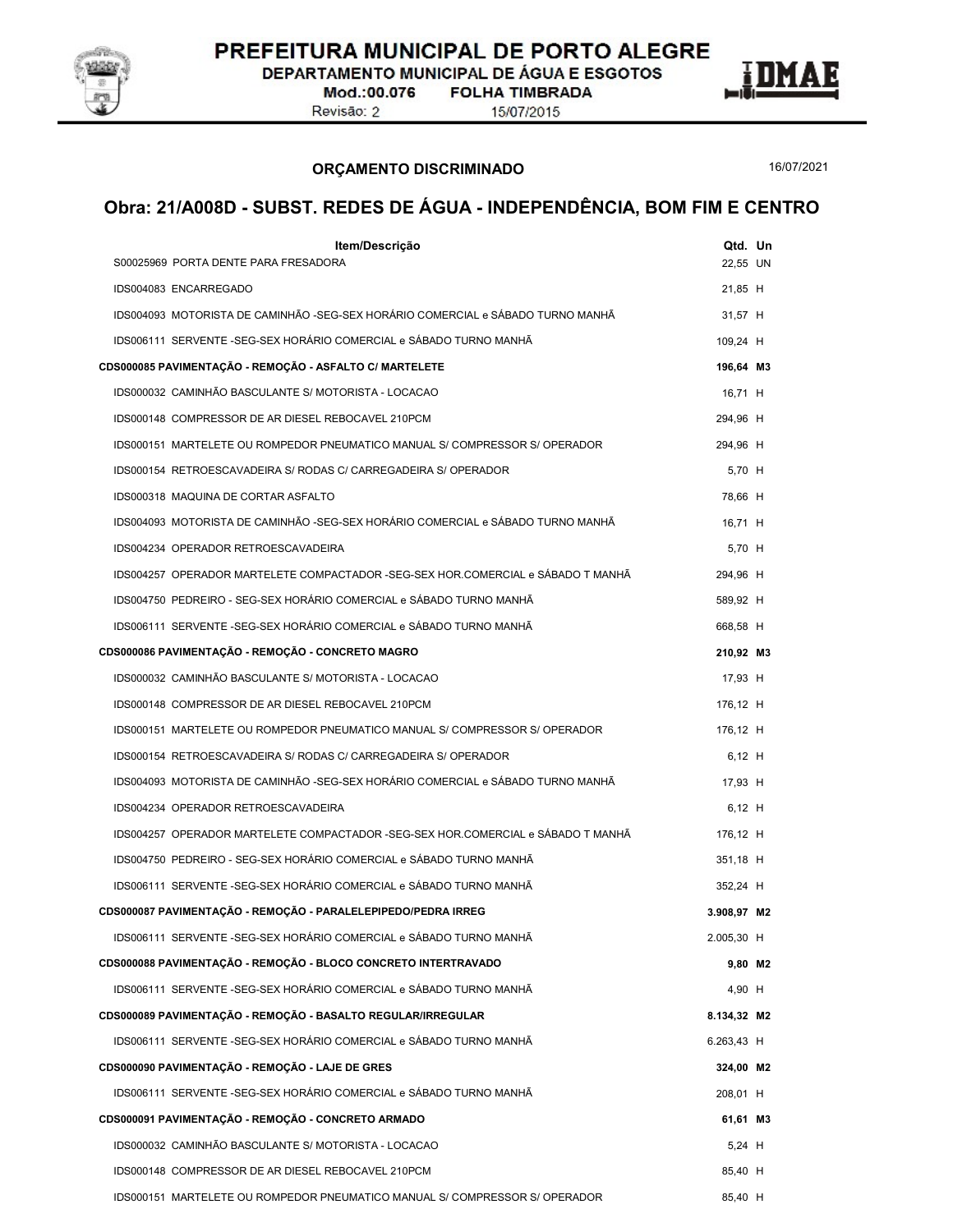

DEPARTAMENTO MUNICIPAL DE ÁGUA E ESGOTOS

Mod.:00.076 Revisão: 2

**FOLHA TIMBRADA** 15/07/2015



ORÇAMENTO DISCRIMINADO

16/07/2021

| Item/Descrição<br>IDS000154 RETROESCAVADEIRA S/ RODAS C/ CARREGADEIRA S/ OPERADOR                                                         | 1,79 H                  | Qtd. Un |
|-------------------------------------------------------------------------------------------------------------------------------------------|-------------------------|---------|
| IDS004093 MOTORISTA DE CAMINHÃO -SEG-SEX HORÁRIO COMERCIAL e SÁBADO TURNO MANHÃ                                                           | 5,24 H                  |         |
| IDS004234 OPERADOR RETROESCAVADEIRA                                                                                                       | 1,79 H                  |         |
| IDS004257 OPERADOR MARTELETE COMPACTADOR -SEG-SEX HOR.COMERCIAL e SÁBADO T MANHÃ                                                          | 85,40 H                 |         |
| IDS004750 PEDREIRO - SEG-SEX HORÁRIO COMERCIAL e SÁBADO TURNO MANHÃ                                                                       | 170,28 H                |         |
| IDS006111 SERVENTE -SEG-SEX HORÁRIO COMERCIAL e SÁBADO TURNO MANHÃ                                                                        | 170,80 H                |         |
| CDS000092 PAVIMENTAÇÃO - REMOÇÃO - LAJOTA CERAM/LADRILHO/ARDOSIA                                                                          | 280,84 M2               |         |
| IDS006111 SERVENTE -SEG-SEX HORÁRIO COMERCIAL e SÁBADO TURNO MANHÃ                                                                        | 252,76 H                |         |
| CDS000093 PAVIMENTAÇÃO - REMOÇÃO - PISO CIMENTADO/DESEMPENADO                                                                             | 507,08 M2               |         |
| IDS006111 SERVENTE -SEG-SEX HORÁRIO COMERCIAL e SÁBADO TURNO MANHÃ                                                                        | 354,96 H                |         |
| CDS000258 PAVIMENTAÇÃO - REMOÇÃO - PEDRA PORTUGUESA                                                                                       | 49,00 M2                |         |
| IDS006111 SERVENTE -SEG-SEX HORÁRIO COMERCIAL e SÁBADO TURNO MANHÃ                                                                        | 26,95 H                 |         |
| CDS000095 PAVIMENTAÇÃO - REMOÇÃO - MEIO-FIO CONCRETO/GRANITO                                                                              | 168,00 M                |         |
| IDS006111 SERVENTE -SEG-SEX HORÁRIO COMERCIAL e SÁBADO TURNO MANHÃ                                                                        | 16,80 H                 |         |
| 13. 2. PAVIMENTAÇÃO / REPOSIÇÃO                                                                                                           |                         |         |
| CDS000342 ASFALTO USINADO A QUENTE CAP 50/70- PADRÃO SMOV - FORNEC.P/CONTRADADA                                                           | 393,28 M3               |         |
| SEG/SEX HOR.COMERCIAL e SÁB T.MANHA INCLUI TRANSPORTE<br>IDS000032 CAMINHÃO BASCULANTE S/ MOTORISTA - LOCACAO                             | 221,22 H                |         |
| <b>IDS000112 BRITA 2</b>                                                                                                                  | 641,05 M3               |         |
| IDS000149 PA CARREGADEIRA SOBRE RODAS C/ OPERADOR                                                                                         | 32,64 H                 |         |
| IDS000229 TANQUE P/ ASFALTO + AQUECEDOR TERMICO                                                                                           | 65,28 H                 |         |
| IDS000278 CAP - CIMENTO ASFALTICO PETROLEO 50/70 - INCLUSO TRANSPORTE                                                                     | 47,19 T                 |         |
| IDS005684 ROLO COMPACTADOR VIBRATORIO 6,6T- PRODUTIVA - C/ OPERADOR                                                                       | 32,64 H                 |         |
| IDS005808 USINA DE ASFALTO A QUENTE FIXA CAP 40/80T/H C/ OPERADOR                                                                         | 32,64 H                 |         |
| IDS005835 VIBROACABADORA S/ ESTEIRAS 105CV CAP ATE 450T/H-PRODUTIVA-C/ OPERADOR                                                           | 32,64 H                 |         |
| IDS005871 ROLO COMPACTADOR DE PNEUS ESTATICO - PRODUTIVA - C/ OPERADOR                                                                    | 32,64 H                 |         |
| IDS000017 MESTRE DE OBRAS -SEG-SEX -HORÁRIO COMERCIAL e SÁBADO TURNO MANHÃ                                                                | 32,77 H                 |         |
| IDS004093 MOTORISTA DE CAMINHÃO -SEG-SEX HORÁRIO COMERCIAL e SÁBADO TURNO MANHÃ                                                           | 221,22 H                |         |
| IDS006111 SERVENTE -SEG-SEX HORÁRIO COMERCIAL e SÁBADO TURNO MANHÃ                                                                        | 327,60 H                |         |
| CDS000906 PAVIMENTAÇAO - IMPRIMAÇÃO ASFALTICA                                                                                             | 4.350,38 M <sup>2</sup> |         |
| IDS000401 TRATOR DE PNEUS POT 105 CV TRACAO 4 X 4, PESO C/ LASTRO 5775 KG C/ OPE                                                          | 21,75 H                 |         |
|                                                                                                                                           |                         |         |
| IDS000402 VASSOURA MECANICA REBOCAVEL C/ ESCOVA CILINDRICA LARG UTIL 2,44M<br>IDS000403 TANQUE DE ASFALTO ESTACIONÁRIO CAPACIDADE 30.000L | 21,75 H                 |         |
|                                                                                                                                           | 21,75 H                 |         |
| IDS000404 ESPARGIDOR ASFALTO PRESSUR, TANQ 6 M <sup>3</sup> , AQUEC, ESPARGIDORA 3,6 C/ OPERA<br>IDS000452 ASFALTO DILUÍDO CM-30          | 21,75 H                 |         |
|                                                                                                                                           | 4,79 T                  |         |
| IDS004083 ENCARREGADO                                                                                                                     | 21,75 H                 |         |
| IDS006111 SERVENTE -SEG-SEX HORÁRIO COMERCIAL e SÁBADO TURNO MANHÃ                                                                        | 174,02 H                |         |
| CDS000098 PAVIMENTAÇÃO - CONCRETO MAGRO                                                                                                   | 738,22 M3               |         |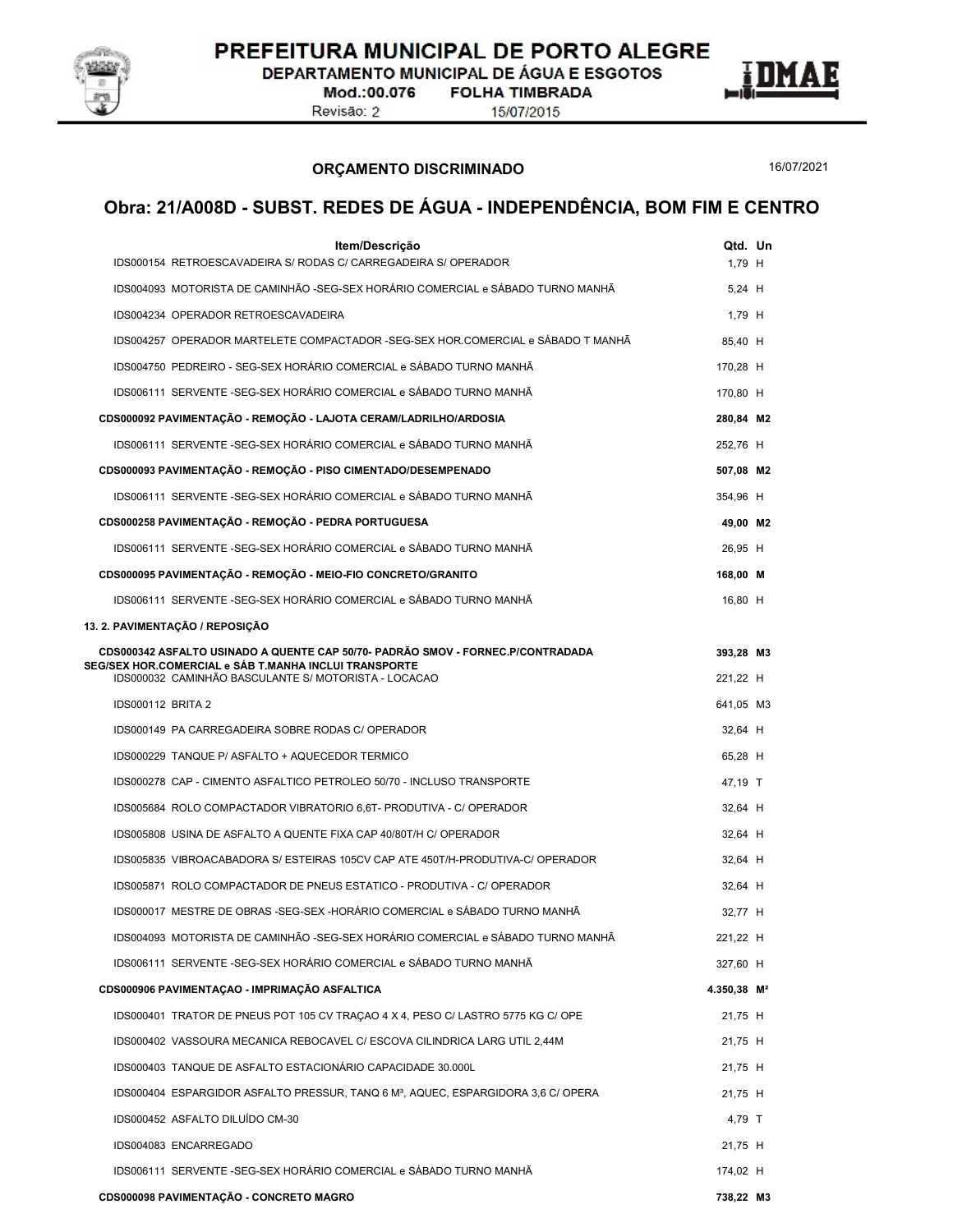

DEPARTAMENTO MUNICIPAL DE ÁGUA E ESGOTOS

Mod.:00.076 **FOLHA TIMBRADA** Revisão: 2

ORÇAMENTO DISCRIMINADO

15/07/2015



16/07/2021

| Item/Descrição                                                                                      |               | Qtd. Un |
|-----------------------------------------------------------------------------------------------------|---------------|---------|
| IDS000047 AREIA MEDIA                                                                               | 525,61 M3     |         |
| IDS000059 BRITA 1                                                                                   | 572,86 M3     |         |
| IDS000114 CIMENTO PORTLAND COMPOSTO CP II-32                                                        | 203.010,50 KG |         |
| IDS000017 MESTRE DE OBRAS -SEG-SEX -HORÁRIO COMERCIAL e SÁBADO TURNO MANHÃ                          | 84,90 H       |         |
| IDS004750 PEDREIRO - SEG-SEX HORÁRIO COMERCIAL e SÁBADO TURNO MANHÃ                                 | 852,64 H      |         |
| IDS006111 SERVENTE -SEG-SEX HORÁRIO COMERCIAL e SÁBADO TURNO MANHÃ                                  | 6.511,10 H    |         |
| CDS000099 PAVIMENTAÇÃO - REPOSIÇÃO - PARALELEPIPEDO/PEDRA IRREG                                     | 1.096,72 M2   |         |
| IDS000047 AREIA MEDIA                                                                               | 25,22 M3      |         |
| IDS000048 AREIA GROSSA                                                                              | 109,67 M3     |         |
| IDS000114 CIMENTO PORTLAND COMPOSTO CP II-32                                                        | 9.991,12 KG   |         |
| IDS000158 PARALELEPIPEDO GRANITICO                                                                  |               | 3,84 ML |
| IDS004759 CALCETEIRO - SEG-SEX HORÁRIO COMERCIAL e SÁBADO TURNO MANHÃ                               | 438,69 H      |         |
| IDS006111 SERVENTE -SEG-SEX HORÁRIO COMERCIAL e SÁBADO TURNO MANHÃ                                  | 998,02 H      |         |
| CDS000100 PAVIMENTAÇÃO - REPOSIÇÃO - BLOCO CONCRETO INTERTRAVADO                                    |               | 9,80 M2 |
| IDS000047 AREIA MEDIA                                                                               |               | 0,98 M3 |
| IDS000181 BLOCO CONCRETO SEXTAVADO P/PAVIM. E=8cm                                                   |               | 9,80 M2 |
| IDS000017 MESTRE DE OBRAS -SEG-SEX -HORÁRIO COMERCIAL e SÁBADO TURNO MANHÃ                          | $0,16$ H      |         |
| IDS004759 CALCETEIRO - SEG-SEX HORÁRIO COMERCIAL e SÁBADO TURNO MANHÃ                               | $1,57$ H      |         |
| IDS006111 SERVENTE -SEG-SEX HORÁRIO COMERCIAL e SÁBADO TURNO MANHÃ                                  | $3,43$ H      |         |
| CDS000207 PAVIMENTAÇÃO - REPOSIÇÃO - BASALTO REGULAR/IRREGULAR                                      | 8.009,32 M2   |         |
| IDS000047 AREIA MEDIA                                                                               | 184,21 M3     |         |
| IDS000048 AREIA GROSSA                                                                              | 800,93 M3     |         |
| IDS000082 BASALTO IRREGULAR                                                                         | 1.201,40 M2   |         |
| IDS000114 CIMENTO PORTLAND COMPOSTO CP II-32                                                        | 72.964,91 KG  |         |
| IDS004759 CALCETEIRO - SEG-SEX HORÁRIO COMERCIAL e SÁBADO TURNO MANHÃ                               | $3.203,73$ H  |         |
| IDS006111 SERVENTE -SEG-SEX HORÁRIO COMERCIAL e SÁBADO TURNO MANHÃ                                  | 7.288,48 H    |         |
| CDS000208 PAVIMENTAÇÃO - REPOSIÇÃO - LAJE DE GRES                                                   | 324,00 M2     |         |
| IDS000047 AREIA MEDIA                                                                               |               | 7,45 M3 |
| IDS000048 AREIA GROSSA                                                                              | 32,40 M3      |         |
| IDS000114 CIMENTO PORTLAND COMPOSTO CP II-32                                                        | 2.951,64 KG   |         |
| IDS000182 LAJE DE GRES P/CALCADA 45 X 90CM                                                          | 97,20 M2      |         |
| IDS004759 CALCETEIRO - SEG-SEX HORÁRIO COMERCIAL e SÁBADO TURNO MANHÃ                               |               |         |
|                                                                                                     | 129,60 H      |         |
| IDS006111 SERVENTE - SEG-SEX HORÁRIO COMERCIAL e SÁBADO TURNO MANHÃ                                 | 294,84 H      |         |
| CDS000209 PAVIMENTAÇÃO - CONCRETO ARMADO SEG/SEX HOR.COMERCIAL E SÁB T.MANHÃ - INCLUI<br>TRANSPORTE | 61,61 M3      |         |
| IDS000047 AREIA MEDIA                                                                               | 43,87 M3      |         |
| IDS000071 PEÇA MADEIRA 3A QUALIDADE 2,5 x10CM NÃO APARELHADA                                        | 39,43 M       |         |
| IDS000111 AÇO CA-60, 4,2 MM, CORTADO E DOBRADO                                                      | 354,87 KG     |         |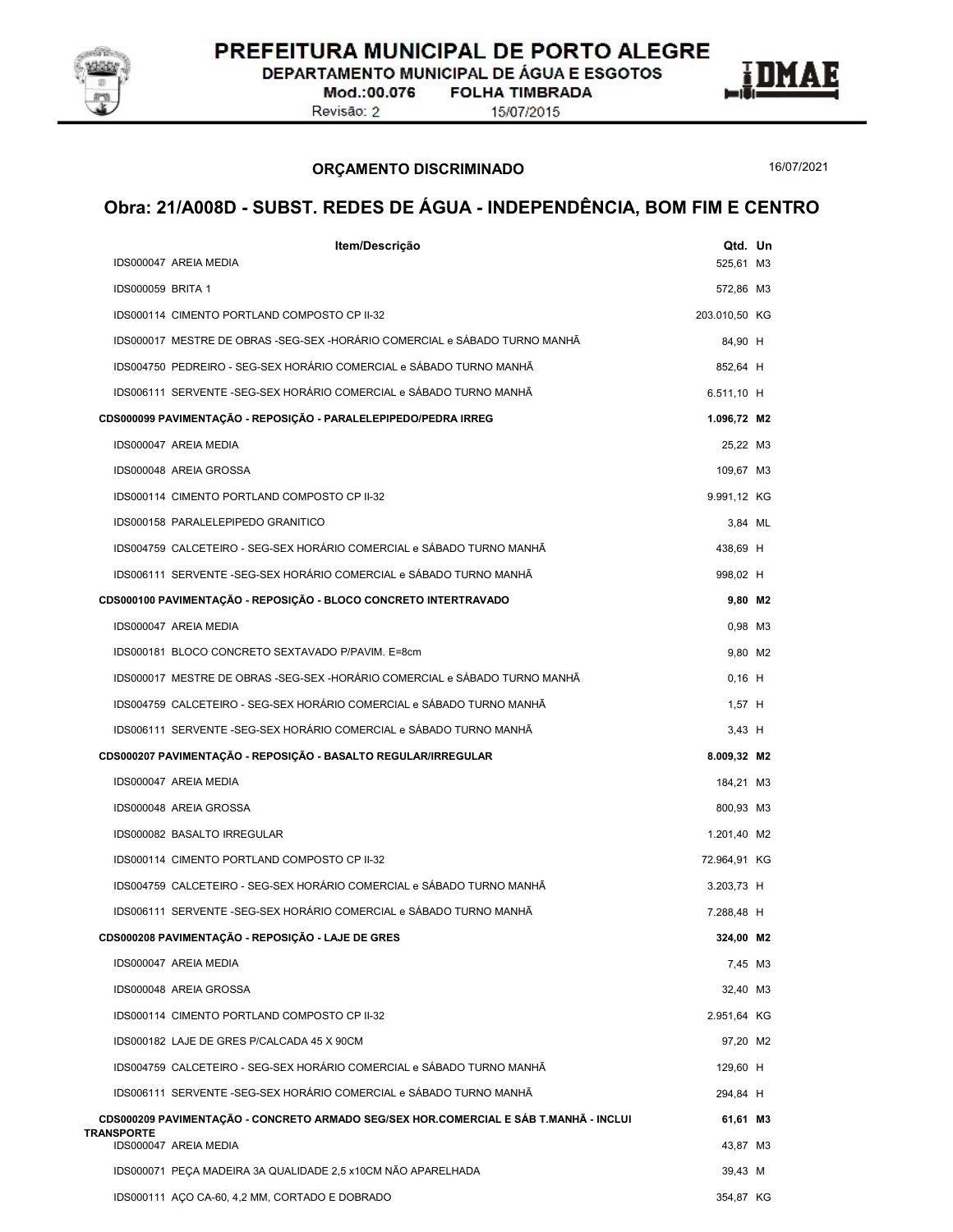

DEPARTAMENTO MUNICIPAL DE ÁGUA E ESGOTOS

Mod.:00.076 **FOLHA TIMBRADA** Revisão: 2

15/07/2015

ORÇAMENTO DISCRIMINADO

16/07/2021

| Item/Descrição                                                                                    | Qtd. Un      |  |
|---------------------------------------------------------------------------------------------------|--------------|--|
| <b>IDS000112 BRITA 2</b>                                                                          | 47,81 M3     |  |
| IDS000114 CIMENTO PORTLAND COMPOSTO CP II-32                                                      | 16.942,75 KG |  |
| IDS000017 MESTRE DE OBRAS -SEG-SEX -HORÁRIO COMERCIAL e SÁBADO TURNO MANHÃ                        | 24.64 H      |  |
| IDS000022 FERREIRO                                                                                | $9,86$ H     |  |
| IDS004750 PEDREIRO - SEG-SEX HORÁRIO COMERCIAL e SÁBADO TURNO MANHÃ                               | 71,16 H      |  |
| IDS006111 SERVENTE -SEG-SEX HORÁRIO COMERCIAL e SÁBADO TURNO MANHÃ                                | 543,40 H     |  |
| CDS000101 PAVIMENTAÇÃO - REPOSIÇÃO - LAJOTA CERAM/LADRILHO/ARDOSIA                                | 280,84 M2    |  |
| IDS000145 ARGAMASSA INDUSTRIALIZADA MULTIUSO                                                      | 1.505,30 KG  |  |
| IDS000438 LADRILHO HIDRAULICO, *30 X 30* CM, E= 2 CM, MILANO, NATURAL                             | 84,25 M2     |  |
| IDS004750 PEDREIRO - SEG-SEX HORÁRIO COMERCIAL e SÁBADO TURNO MANHÃ                               | 84,25 H      |  |
| IDS006111 SERVENTE -SEG-SEX HORÁRIO COMERCIAL e SÁBADO TURNO MANHÃ                                | 56,17 H      |  |
| CDS000102 PAVIMENTAÇÃO - CONCRETO DESEMPENADO - SEG/SEX HOR.COMERCIAL E SÁB T.MANHÃ               | 507,08 M2    |  |
| <b>INCLUI TRANSPORTE</b><br>IDS000047 AREIA MEDIA                                                 | 22.21 M3     |  |
| IDS000059 BRITA 1                                                                                 | 9,33 M3      |  |
| IDS000093 BETONEIRA 320L MOTOR 3HP ELETRICO - LOCACAO                                             | $2,54$ H     |  |
| <b>IDS000112 BRITA 2</b>                                                                          | 21,86 M3     |  |
| IDS000114 CIMENTO PORTLAND COMPOSTO CP II-32                                                      | 12.808,84 KG |  |
| IDS000138 PEÇA DE MADEIRA NÃO APARELHADA 1 X 7,50 cm                                              | 740,34 M     |  |
| IDS004750 PEDREIRO - SEG-SEX HORÁRIO COMERCIAL e SÁBADO TURNO MANHÃ                               | 507,08 H     |  |
| IDS006111 SERVENTE -SEG-SEX HORÁRIO COMERCIAL e SÁBADO TURNO MANHÃ                                | 862,04 H     |  |
| CDS000784 PAVIMENTAÇÃO - FORNECIMENTO . LADRILHO ESPECIAL ou TÁTIL INCLUI TRANSPORTE              | 125,00 M2    |  |
| IDS000437 LADRILHO HIDRAULICO *20 X 20* CM, E= 2 CM, TATIL ALERTA OU DIRECIONA                    | 135,00 M2    |  |
| CDS000783 PAVIMENTAÇÃO - ASSENT. LADRILHO HIDRÁULICO ESPECIAL ou TÁTIL SEG/SEX                    | 125,00 M2    |  |
| HOR.COMERCIAL E SÁB T.MANHÃ - NÃO INCLUI LADRILHO<br>IDS000145 ARGAMASSA INDUSTRIALIZADA MULTIUSO | 607,50 KG    |  |
| IDS004750 PEDREIRO - SEG-SEX HORÁRIO COMERCIAL e SÁBADO TURNO MANHÃ                               | 80,00 H      |  |
| IDS006111 SERVENTE -SEG-SEX HORÁRIO COMERCIAL e SÁBADO TURNO MANHÃ                                | 32,50 H      |  |
| CDS000259 PAVIMENTAÇÃO - ASSENTAMENTO DE PEDRA PORTUGUESA SEG/SEX HOR.COMERCIAL E                 | 49,00 M2     |  |
| SÁB T.MANHÃ - NÃO INCLUI A PEDRA<br>IDS000047 AREIA MEDIA                                         | 3,43 M3      |  |
| IDS000114 CIMENTO PORTLAND COMPOSTO CP II-32                                                      | 49,00 KG     |  |
| IDS004759 CALCETEIRO - SEG-SEX HORÁRIO COMERCIAL e SÁBADO TURNO MANHÃ                             | 49,00 H      |  |
| IDS006111 SERVENTE -SEG-SEX HORÁRIO COMERCIAL e SÁBADO TURNO MANHÃ                                | 49.00 H      |  |
| CDS000790 PAVIMENTAÇÃO - FORNECIMENTO DE PEDRA PORTUGUESA INCLUI TRANSPORTE                       | 49,00 M2     |  |
| IDS000086 PEDRA PORTUGUESA                                                                        | 51,45 M2     |  |
| CDS000210 PAVIMENTAÇÃO - REPOSIÇÃO - MEIO-FIO CONCRETO/GRANITO                                    | 168,00 M     |  |
|                                                                                                   |              |  |
| IDS000047 AREIA MEDIA                                                                             | 1,14 M3      |  |
| IDS000114 CIMENTO PORTLAND COMPOSTO CP II-32                                                      | 492,24 KG    |  |
| IDS004750 PEDREIRO - SEG-SEX HORÁRIO COMERCIAL e SÁBADO TURNO MANHÃ                               | 50,40 H      |  |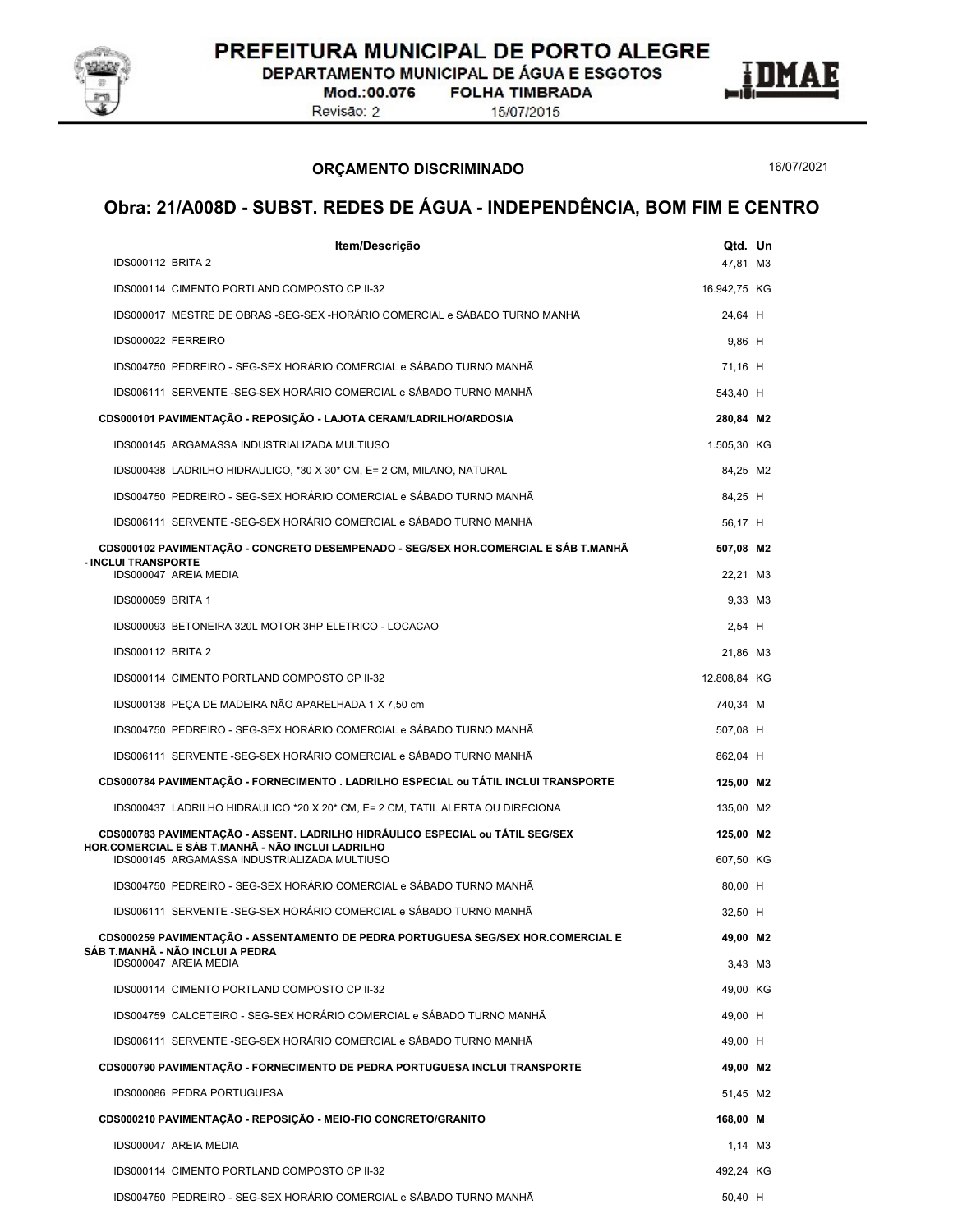

DEPARTAMENTO MUNICIPAL DE ÁGUA E ESGOTOS

Mod.:00.076 Revisão: 2

**FOLHA TIMBRADA** 15/07/2015



ORÇAMENTO DISCRIMINADO

16/07/2021

| 100,80 H<br><b>14. SERVIÇOS DIVERSOS</b><br>2,00 UN<br>CDS000698 CAIXA PARA VENTOSA 1,40 x 1,40 x 1,50<br>$0,04$ D<br>2504 MOTOR ELETRICO 2HP P/VIBRADOR LOCACAO<br>2532 EMULSAO DESMOLDANTE<br>0,70 L<br>2,00 KG<br>2574 ACO CA-50 3/8" - 0,624kg/m<br>16042 PEDRA DE GRES 12 x 25 x 50cm<br>190,00 UN<br>100252 ELETRODO 22 CM D = 1/8 "<br>1,40 KG<br>IDS000032 CAMINHÃO BASCULANTE S/ MOTORISTA - LOCACAO<br>$1,50$ H<br>IDS000047 AREIA MEDIA<br>0,88 M3<br><b>IDS000059 BRITA 1</b><br>$0,18$ M3<br>IDS000114 CIMENTO PORTLAND COMPOSTO CP II-32<br>226,36 KG<br>IDS000145 ARGAMASSA INDUSTRIALIZADA MULTIUSO<br>160,32 KG<br>$0,06$ H<br>IDS000149 PA CARREGADEIRA SOBRE RODAS C/ OPERADOR<br>IDS000154 RETROESCAVADEIRA S/ RODAS C/ CARREGADEIRA S/ OPERADOR<br>$0,20$ H<br>IDS000155 TRATOR ESTEIRA S/ OPERADOR<br>$0,02$ H<br>$2,56$ H<br>IDS000172 PLACA VIBRATORIA COMPACTADOR C/ MOTOR DIESEL S/ OPERADOR<br>IDS000213 TAMPÃO FD DN 600mm ARTIC. PESADO - Inclui transporte<br>2,00 UN<br>S00000242 AJUDANTE ESPECIALIZADO<br>$2,00$ H<br>IDS000017 MESTRE DE OBRAS -SEG-SEX -HORÁRIO COMERCIAL e SÁBADO TURNO MANHÃ<br>5,52 H<br>IDS000136 OPERADOR MAQUINAS E TRATORES DIVERSOS<br>$0,02$ H<br>IDS000367 FORNECIMENTO DE CONCRETO USINADO FCK 35 MPA<br>0,64 M3<br>20,12 KG<br>IDS000368 FORNECIMENTO DE FIBRAS DE AÇO<br>IDS000369 ESPAÇADOR PLÁSTICO TIPO CADEIRINHA<br>40,00 UN<br>IDS000370 FORNECIMENTO DE GANCHO OLHAL DE SUSPENSÃO C/ TUBO ROSQUEÁVEL<br>4,00 UN<br>IDS004093 MOTORISTA DE CAMINHÃO -SEG-SEX HORÁRIO COMERCIAL e SÁBADO TURNO MANHÃ<br>$1,50$ H<br>IDS004234 OPERADOR RETROESCAVADEIRA<br>$0,20$ H<br>IDS004257 OPERADOR MARTELETE COMPACTADOR -SEG-SEX HOR.COMERCIAL e SÁBADO T MANHÃ<br>$2,56$ H<br>IDS004750 PEDREIRO - SEG-SEX HORÁRIO COMERCIAL e SÁBADO TURNO MANHÃ<br>39,20 H<br>IDS006111 SERVENTE -SEG-SEX HORÁRIO COMERCIAL e SÁBADO TURNO MANHÃ<br>66,54 H<br>IDS006127 AJUDANTE DE PEDREIRO<br>$2,00$ H<br>IDS006160 SOLDADOR<br>$2,34$ H<br>CDS000587 CAIXA P/ ABRIGO DE TUBULAÇÃO 2,00 x 1,30 X 2,00<br>2,00 UN<br>2501 BETONEIRA 320L MOTOR 3HP<br>LOCACAO<br>$0,16$ D<br>2504 MOTOR ELETRICO 2HP P/VIBRADOR LOCACAO<br>$0,14$ D<br>2515 ARAME RECOZIDO 18 BWG<br>4,42 KG<br>1.036,80 KG | Item/Descrição<br>IDS006111 SERVENTE -SEG-SEX HORÁRIO COMERCIAL e SÁBADO TURNO MANHÃ | Qtd. Un |  |
|-----------------------------------------------------------------------------------------------------------------------------------------------------------------------------------------------------------------------------------------------------------------------------------------------------------------------------------------------------------------------------------------------------------------------------------------------------------------------------------------------------------------------------------------------------------------------------------------------------------------------------------------------------------------------------------------------------------------------------------------------------------------------------------------------------------------------------------------------------------------------------------------------------------------------------------------------------------------------------------------------------------------------------------------------------------------------------------------------------------------------------------------------------------------------------------------------------------------------------------------------------------------------------------------------------------------------------------------------------------------------------------------------------------------------------------------------------------------------------------------------------------------------------------------------------------------------------------------------------------------------------------------------------------------------------------------------------------------------------------------------------------------------------------------------------------------------------------------------------------------------------------------------------------------------------------------------------------------------------------------------------------------------------------------------------------------------------------------------------------------------------------------------------------------------------------------------------------------------------------------------|--------------------------------------------------------------------------------------|---------|--|
|                                                                                                                                                                                                                                                                                                                                                                                                                                                                                                                                                                                                                                                                                                                                                                                                                                                                                                                                                                                                                                                                                                                                                                                                                                                                                                                                                                                                                                                                                                                                                                                                                                                                                                                                                                                                                                                                                                                                                                                                                                                                                                                                                                                                                                               |                                                                                      |         |  |
|                                                                                                                                                                                                                                                                                                                                                                                                                                                                                                                                                                                                                                                                                                                                                                                                                                                                                                                                                                                                                                                                                                                                                                                                                                                                                                                                                                                                                                                                                                                                                                                                                                                                                                                                                                                                                                                                                                                                                                                                                                                                                                                                                                                                                                               |                                                                                      |         |  |
|                                                                                                                                                                                                                                                                                                                                                                                                                                                                                                                                                                                                                                                                                                                                                                                                                                                                                                                                                                                                                                                                                                                                                                                                                                                                                                                                                                                                                                                                                                                                                                                                                                                                                                                                                                                                                                                                                                                                                                                                                                                                                                                                                                                                                                               |                                                                                      |         |  |
|                                                                                                                                                                                                                                                                                                                                                                                                                                                                                                                                                                                                                                                                                                                                                                                                                                                                                                                                                                                                                                                                                                                                                                                                                                                                                                                                                                                                                                                                                                                                                                                                                                                                                                                                                                                                                                                                                                                                                                                                                                                                                                                                                                                                                                               |                                                                                      |         |  |
|                                                                                                                                                                                                                                                                                                                                                                                                                                                                                                                                                                                                                                                                                                                                                                                                                                                                                                                                                                                                                                                                                                                                                                                                                                                                                                                                                                                                                                                                                                                                                                                                                                                                                                                                                                                                                                                                                                                                                                                                                                                                                                                                                                                                                                               |                                                                                      |         |  |
|                                                                                                                                                                                                                                                                                                                                                                                                                                                                                                                                                                                                                                                                                                                                                                                                                                                                                                                                                                                                                                                                                                                                                                                                                                                                                                                                                                                                                                                                                                                                                                                                                                                                                                                                                                                                                                                                                                                                                                                                                                                                                                                                                                                                                                               |                                                                                      |         |  |
|                                                                                                                                                                                                                                                                                                                                                                                                                                                                                                                                                                                                                                                                                                                                                                                                                                                                                                                                                                                                                                                                                                                                                                                                                                                                                                                                                                                                                                                                                                                                                                                                                                                                                                                                                                                                                                                                                                                                                                                                                                                                                                                                                                                                                                               |                                                                                      |         |  |
|                                                                                                                                                                                                                                                                                                                                                                                                                                                                                                                                                                                                                                                                                                                                                                                                                                                                                                                                                                                                                                                                                                                                                                                                                                                                                                                                                                                                                                                                                                                                                                                                                                                                                                                                                                                                                                                                                                                                                                                                                                                                                                                                                                                                                                               |                                                                                      |         |  |
|                                                                                                                                                                                                                                                                                                                                                                                                                                                                                                                                                                                                                                                                                                                                                                                                                                                                                                                                                                                                                                                                                                                                                                                                                                                                                                                                                                                                                                                                                                                                                                                                                                                                                                                                                                                                                                                                                                                                                                                                                                                                                                                                                                                                                                               |                                                                                      |         |  |
|                                                                                                                                                                                                                                                                                                                                                                                                                                                                                                                                                                                                                                                                                                                                                                                                                                                                                                                                                                                                                                                                                                                                                                                                                                                                                                                                                                                                                                                                                                                                                                                                                                                                                                                                                                                                                                                                                                                                                                                                                                                                                                                                                                                                                                               |                                                                                      |         |  |
|                                                                                                                                                                                                                                                                                                                                                                                                                                                                                                                                                                                                                                                                                                                                                                                                                                                                                                                                                                                                                                                                                                                                                                                                                                                                                                                                                                                                                                                                                                                                                                                                                                                                                                                                                                                                                                                                                                                                                                                                                                                                                                                                                                                                                                               |                                                                                      |         |  |
|                                                                                                                                                                                                                                                                                                                                                                                                                                                                                                                                                                                                                                                                                                                                                                                                                                                                                                                                                                                                                                                                                                                                                                                                                                                                                                                                                                                                                                                                                                                                                                                                                                                                                                                                                                                                                                                                                                                                                                                                                                                                                                                                                                                                                                               |                                                                                      |         |  |
|                                                                                                                                                                                                                                                                                                                                                                                                                                                                                                                                                                                                                                                                                                                                                                                                                                                                                                                                                                                                                                                                                                                                                                                                                                                                                                                                                                                                                                                                                                                                                                                                                                                                                                                                                                                                                                                                                                                                                                                                                                                                                                                                                                                                                                               |                                                                                      |         |  |
|                                                                                                                                                                                                                                                                                                                                                                                                                                                                                                                                                                                                                                                                                                                                                                                                                                                                                                                                                                                                                                                                                                                                                                                                                                                                                                                                                                                                                                                                                                                                                                                                                                                                                                                                                                                                                                                                                                                                                                                                                                                                                                                                                                                                                                               |                                                                                      |         |  |
|                                                                                                                                                                                                                                                                                                                                                                                                                                                                                                                                                                                                                                                                                                                                                                                                                                                                                                                                                                                                                                                                                                                                                                                                                                                                                                                                                                                                                                                                                                                                                                                                                                                                                                                                                                                                                                                                                                                                                                                                                                                                                                                                                                                                                                               |                                                                                      |         |  |
|                                                                                                                                                                                                                                                                                                                                                                                                                                                                                                                                                                                                                                                                                                                                                                                                                                                                                                                                                                                                                                                                                                                                                                                                                                                                                                                                                                                                                                                                                                                                                                                                                                                                                                                                                                                                                                                                                                                                                                                                                                                                                                                                                                                                                                               |                                                                                      |         |  |
|                                                                                                                                                                                                                                                                                                                                                                                                                                                                                                                                                                                                                                                                                                                                                                                                                                                                                                                                                                                                                                                                                                                                                                                                                                                                                                                                                                                                                                                                                                                                                                                                                                                                                                                                                                                                                                                                                                                                                                                                                                                                                                                                                                                                                                               |                                                                                      |         |  |
|                                                                                                                                                                                                                                                                                                                                                                                                                                                                                                                                                                                                                                                                                                                                                                                                                                                                                                                                                                                                                                                                                                                                                                                                                                                                                                                                                                                                                                                                                                                                                                                                                                                                                                                                                                                                                                                                                                                                                                                                                                                                                                                                                                                                                                               |                                                                                      |         |  |
|                                                                                                                                                                                                                                                                                                                                                                                                                                                                                                                                                                                                                                                                                                                                                                                                                                                                                                                                                                                                                                                                                                                                                                                                                                                                                                                                                                                                                                                                                                                                                                                                                                                                                                                                                                                                                                                                                                                                                                                                                                                                                                                                                                                                                                               |                                                                                      |         |  |
|                                                                                                                                                                                                                                                                                                                                                                                                                                                                                                                                                                                                                                                                                                                                                                                                                                                                                                                                                                                                                                                                                                                                                                                                                                                                                                                                                                                                                                                                                                                                                                                                                                                                                                                                                                                                                                                                                                                                                                                                                                                                                                                                                                                                                                               |                                                                                      |         |  |
|                                                                                                                                                                                                                                                                                                                                                                                                                                                                                                                                                                                                                                                                                                                                                                                                                                                                                                                                                                                                                                                                                                                                                                                                                                                                                                                                                                                                                                                                                                                                                                                                                                                                                                                                                                                                                                                                                                                                                                                                                                                                                                                                                                                                                                               |                                                                                      |         |  |
|                                                                                                                                                                                                                                                                                                                                                                                                                                                                                                                                                                                                                                                                                                                                                                                                                                                                                                                                                                                                                                                                                                                                                                                                                                                                                                                                                                                                                                                                                                                                                                                                                                                                                                                                                                                                                                                                                                                                                                                                                                                                                                                                                                                                                                               |                                                                                      |         |  |
|                                                                                                                                                                                                                                                                                                                                                                                                                                                                                                                                                                                                                                                                                                                                                                                                                                                                                                                                                                                                                                                                                                                                                                                                                                                                                                                                                                                                                                                                                                                                                                                                                                                                                                                                                                                                                                                                                                                                                                                                                                                                                                                                                                                                                                               |                                                                                      |         |  |
|                                                                                                                                                                                                                                                                                                                                                                                                                                                                                                                                                                                                                                                                                                                                                                                                                                                                                                                                                                                                                                                                                                                                                                                                                                                                                                                                                                                                                                                                                                                                                                                                                                                                                                                                                                                                                                                                                                                                                                                                                                                                                                                                                                                                                                               |                                                                                      |         |  |
|                                                                                                                                                                                                                                                                                                                                                                                                                                                                                                                                                                                                                                                                                                                                                                                                                                                                                                                                                                                                                                                                                                                                                                                                                                                                                                                                                                                                                                                                                                                                                                                                                                                                                                                                                                                                                                                                                                                                                                                                                                                                                                                                                                                                                                               |                                                                                      |         |  |
|                                                                                                                                                                                                                                                                                                                                                                                                                                                                                                                                                                                                                                                                                                                                                                                                                                                                                                                                                                                                                                                                                                                                                                                                                                                                                                                                                                                                                                                                                                                                                                                                                                                                                                                                                                                                                                                                                                                                                                                                                                                                                                                                                                                                                                               |                                                                                      |         |  |
|                                                                                                                                                                                                                                                                                                                                                                                                                                                                                                                                                                                                                                                                                                                                                                                                                                                                                                                                                                                                                                                                                                                                                                                                                                                                                                                                                                                                                                                                                                                                                                                                                                                                                                                                                                                                                                                                                                                                                                                                                                                                                                                                                                                                                                               |                                                                                      |         |  |
|                                                                                                                                                                                                                                                                                                                                                                                                                                                                                                                                                                                                                                                                                                                                                                                                                                                                                                                                                                                                                                                                                                                                                                                                                                                                                                                                                                                                                                                                                                                                                                                                                                                                                                                                                                                                                                                                                                                                                                                                                                                                                                                                                                                                                                               |                                                                                      |         |  |
|                                                                                                                                                                                                                                                                                                                                                                                                                                                                                                                                                                                                                                                                                                                                                                                                                                                                                                                                                                                                                                                                                                                                                                                                                                                                                                                                                                                                                                                                                                                                                                                                                                                                                                                                                                                                                                                                                                                                                                                                                                                                                                                                                                                                                                               |                                                                                      |         |  |
|                                                                                                                                                                                                                                                                                                                                                                                                                                                                                                                                                                                                                                                                                                                                                                                                                                                                                                                                                                                                                                                                                                                                                                                                                                                                                                                                                                                                                                                                                                                                                                                                                                                                                                                                                                                                                                                                                                                                                                                                                                                                                                                                                                                                                                               |                                                                                      |         |  |
|                                                                                                                                                                                                                                                                                                                                                                                                                                                                                                                                                                                                                                                                                                                                                                                                                                                                                                                                                                                                                                                                                                                                                                                                                                                                                                                                                                                                                                                                                                                                                                                                                                                                                                                                                                                                                                                                                                                                                                                                                                                                                                                                                                                                                                               |                                                                                      |         |  |
|                                                                                                                                                                                                                                                                                                                                                                                                                                                                                                                                                                                                                                                                                                                                                                                                                                                                                                                                                                                                                                                                                                                                                                                                                                                                                                                                                                                                                                                                                                                                                                                                                                                                                                                                                                                                                                                                                                                                                                                                                                                                                                                                                                                                                                               |                                                                                      |         |  |
|                                                                                                                                                                                                                                                                                                                                                                                                                                                                                                                                                                                                                                                                                                                                                                                                                                                                                                                                                                                                                                                                                                                                                                                                                                                                                                                                                                                                                                                                                                                                                                                                                                                                                                                                                                                                                                                                                                                                                                                                                                                                                                                                                                                                                                               |                                                                                      |         |  |
|                                                                                                                                                                                                                                                                                                                                                                                                                                                                                                                                                                                                                                                                                                                                                                                                                                                                                                                                                                                                                                                                                                                                                                                                                                                                                                                                                                                                                                                                                                                                                                                                                                                                                                                                                                                                                                                                                                                                                                                                                                                                                                                                                                                                                                               |                                                                                      |         |  |
|                                                                                                                                                                                                                                                                                                                                                                                                                                                                                                                                                                                                                                                                                                                                                                                                                                                                                                                                                                                                                                                                                                                                                                                                                                                                                                                                                                                                                                                                                                                                                                                                                                                                                                                                                                                                                                                                                                                                                                                                                                                                                                                                                                                                                                               |                                                                                      |         |  |
|                                                                                                                                                                                                                                                                                                                                                                                                                                                                                                                                                                                                                                                                                                                                                                                                                                                                                                                                                                                                                                                                                                                                                                                                                                                                                                                                                                                                                                                                                                                                                                                                                                                                                                                                                                                                                                                                                                                                                                                                                                                                                                                                                                                                                                               |                                                                                      |         |  |
|                                                                                                                                                                                                                                                                                                                                                                                                                                                                                                                                                                                                                                                                                                                                                                                                                                                                                                                                                                                                                                                                                                                                                                                                                                                                                                                                                                                                                                                                                                                                                                                                                                                                                                                                                                                                                                                                                                                                                                                                                                                                                                                                                                                                                                               | 2524 CIMENTO PORTLAND POZOLAMICO 320                                                 |         |  |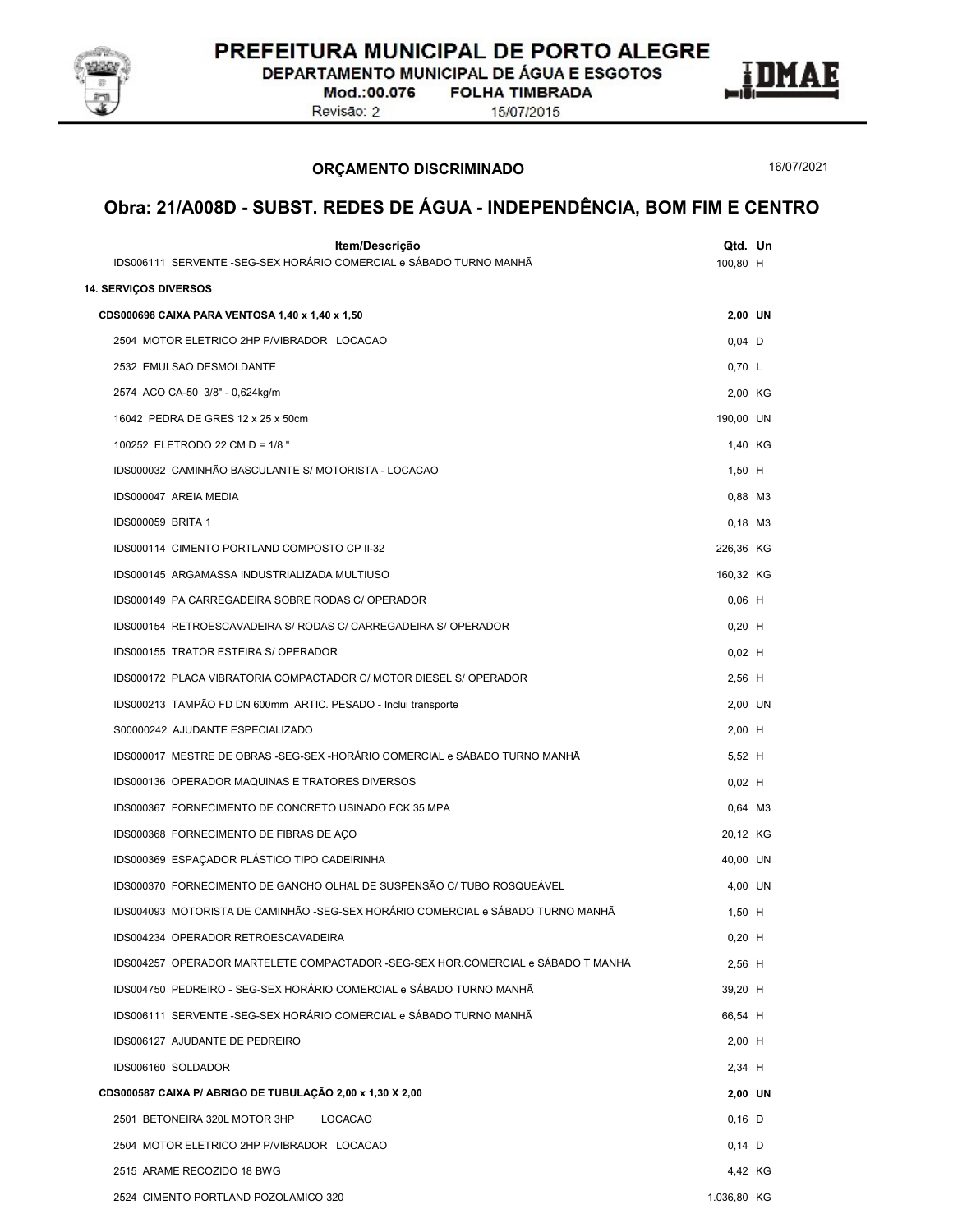

DEPARTAMENTO MUNICIPAL DE ÁGUA E ESGOTOS

Mod.:00.076 Revisão: 2

**FOLHA TIMBRADA** 



#### ORÇAMENTO DISCRIMINADO

16/07/2021

| Item/Descrição                                                                   | Qtd. Un   |  |
|----------------------------------------------------------------------------------|-----------|--|
| 2526 AREIA MEDIA                                                                 | 1,66 M3   |  |
| 2528 BRITA 1 OU 2                                                                | 2,38 M3   |  |
| 2533 PREGOS BITOLAS VARIADAS                                                     | 5,20 KG   |  |
| 2536 GUIA PINHO 3a. 2,5 x 15cm - 1 x 6"                                          | 3,78 M    |  |
| 2538 TABUA DE PINHO 3a. 1 x 12"                                                  | 31,48 M   |  |
| 2540 PONTALETE PINHO 3a. 3 x 3"                                                  | 40,76 M   |  |
| 2572 ACO CA-50 1/4" - 0,248kg/m                                                  | 49,20 KG  |  |
| 2573 ACO CA-50 5/16" - 0,393kg/m                                                 | 24,60 KG  |  |
| 2574 ACO CA-50 3/8" - 0,624kg/m                                                  | 24,60 KG  |  |
| 16042 PEDRA DE GRES 12 x 25 x 50cm                                               | 338,00 UN |  |
| 16104 SARRAFO PINHO 3a. 2,5 x 10,0cm                                             | 30,12 M   |  |
| IDS000032 CAMINHÃO BASCULANTE S/ MOTORISTA - LOCACAO                             | $2,44$ H  |  |
| IDS000047 AREIA MEDIA                                                            | 1,10 M3   |  |
| IDS000114 CIMENTO PORTLAND COMPOSTO CP II-32                                     | 284,54 KG |  |
| IDS000149 PA CARREGADEIRA SOBRE RODAS C/ OPERADOR                                | $0,24$ H  |  |
| IDS000154 RETROESCAVADEIRA S/ RODAS C/ CARREGADEIRA S/ OPERADOR                  | $1,10$ H  |  |
| IDS000155 TRATOR ESTEIRA S/ OPERADOR                                             | $0,18$ H  |  |
| 9003 CARPINTEIRO                                                                 | 28,04 H   |  |
| 9015 AJUDANTE DE FERREIRO                                                        | 20,66 H   |  |
| 9043 PEDREIRO                                                                    | 10,96 H   |  |
| 9046 SERVENTE                                                                    | 48,10 H   |  |
| IDS000017 MESTRE DE OBRAS -SEG-SEX -HORÁRIO COMERCIAL e SÁBADO TURNO MANHÃ       | 4,28 H    |  |
| IDS000136 OPERADOR MAQUINAS E TRATORES DIVERSOS                                  | $0,18$ H  |  |
| IDS004093 MOTORISTA DE CAMINHÃO -SEG-SEX HORÁRIO COMERCIAL e SÁBADO TURNO MANHÃ  | $2,44$ H  |  |
| IDS004234 OPERADOR RETROESCAVADEIRA                                              | $1,10$ H  |  |
| IDS004750 PEDREIRO - SEG-SEX HORÁRIO COMERCIAL e SÁBADO TURNO MANHÃ              | 38,30 H   |  |
| IDS006111 SERVENTE -SEG-SEX HORÁRIO COMERCIAL e SÁBADO TURNO MANHÃ               | 50,28 H   |  |
| CDS000498 CAIXA P/ REGISTRO - incluido anel concreto DN 300, chassi e tampa TD5  | 51,00 UN  |  |
| IDS000088 CONCRETO PRE-MISTURADO FCK 15 MPA                                      | 0,54 M3   |  |
| S00000022 ACO CA-25, 6,3 MM, VERGALHAO                                           | 178,50 KG |  |
| S00000574 CANTONEIRA (ABAS IGUAIS) EM FERRO GALVANIZADO, 38,1 MM X 3,17 MM (L    | 81,60 M   |  |
| S00021069 TAMPA FOFO 9KG CARGA MAX 12500KG D = 100MM P/ CAIXA REGISTRO DE AGUA   | 51,00 UN  |  |
| S00040335 TUBO DE CONCRETO ARMADO PARA ESGOTO SANITARIO, CLASSE EA-2, COM ENCAIP | 51,00 M   |  |
| IDS004750 PEDREIRO - SEG-SEX HORÁRIO COMERCIAL e SÁBADO TURNO MANHÃ              | 51,00 H   |  |
| IDS006160 SOLDADOR                                                               | 51,00 H   |  |
| CDS000077 TAMPÃO DE FERRO DN 600 - FORNEC E INSTALAÇÃO                           | 2,00 UN   |  |
| IDS000047 AREIA MEDIA                                                            | 0,08 M3   |  |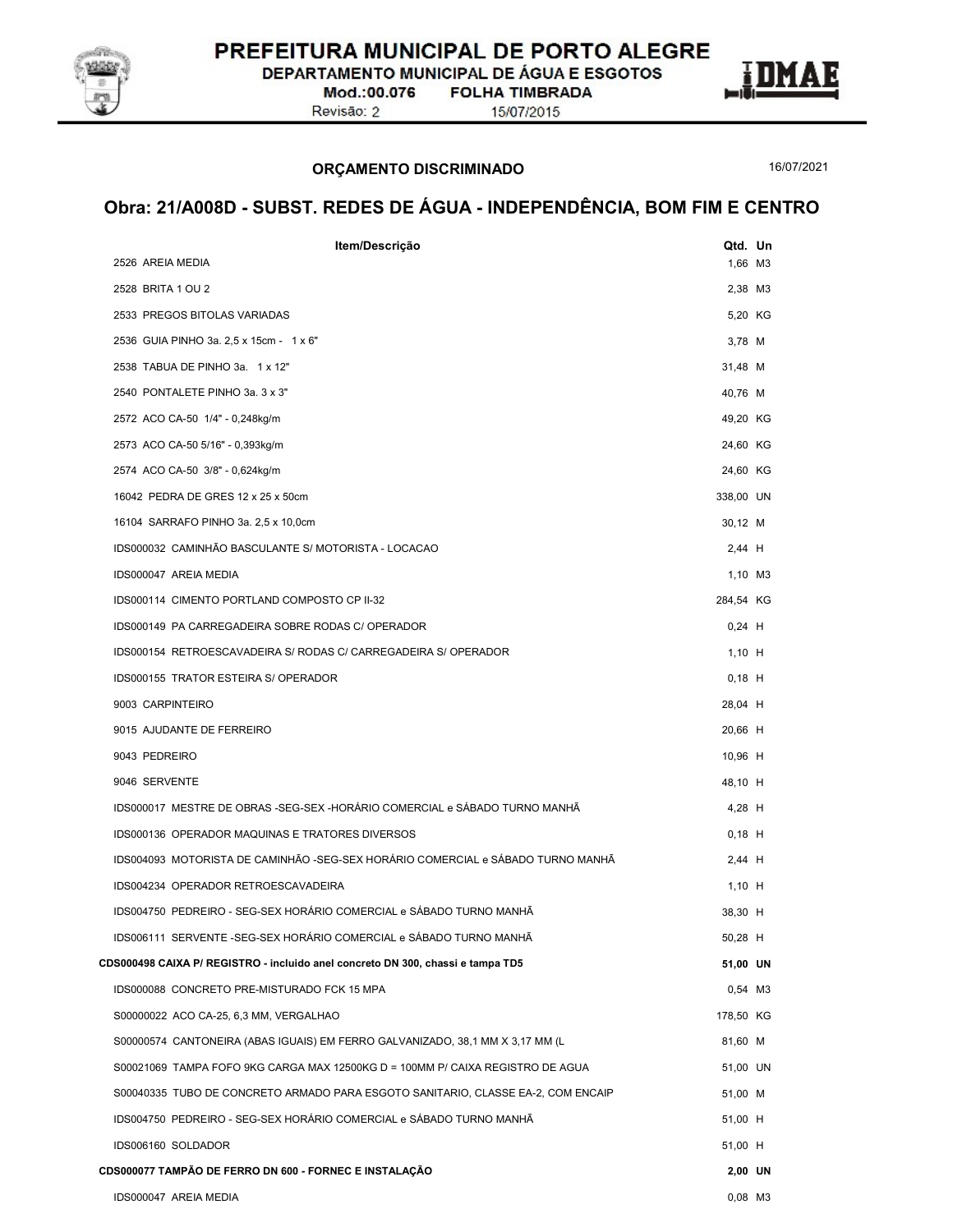

DEPARTAMENTO MUNICIPAL DE ÁGUA E ESGOTOS

Mod.:00.076 Revisão: 2

**FOLHA TIMBRADA** 15/07/2015

ORÇAMENTO DISCRIMINADO

16/07/2021

E

| Item/Descrição                                                                  | Qtd. Un   |  |
|---------------------------------------------------------------------------------|-----------|--|
| IDS000114 CIMENTO PORTLAND COMPOSTO CP II-32                                    | 28,00 KG  |  |
| IDS000213 TAMPÃO FD DN 600mm ARTIC. PESADO - Inclui transporte                  | 2,00 UN   |  |
| IDS004750 PEDREIRO - SEG-SEX HORÁRIO COMERCIAL e SÁBADO TURNO MANHÃ             | 4,00 H    |  |
| IDS006111 SERVENTE -SEG-SEX HORÁRIO COMERCIAL e SÁBADO TURNO MANHÃ              | 4,00 H    |  |
| 15. RECONSTRUÇÃO DE REDE DE ESGOTO                                              |           |  |
| CDS000106 RECONSTRUÇÃO REDE ESGOTO CONCRETO ATE DN 400mm                        | 260,00 M  |  |
| IDS000279 TUBO CONCRETO ARMADO ESGOTO SANIT EA-2 PB JE DN 400 MM                | 260,00 M  |  |
| IDS000487 CAMINHÃO TIPO MUNCK CAP 6T ALCANCE 9,70 M S/ OPERADOR                 | 88,47 H   |  |
| IDS000017 MESTRE DE OBRAS -SEG-SEX -HORÁRIO COMERCIAL e SÁBADO TURNO MANHÃ      | $3,82$ H  |  |
| IDS000109 OPERADOR GUINDASTE                                                    | 88,47 H   |  |
| IDS002699 ASSENTADOR DE TUBOS                                                   | 38,22 H   |  |
| IDS006111 SERVENTE -SEG-SEX HORÁRIO COMERCIAL e SÁBADO TURNO MANHÃ              | 187,53 H  |  |
| CDS000107 RECONSTRUÇÃO REDE ESGOTO CONCRETO > DN 400mm                          | 32,00 M   |  |
| IDS000279 TUBO CONCRETO ARMADO ESGOTO SANIT EA-2 PB JE DN 400 MM                | 32,00 M   |  |
| IDS000487 CAMINHÃO TIPO MUNCK CAP 6T ALCANCE 9,70 M S/ OPERADOR                 | 18,81 H   |  |
| IDS000017 MESTRE DE OBRAS -SEG-SEX -HORÁRIO COMERCIAL e SÁBADO TURNO MANHÃ      | $0,68$ H  |  |
| IDS000109 OPERADOR GUINDASTE                                                    | 18.81 H   |  |
| IDS002699 ASSENTADOR DE TUBOS                                                   | 6,75 H    |  |
| IDS006111 SERVENTE -SEG-SEX HORÁRIO COMERCIAL e SÁBADO TURNO MANHÃ              | 42,57 H   |  |
| CDS000269 RECONSTRUÇÃO REDE ESGOTO C/ FORNEC MAT CERAMICO DN 150                | 252,00 M  |  |
| 100054 TUBO CERAMICO JE PB 150                                                  | 262,08 M  |  |
| IDS000032 CAMINHÃO BASCULANTE S/ MOTORISTA - LOCACAO                            | 6,05 H    |  |
| IDS002698 INSTALADOR HIDRAULICO                                                 | 88,20 H   |  |
| IDS004083 ENCARREGADO                                                           | 6,55 H    |  |
| IDS004093 MOTORISTA DE CAMINHÃO -SEG-SEX HORÁRIO COMERCIAL e SÁBADO TURNO MANHÃ | $6,05$ H  |  |
| IDS006111 SERVENTE -SEG-SEX HORÁRIO COMERCIAL e SÁBADO TURNO MANHÃ              | 75,60 H   |  |
| <b>16. ENVELOPAMENTO</b>                                                        |           |  |
| <b>CDS000083 ENVELOPAMENTO DE CONCRETO</b>                                      | 4,00 M3   |  |
| IDS000088 CONCRETO PRE-MISTURADO FCK 15 MPA                                     | 4,20 M3   |  |
| IDS000094 VIBRADOR DE IMERSÃO C/ MOTOR ELETRICO                                 | $0,92$ H  |  |
| IDS000017 MESTRE DE OBRAS -SEG-SEX -HORÁRIO COMERCIAL e SÁBADO TURNO MANHÃ      | $0,24$ H  |  |
| IDS004750 PEDREIRO - SEG-SEX HORÁRIO COMERCIAL e SÁBADO TURNO MANHÃ             | $2,40$ H  |  |
| IDS006111 SERVENTE -SEG-SEX HORÁRIO COMERCIAL e SÁBADO TURNO MANHÃ              | 66,68 H   |  |
| <b>17. BLOCO DE ANCORAGEM</b>                                                   |           |  |
| 9500014 BLOCO DE ANCORAGEM                                                      | 2,00 M3   |  |
| 2524 CIMENTO PORTLAND POZOLAMICO 320                                            | 571,20 KG |  |
| 2528 BRITA 1 OU 2                                                               | 1,80 M3   |  |
|                                                                                 |           |  |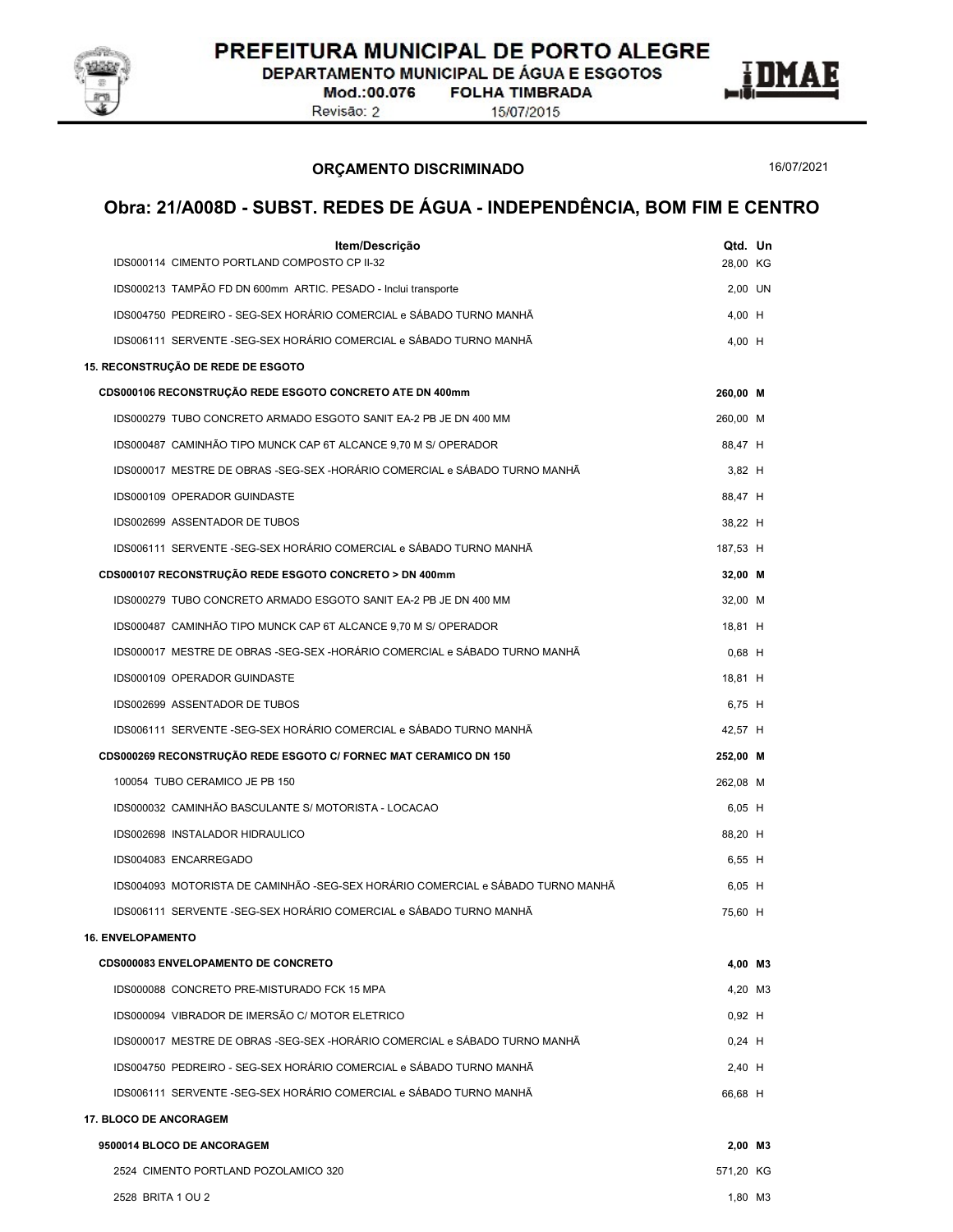

DEPARTAMENTO MUNICIPAL DE ÁGUA E ESGOTOS

Mod.:00.076 Revisão: 2

**FOLHA TIMBRADA** 

15/07/2015

#### ORÇAMENTO DISCRIMINADO

16/07/2021

E

| Item/Descrição                                                                    | Qtd. Un   |  |
|-----------------------------------------------------------------------------------|-----------|--|
| 2533 PREGOS BITOLAS VARIADAS                                                      | 1,80 KG   |  |
| 2538 TABUA DE PINHO 3a. 1 x 12"                                                   | 12,00 M   |  |
| 16104 SARRAFO PINHO 3a. 2,5 x 10,0cm                                              | 6,00 M    |  |
| 100009 AREIA REGULAR                                                              | 0,99 M3   |  |
| 9003 CARPINTEIRO                                                                  | 15,60 H   |  |
| 9043 PEDREIRO                                                                     | 4,00 H    |  |
| 9046 SERVENTE                                                                     | 39,60 H   |  |
| <b>18. ENTRONCAMENTOS</b>                                                         |           |  |
| CDS000714 ENTRONCAMENTO EM REDES DE ATÉ 150mm                                     | 25,00 CJ  |  |
| IDS000032 CAMINHÃO BASCULANTE S/ MOTORISTA - LOCACAO                              | 249,00 H  |  |
| IDS000036 PREGOS BITOLAS VARIADAS                                                 | 315,75 KG |  |
| IDS000039 CONE DE PVC PARA SINALIZAÇÃO                                            | 15,50 UN  |  |
| IDS000040 SINALIZAÇÃO - TIPO PISCA-PISCA                                          | 15,50 UN  |  |
| IDS000041 TABUA MADEIRA LEI E=2,5cm (1")                                          | 2,25 M2   |  |
| IDS000049 AREIA REGULAR - Inclui transporte                                       | 77,50 M3  |  |
| IDS000069 PEÇA MADEIRA DE LEI 6 X 12 CM                                           | 148,50 M  |  |
| IDS000087 SAIBRO POSTO OBRA                                                       | 116,50 M3 |  |
| IDS000089 ESCORA DE EUCALIPTO                                                     | 217,25 M  |  |
| IDS000102 TABUA MADEIRA 3A QUALIDADE 2,5 x23,00cm - NÃO APARELHADA                | 650,75 M  |  |
| IDS000148 COMPRESSOR DE AR DIESEL REBOCAVEL 210PCM                                | 11,00 H   |  |
| IDS000149 PA CARREGADEIRA SOBRE RODAS C/ OPERADOR                                 | 1,75 H    |  |
| IDS000152 BOMBA SUBMERSIVEL P/ DRENAGEM/ESGOTAMENTO ELET TRIFASICA ATÉ 5CV        | $0,50$ H  |  |
| IDS000155 TRATOR ESTEIRA S/ OPERADOR                                              | $0,75$ H  |  |
| IDS000172 PLACA VIBRATORIA COMPACTADOR C/ MOTOR DIESEL S/ OPERADOR                | 135,00 H  |  |
| IDS000292 PERFURATRIZ DIAMANTADA TIPO HILTI                                       | 7,00 H    |  |
| IDS000306 ARGAMASSA EXPANSIVA                                                     | 70,00 KG  |  |
| IDS000307 BROCA INTEGRAL S/12 - 0,80M                                             | $0,03$ UN |  |
| IDS000308 BROCA INTEGRAL S/12 - 1,60M                                             | 0.03 UN   |  |
| IDS000309 BROCA INTEGRAL S/12 - 2,40M                                             | $0,03$ UN |  |
| IDS000017 MESTRE DE OBRAS -SEG-SEX -HORÁRIO COMERCIAL e SÁBADO TURNO MANHÃ        | 83,25 H   |  |
| IDS000136 OPERADOR MAQUINAS E TRATORES DIVERSOS                                   | $0,75$ H  |  |
| IDS000647 BLASTER                                                                 | 1,75 H    |  |
| IDS001213 CARPINTEIRO DE FORMAS                                                   | 183.00 H  |  |
| IDS002698 INSTALADOR HIDRAULICO                                                   | 200,00 H  |  |
| IDS004093 MOTORISTA DE CAMINHÃO -SEG-SEX HORÁRIO COMERCIAL e SÁBADO TURNO MANHÃ   | 249,00 H  |  |
| IDS004234 OPERADOR RETROESCAVADEIRA                                               | $31,25$ H |  |
| IDS004257 OPERADOR MARTELETE COMPACTADOR - SEG-SEX HOR.COMERCIAL e SÁBADO T MANHÃ | 139,00 H  |  |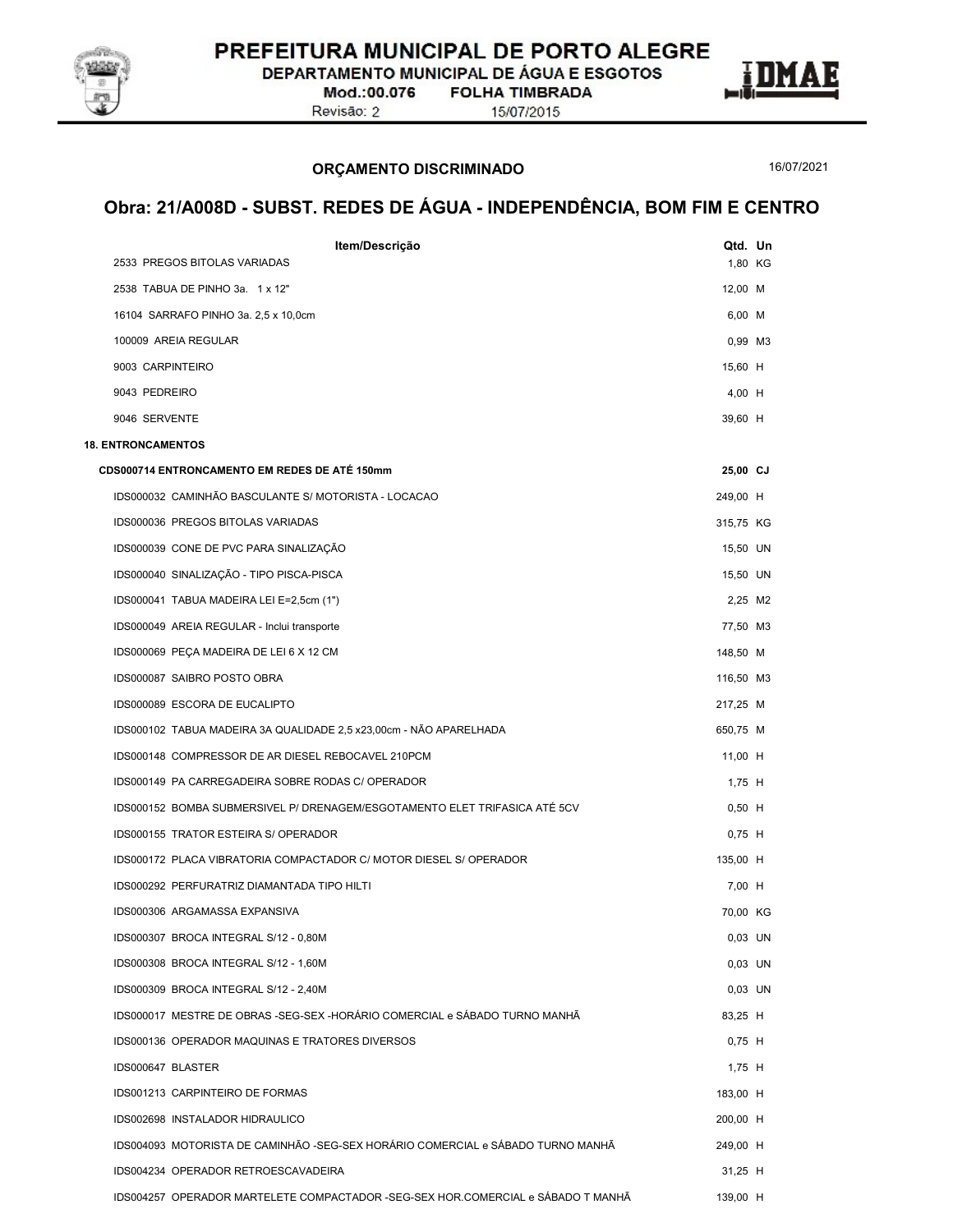

DEPARTAMENTO MUNICIPAL DE ÁGUA E ESGOTOS

Mod.:00.076 Revisão: 2

**FOLHA TIMBRADA** 15/07/2015



ORÇAMENTO DISCRIMINADO

16/07/2021

| Item/Descrição<br>IDS006111 SERVENTE -SEG-SEX HORÁRIO COMERCIAL e SÁBADO TURNO MANHÃ | Qtd. Un<br>791,50 H |  |
|--------------------------------------------------------------------------------------|---------------------|--|
| IDS006115 AJUDANTE - SEG-SEX HORÁRIO COMERCIAL e SÁBADO TURNO MANHÃ                  | 400,00 H            |  |
| IDS006130 AJUDANTE DE INSTALADOR HIDRAULICO                                          | 200,00 H            |  |
| CDS000715 ENTRONCAMENTO DE REDE DE ÁGUA ACIMA DE 150 mm                              | 8,00 CJ             |  |
| IDS000032 CAMINHÃO BASCULANTE S/ MOTORISTA - LOCACAO                                 | 79,68 H             |  |
| IDS000036 PREGOS BITOLAS VARIADAS                                                    | 101,04 KG           |  |
| IDS000039 CONE DE PVC PARA SINALIZAÇÃO                                               | 4,96 UN             |  |
| IDS000040 SINALIZAÇÃO - TIPO PISCA-PISCA                                             | 4,96 UN             |  |
| IDS000041 TABUA MADEIRA LEI E=2,5cm (1")                                             | 0,72 M2             |  |
| IDS000049 AREIA REGULAR - Inclui transporte                                          | 24,80 M3            |  |
| IDS000069 PEÇA MADEIRA DE LEI 6 X 12 CM                                              | 47,52 M             |  |
| IDS000087 SAIBRO POSTO OBRA                                                          | 37,28 M3            |  |
| IDS000089 ESCORA DE EUCALIPTO                                                        | 69,52 M             |  |
| IDS000102 TABUA MADEIRA 3A QUALIDADE 2,5 x23,00cm - NÃO APARELHADA                   | 208,24 M            |  |
| IDS000148 COMPRESSOR DE AR DIESEL REBOCAVEL 210PCM                                   | $3,52$ H            |  |
| IDS000149 PA CARREGADEIRA SOBRE RODAS C/ OPERADOR                                    | $0,56$ H            |  |
| IDS000152 BOMBA SUBMERSIVEL P/ DRENAGEM/ESGOTAMENTO ELET TRIFASICA ATÉ 5CV           | $0,16$ H            |  |
| IDS000155 TRATOR ESTEIRA S/ OPERADOR                                                 | $0,24$ H            |  |
| IDS000172 PLACA VIBRATORIA COMPACTADOR C/ MOTOR DIESEL S/ OPERADOR                   | 43,20 H             |  |
| IDS000292 PERFURATRIZ DIAMANTADA TIPO HILTI                                          | $2,24$ H            |  |
| IDS000306 ARGAMASSA EXPANSIVA                                                        | 22,40 KG            |  |
| IDS000307 BROCA INTEGRAL S/12 - 0,80M                                                | 0,01 UN             |  |
| IDS000308 BROCA INTEGRAL S/12 - 1,60M                                                | 0,01 UN             |  |
| IDS000309 BROCA INTEGRAL S/12 - 2,40M                                                | 0,01 UN             |  |
| IDS000017 MESTRE DE OBRAS -SEG-SEX -HORÁRIO COMERCIAL e SÁBADO TURNO MANHÃ           | 26,64 H             |  |
| IDS000136 OPERADOR MAQUINAS E TRATORES DIVERSOS                                      | $0,24$ H            |  |
| IDS000647 BLASTER                                                                    | $0,56$ H            |  |
| IDS001213 CARPINTEIRO DE FORMAS                                                      | 58,56 H             |  |
| IDS002698 INSTALADOR HIDRAULICO                                                      | 128,00 H            |  |
| IDS004093 MOTORISTA DE CAMINHÃO -SEG-SEX HORÁRIO COMERCIAL e SÁBADO TURNO MANHÃ      | 79,68 H             |  |
| IDS004234 OPERADOR RETROESCAVADEIRA                                                  | 10,00 H             |  |
| IDS004257 OPERADOR MARTELETE COMPACTADOR -SEG-SEX HOR.COMERCIAL e SÁBADO T MANHÃ     | 44,48 H             |  |
| IDS006111 SERVENTE -SEG-SEX HORÁRIO COMERCIAL e SÁBADO TURNO MANHÃ                   | 253,28 H            |  |
| IDS006115 AJUDANTE - SEG-SEX HORÁRIO COMERCIAL e SÁBADO TURNO MANHÃ                  | 128,00 H            |  |
| IDS006130 AJUDANTE DE INSTALADOR HIDRAULICO                                          | 128,00 H            |  |
| CDS000716 TREPANAÇÃO (ENTRONCAMENTO) EM REDES DE ÁGUA DE ATÉ 150mm                   | 6,00 CJ             |  |
| IDS000032 CAMINHÃO BASCULANTE S/ MOTORISTA - LOCACAO                                 | 59,76 H             |  |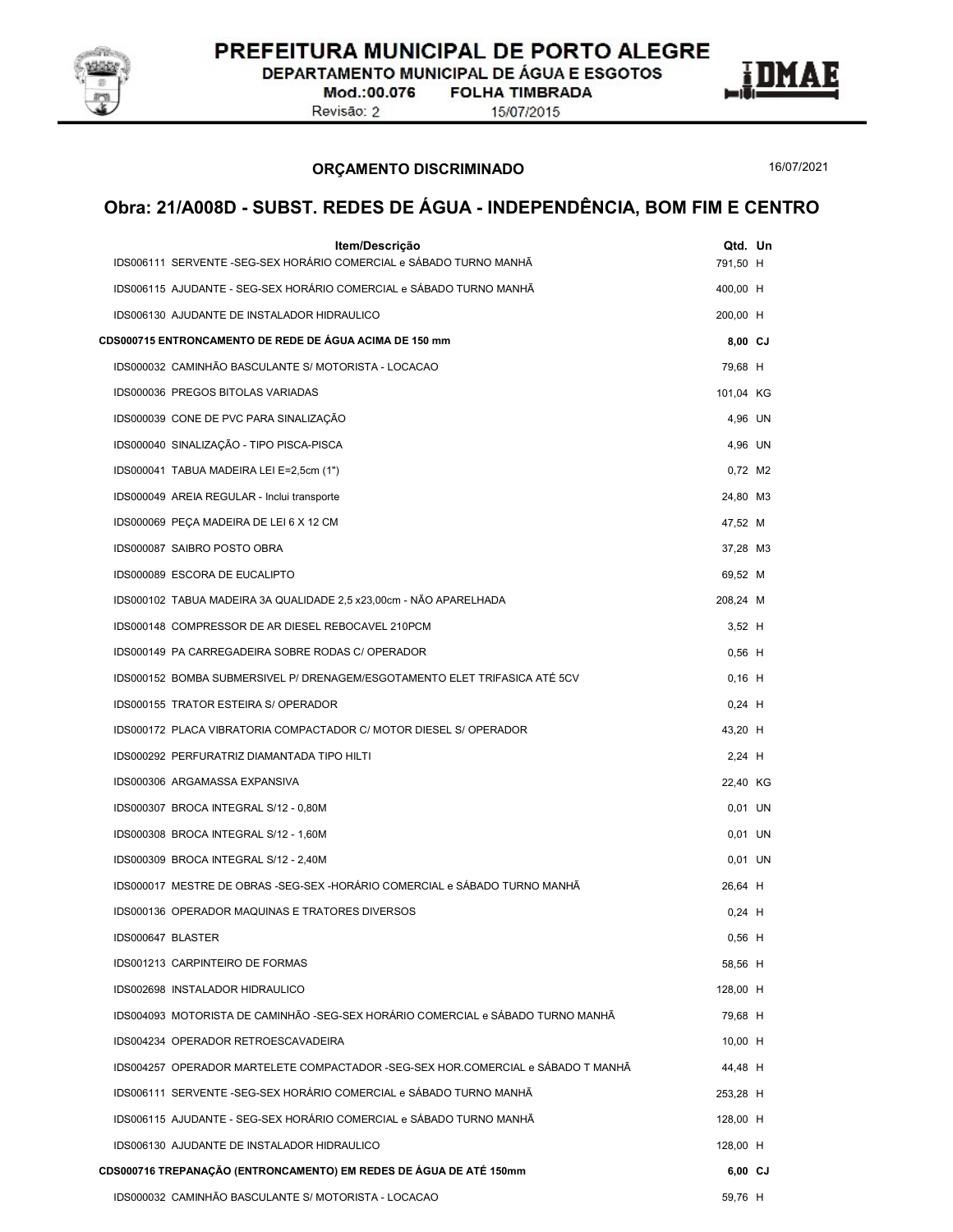

DEPARTAMENTO MUNICIPAL DE ÁGUA E ESGOTOS

Mod.:00.076 Revisão: 2

**FOLHA TIMBRADA** 15/07/2015

ORÇAMENTO DISCRIMINADO

16/07/2021

E

| Item/Descrição                                                                   | Qtd. Un  |  |
|----------------------------------------------------------------------------------|----------|--|
| IDS000036 PREGOS BITOLAS VARIADAS                                                | 75,78 KG |  |
| IDS000039 CONE DE PVC PARA SINALIZAÇÃO                                           | 3,72 UN  |  |
| IDS000040 SINALIZAÇÃO - TIPO PISCA-PISCA                                         | 3,72 UN  |  |
| IDS000041 TABUA MADEIRA LEI E=2,5cm (1")                                         | 0,54 M2  |  |
| IDS000049 AREIA REGULAR - Inclui transporte                                      | 18,60 M3 |  |
| IDS000069 PEÇA MADEIRA DE LEI 6 X 12 CM                                          | 35,64 M  |  |
| IDS000087 SAIBRO POSTO OBRA                                                      | 27,96 M3 |  |
| IDS000089 ESCORA DE EUCALIPTO                                                    | 52,14 M  |  |
| IDS000102 TABUA MADEIRA 3A QUALIDADE 2,5 x23,00cm - NÃO APARELHADA               | 156,18 M |  |
| IDS000148 COMPRESSOR DE AR DIESEL REBOCAVEL 210PCM                               | 2,64 H   |  |
| IDS000149 PA CARREGADEIRA SOBRE RODAS C/ OPERADOR                                | $0,42$ H |  |
| IDS000152 BOMBA SUBMERSIVEL P/ DRENAGEM/ESGOTAMENTO ELET TRIFASICA ATÉ 5CV       | $0,12$ H |  |
| IDS000155 TRATOR ESTEIRA S/ OPERADOR                                             | $0,18$ H |  |
| IDS000172 PLACA VIBRATORIA COMPACTADOR C/ MOTOR DIESEL S/ OPERADOR               | 32,40 H  |  |
| IDS000292 PERFURATRIZ DIAMANTADA TIPO HILTI                                      | $1,68$ H |  |
| IDS000306 ARGAMASSA EXPANSIVA                                                    | 16,80 KG |  |
| IDS000307 BROCA INTEGRAL S/12 - 0,80M                                            | 0,01 UN  |  |
| IDS000308 BROCA INTEGRAL S/12 - 1,60M                                            | 0,01 UN  |  |
| IDS000309 BROCA INTEGRAL S/12 - 2,40M                                            | 0,01 UN  |  |
| IDS000397 COLAR DE TOMADA FLANGEADO SAIDA DN 100 mm TREPANAÇÃO                   | 6,00 UN  |  |
| IDS000398 VALVULA GAVETA FLANGEADA DN 100 mm TREPANAÇÃO                          | 6,00 UN  |  |
| IDS000399 MÁQUINA DE FURAR TUBO TREPANAÇÃO                                       | 12,00 H  |  |
| IDS000017 MESTRE DE OBRAS -SEG-SEX -HORÁRIO COMERCIAL e SÁBADO TURNO MANHÃ       | 19,98 H  |  |
| IDS000136 OPERADOR MAQUINAS E TRATORES DIVERSOS                                  | $0,18$ H |  |
| IDS000647 BLASTER                                                                | $0,42$ H |  |
| IDS001213 CARPINTEIRO DE FORMAS                                                  | 43,92 H  |  |
| IDS002698 INSTALADOR HIDRAULICO                                                  | 48,00 H  |  |
| IDS004093 MOTORISTA DE CAMINHÃO -SEG-SEX HORÁRIO COMERCIAL e SÁBADO TURNO MANHÃ  | 59,76 H  |  |
| IDS004234 OPERADOR RETROESCAVADEIRA                                              | 3,72 H   |  |
| IDS004257 OPERADOR MARTELETE COMPACTADOR -SEG-SEX HOR.COMERCIAL e SÁBADO T MANHÃ | 33,36 H  |  |
| IDS006111 SERVENTE -SEG-SEX HORÁRIO COMERCIAL e SÁBADO TURNO MANHÃ               | 189,96 H |  |
| IDS006115 AJUDANTE - SEG-SEX HORÁRIO COMERCIAL e SÁBADO TURNO MANHÃ              | 96,00 H  |  |
| IDS006130 AJUDANTE DE INSTALADOR HIDRAULICO                                      | 48,00 H  |  |
| CDS000717 TREPANAÇÃO (ENTRONCAMENTO) EM REDES DE AGUA ACIMA DE 150 mm            | 3,00 CJ  |  |
| IDS000032 CAMINHÃO BASCULANTE S/ MOTORISTA - LOCACAO                             | 29,88 H  |  |
| IDS000036 PREGOS BITOLAS VARIADAS                                                | 37,89 KG |  |
| IDS000039 CONE DE PVC PARA SINALIZAÇÃO                                           | 1,86 UN  |  |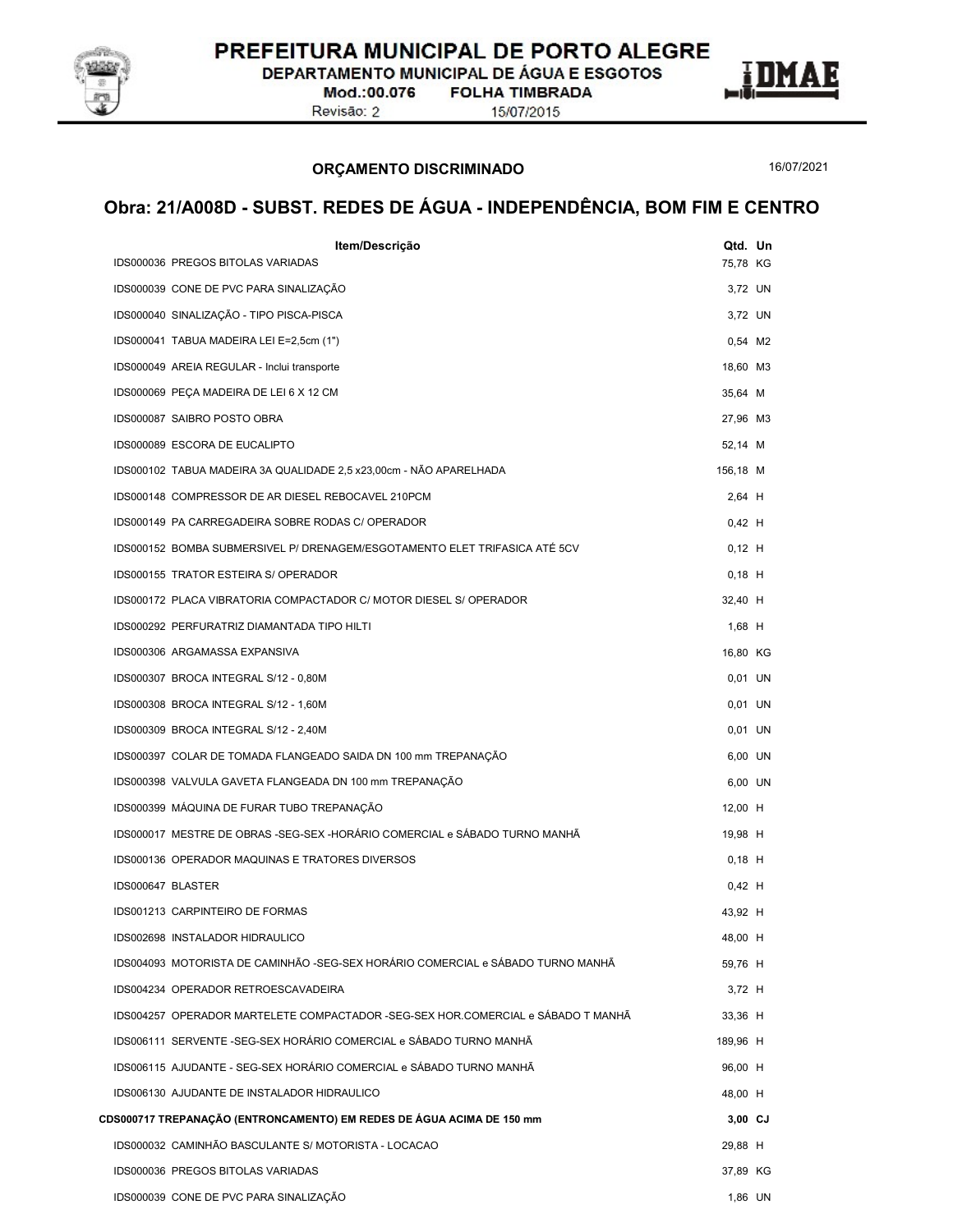

DEPARTAMENTO MUNICIPAL DE ÁGUA E ESGOTOS

Mod.:00.076 Revisão: 2

**FOLHA TIMBRADA** 15/07/2015

ORÇAMENTO DISCRIMINADO

16/07/2021

| Item/Descrição<br>IDS000040 SINALIZAÇÃO - TIPO PISCA-PISCA                       | Qtd. Un              |    |  |
|----------------------------------------------------------------------------------|----------------------|----|--|
| IDS000041 TABUA MADEIRA LEI E=2,5cm (1")                                         | 1,86 UN<br>$0,27$ M2 |    |  |
|                                                                                  | 9.30 M3              |    |  |
| IDS000049 AREIA REGULAR - Inclui transporte                                      | 17,82 M              |    |  |
| IDS000069 PEÇA MADEIRA DE LEI 6 X 12 CM<br>IDS000087 SAIBRO POSTO OBRA           | 13,98 M3             |    |  |
| IDS000089 ESCORA DE EUCALIPTO                                                    | 26,07 M              |    |  |
| IDS000102 TABUA MADEIRA 3A QUALIDADE 2,5 x23,00cm - NÃO APARELHADA               | 78,09 M              |    |  |
| IDS000148 COMPRESSOR DE AR DIESEL REBOCAVEL 210PCM                               | $1,32$ H             |    |  |
| IDS000149 PA CARREGADEIRA SOBRE RODAS C/ OPERADOR                                | $0,21$ H             |    |  |
| IDS000152 BOMBA SUBMERSIVEL P/ DRENAGEM/ESGOTAMENTO ELET TRIFASICA ATÉ 5CV       | $0,06$ H             |    |  |
| IDS000155 TRATOR ESTEIRA S/ OPERADOR                                             | $0,09$ H             |    |  |
| IDS000172 PLACA VIBRATORIA COMPACTADOR C/ MOTOR DIESEL S/ OPERADOR               | 16,20 H              |    |  |
| IDS000292 PERFURATRIZ DIAMANTADA TIPO HILTI                                      | $0,84$ H             |    |  |
| IDS000306 ARGAMASSA EXPANSIVA                                                    | 8,40 KG              |    |  |
| IDS000307 BROCA INTEGRAL S/12 - 0,80M                                            | $\sim$               | UN |  |
| IDS000308 BROCA INTEGRAL S/12 - 1,60M                                            | $\sim$               | UN |  |
| IDS000309 BROCA INTEGRAL S/12 - 2,40M                                            | $\sim$               | UN |  |
| IDS000397 COLAR DE TOMADA FLANGEADO SAIDA DN 100 mm TREPANAÇÃO                   | 3,00 UN              |    |  |
| IDS000399 MÁQUINA DE FURAR TUBO TREPANAÇÃO                                       | 6,00 H               |    |  |
| IDS000400 VALVULA GAVETA FLANGEADA DN 300 mm TREPANAÇÃO                          | 3,00 UN              |    |  |
| IDS000017 MESTRE DE OBRAS -SEG-SEX -HORÁRIO COMERCIAL e SÁBADO TURNO MANHÃ       | 9,99 H               |    |  |
| IDS000136 OPERADOR MAQUINAS E TRATORES DIVERSOS                                  | $0,09$ H             |    |  |
| IDS000647 BLASTER                                                                | $0,21$ H             |    |  |
| IDS001213 CARPINTEIRO DE FORMAS                                                  | 21,96 H              |    |  |
| IDS002698 INSTALADOR HIDRAULICO                                                  | 48,00 H              |    |  |
| IDS004093 MOTORISTA DE CAMINHÃO -SEG-SEX HORÁRIO COMERCIAL e SÁBADO TURNO MANHÃ  | 29,88 H              |    |  |
| IDS004234 OPERADOR RETROESCAVADEIRA                                              | 1,86 H               |    |  |
| IDS004257 OPERADOR MARTELETE COMPACTADOR -SEG-SEX HOR.COMERCIAL e SÁBADO T MANHÃ | 16,68 H              |    |  |
| IDS006111 SERVENTE -SEG-SEX HORÁRIO COMERCIAL e SÁBADO TURNO MANHÃ               | 94,98 H              |    |  |
| IDS006115 AJUDANTE - SEG-SEX HORÁRIO COMERCIAL e SÁBADO TURNO MANHÃ              | 48,00 H              |    |  |
| IDS006130 AJUDANTE DE INSTALADOR HIDRAULICO                                      | 48,00 H              |    |  |
| <b>19. CORTE NA REDE</b>                                                         |                      |    |  |
| <b>CDS000597 CORTE NA REDE</b>                                                   | 31,00 UN             |    |  |
| 1021 BOMBA DE DRENAGEM 1,6 HP<br><b>LOCACAO</b>                                  | 4,65 D               |    |  |
| 1517 BALDE PLASTICO P/SINALIZACAO (7470355)                                      | 7,75 UN              |    |  |
| 2544 CAIBRO PINHO 3a. 8 x 8cm                                                    | $3,10$ M             |    |  |
| 8575 FIO SINGELO 1,5mm2 - 750V                                                   | 77,50 M              |    |  |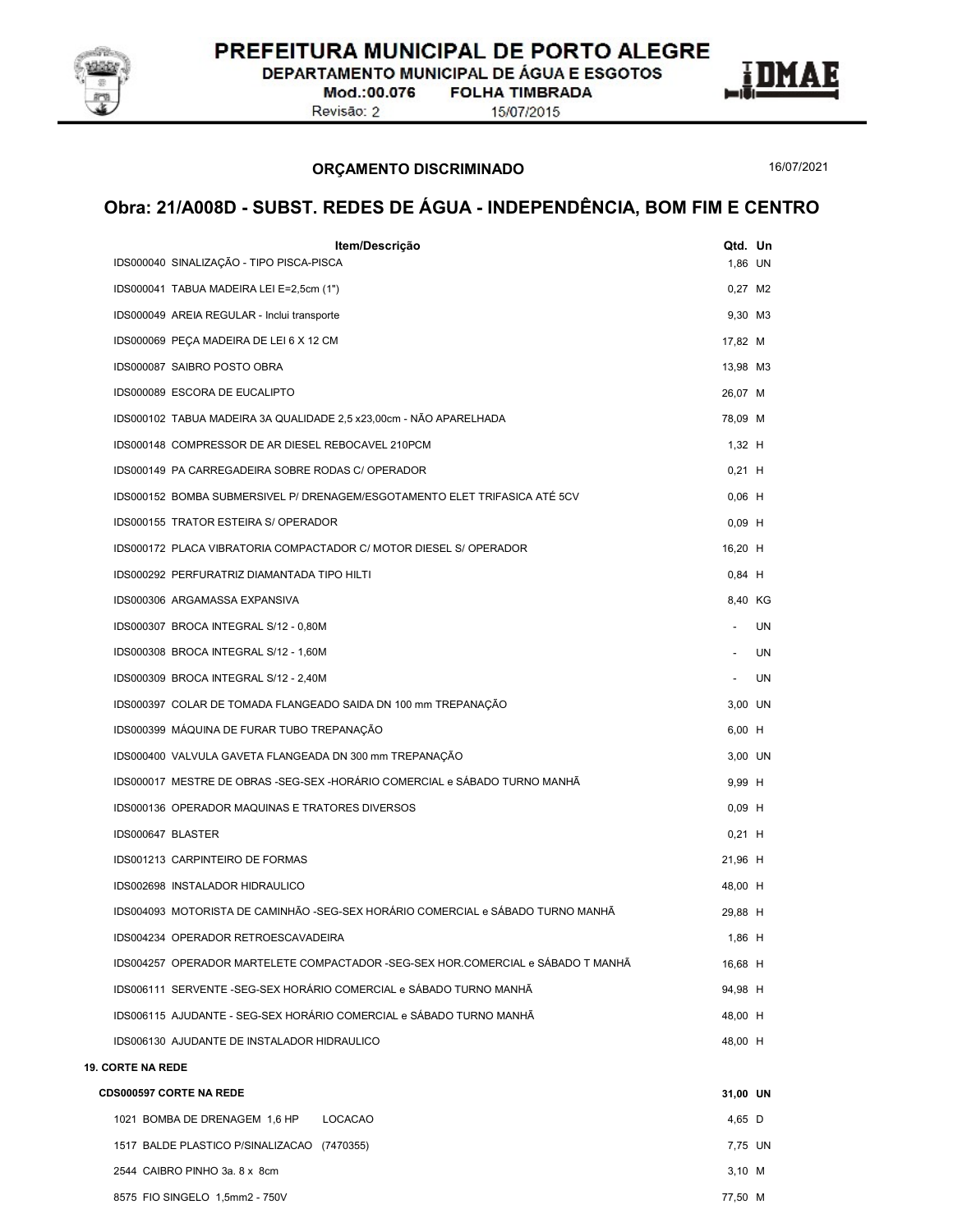

DEPARTAMENTO MUNICIPAL DE ÁGUA E ESGOTOS

Mod.:00.076 Revisão: 2

**FOLHA TIMBRADA** 15/07/2015

ORÇAMENTO DISCRIMINADO

16/07/2021

E

| Item/Descrição                                                                  | Qtd. Un     |  |
|---------------------------------------------------------------------------------|-------------|--|
| 8660 LAMPADA INCANDESCENTE 60W                                                  | 7,75 UN     |  |
| 8689 SUPORTE PENDENTE LAMPADA INCANDESCENTE                                     | 7,75 UN     |  |
| 16013 TABULETA DE MADEIRA 50 x 50cm                                             | 4,03 UN     |  |
| 16051 ROLO LISO CG-11<br>LOCACAO                                                | 2,79 H      |  |
| IDS000032 CAMINHÃO BASCULANTE S/ MOTORISTA - LOCACAO                            | 17,23 H     |  |
| IDS000036 PREGOS BITOLAS VARIADAS                                               | 3,10 KG     |  |
| IDS000049 AREIA REGULAR - Inclui transporte                                     | 13,95 M3    |  |
| IDS000087 SAIBRO POSTO OBRA                                                     | 167,40 M3   |  |
| IDS000158 PARALELEPIPEDO GRANITICO                                              | 9,30 ML     |  |
| IDS000175 COMPACTADOR TIPO SAPO MOTOR A DIESEL S/ OPERADOR                      | 19,53 H     |  |
| IDS005875 RETROESCAVADEIRA, 74HP - (VU = 6 ANOS) - CHP DIURNO C/ OPERADOR       | 27,78 H     |  |
| IDS000017 MESTRE DE OBRAS -SEG-SEX -HORÁRIO COMERCIAL e SÁBADO TURNO MANHÃ      | 27,90 H     |  |
| IDS001213 CARPINTEIRO DE FORMAS                                                 | 15.50 H     |  |
| IDS002436 ELETRICISTA OU OFICIAL ELETRICISTA                                    | 46,50 H     |  |
| IDS002698 INSTALADOR HIDRAULICO                                                 | 124,00 H    |  |
| IDS004093 MOTORISTA DE CAMINHÃO -SEG-SEX HORÁRIO COMERCIAL e SÁBADO TURNO MANHÃ | 17,23 H     |  |
| IDS004095 MOTORISTA DE VEICULO LEVE                                             | 17,23 H     |  |
| IDS004750 PEDREIRO - SEG-SEX HORÁRIO COMERCIAL e SÁBADO TURNO MANHÃ             | 11,16 H     |  |
| IDS004759 CALCETEIRO - SEG-SEX HORÁRIO COMERCIAL e SÁBADO TURNO MANHÃ           | 37,20 H     |  |
| IDS006111 SERVENTE -SEG-SEX HORÁRIO COMERCIAL e SÁBADO TURNO MANHÃ              | 629,38 H    |  |
| 20. LAVAGEM DA REDE                                                             |             |  |
| CDS000271 LAVAGEM DA REDE                                                       | 17.853,00 M |  |
| IDS000017 MESTRE DE OBRAS -SEG-SEX -HORÁRIO COMERCIAL e SÁBADO TURNO MANHÃ      | 107,12 H    |  |
| IDS006111 SERVENTE -SEG-SEX HORÁRIO COMERCIAL e SÁBADO TURNO MANHÃ              | 1.071,18 H  |  |
| <b>21. SERVIÇOS ESPECIAIS</b>                                                   |             |  |
| CDS000121 AMBIENTAL - PLANTIO COMPENSATORIO DE 11 ATE 50 MUDAS - inclui mudas   | 11,00 UN    |  |
| IDS000169 MUDA PARA PLANTIO - FUSTE >= 1,80M                                    | 10,45 UN    |  |
| IDS000216 TERRA VEGETAL POSTO OBRA                                              | 0,39 M3     |  |
| IDS000247 CALCARIO DOLOMITICO                                                   | 0,61 KG     |  |
| IDS000340 TUTORAMENTO PARA MUDAS C/ AMARRAS                                     | 2,61 M      |  |
| IDS000341 FERTILIZANTE ORGANICO COMPOSTO                                        | 4,08 KG     |  |
| IDS025964_JARDINEIRO - SEG-SEX HORÁRIO COMERCIAL e SÁBADO TURNO MANHÃ           | 5,22 H      |  |
| CDS000138 AMBIENTAL - EXECUÇÃO DE PODA PORTE MEDIO                              | 1,00 UN     |  |
| IDS000032 CAMINHÃO BASCULANTE S/ MOTORISTA - LOCACAO                            | $0,63$ H    |  |
| IDS000179 MOTOSERRA COM MOTOR A GASOLINA                                        | $0,47$ H    |  |
| IDS000017 MESTRE DE OBRAS -SEG-SEX -HORÁRIO COMERCIAL e SÁBADO TURNO MANHÃ      | $0,47$ H    |  |
| IDS004093 MOTORISTA DE CAMINHÃO -SEG-SEX HORÁRIO COMERCIAL e SÁBADO TURNO MANHÃ | $0,63$ H    |  |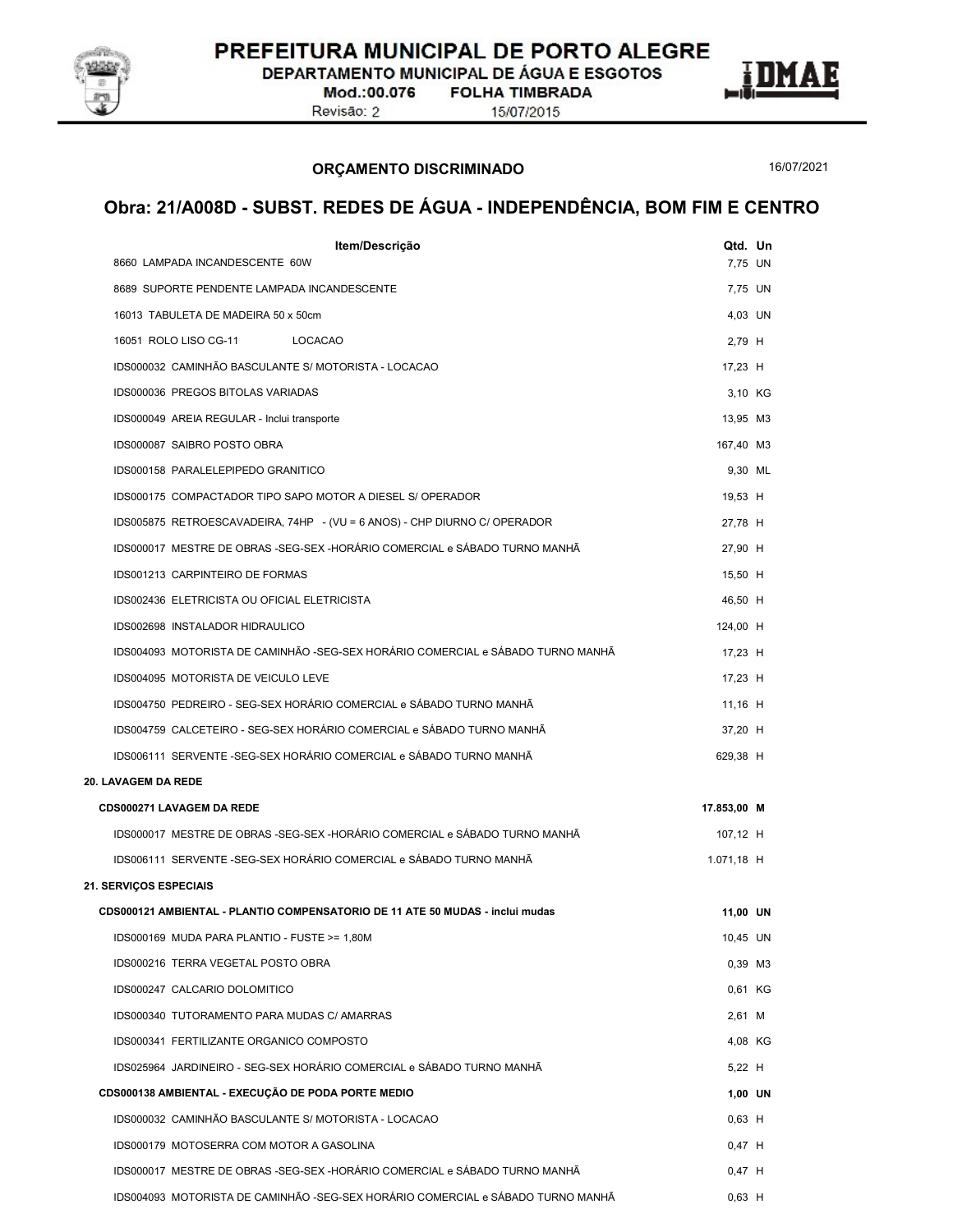

DEPARTAMENTO MUNICIPAL DE ÁGUA E ESGOTOS

Mod.:00.076 Revisão: 2

**FOLHA TIMBRADA** 15/07/2015

ORÇAMENTO DISCRIMINADO

16/07/2021

E

| Item/Descrição<br>IDS006111 SERVENTE -SEG-SEX HORÁRIO COMERCIAL e SÁBADO TURNO MANHÃ | $0,94$ H | Qtd. Un |  |
|--------------------------------------------------------------------------------------|----------|---------|--|
| IDS025964 JARDINEIRO - SEG-SEX HORÁRIO COMERCIAL e SÁBADO TURNO MANHÃ                | $0,94$ H |         |  |
| CDS000154 AMBIENTAL - EXECUÇÃO DE PODA PORTE GRANDE                                  |          | 1.00 UN |  |
| IDS000032 CAMINHÃO BASCULANTE S/ MOTORISTA - LOCACAO                                 | $1,26$ H |         |  |
| IDS000179 MOTOSERRA COM MOTOR A GASOLINA                                             | $0,94$ H |         |  |
| IDS000487 CAMINHÃO TIPO MUNCK CAP 6T ALCANCE 9,70 M S/ OPERADOR                      | $0,60$ H |         |  |
| IDS000017 MESTRE DE OBRAS -SEG-SEX -HORÁRIO COMERCIAL e SÁBADO TURNO MANHÃ           | $1,88$ H |         |  |
| IDS000109 OPERADOR GUINDASTE                                                         | $0,60$ H |         |  |
| IDS004093 MOTORISTA DE CAMINHÃO -SEG-SEX HORÁRIO COMERCIAL e SÁBADO TURNO MANHÃ      | $1,26$ H |         |  |
| IDS006111 SERVENTE -SEG-SEX HORÁRIO COMERCIAL e SÁBADO TURNO MANHÃ                   | 2,82 H   |         |  |
| IDS025964 JARDINEIRO - SEG-SEX HORÁRIO COMERCIAL e SÁBADO TURNO MANHÃ                | 1,88 H   |         |  |
| CDS000140 AMBIENTAL - SUPRESSÃO VEGETAL TRONCO DN DE 15cm - 30cm                     |          | 1,00 UN |  |
| IDS000032 CAMINHÃO BASCULANTE S/ MOTORISTA - LOCACAO                                 | $0.75$ H |         |  |
| IDS000047 AREIA MEDIA                                                                |          | 1,20 M3 |  |
| IDS000154 RETROESCAVADEIRA S/ RODAS C/ CARREGADEIRA S/ OPERADOR                      | $0,10$ H |         |  |
| IDS000179 MOTOSERRA COM MOTOR A GASOLINA                                             | 6,00 H   |         |  |
| IDS000017 MESTRE DE OBRAS -SEG-SEX -HORÁRIO COMERCIAL e SÁBADO TURNO MANHÃ           | $0,30$ H |         |  |
| IDS004093 MOTORISTA DE CAMINHÃO -SEG-SEX HORÁRIO COMERCIAL e SÁBADO TURNO MANHÃ      | $0.75$ H |         |  |
| IDS004234 OPERADOR RETROESCAVADEIRA                                                  | $0,10$ H |         |  |
| IDS006111 SERVENTE -SEG-SEX HORÁRIO COMERCIAL e SÁBADO TURNO MANHÃ                   | $9,00$ H |         |  |
| CDS000141 AMBIENTAL - SUPRESSÃO VEGETAL TRONCO DN > 30cm                             |          | 1,00 UN |  |
| IDS000032 CAMINHÃO BASCULANTE S/ MOTORISTA - LOCACAO                                 | $1,00$ H |         |  |
| IDS000047 AREIA MEDIA                                                                |          | 1.50 M3 |  |
| IDS000154 RETROESCAVADEIRA S/ RODAS C/ CARREGADEIRA S/ OPERADOR                      | $0,13$ H |         |  |
| IDS000179 MOTOSERRA COM MOTOR A GASOLINA                                             | 8,00 H   |         |  |
| IDS000017 MESTRE DE OBRAS -SEG-SEX -HORÁRIO COMERCIAL e SÁBADO TURNO MANHÃ           | $0,40$ H |         |  |
| IDS004093 MOTORISTA DE CAMINHÃO -SEG-SEX HORÁRIO COMERCIAL e SÁBADO TURNO MANHÃ      | $1,00$ H |         |  |
| IDS004234 OPERADOR RETROESCAVADEIRA                                                  | $0,13$ H |         |  |
| IDS006111 SERVENTE -SEG-SEX HORÁRIO COMERCIAL e SÁBADO TURNO MANHÃ                   | 12,00 H  |         |  |
| CDS000124 AMBIENTAL - TRANSPLANTE VEGETAL H < 6M DAP < 40 CM                         |          | 1,00 UN |  |
| 7505 ADUBO MINERAL                                                                   |          | 0.91 KG |  |
| IDS000032 CAMINHÃO BASCULANTE S/ MOTORISTA - LOCACAO                                 | 8,00 H   |         |  |
| IDS000154 RETROESCAVADEIRA S/ RODAS C/ CARREGADEIRA S/ OPERADOR                      | 8,00 H   |         |  |
| IDS000164 CAMINHÃO PIPA 6000L C/ ESPARGIDOR S/ MOTORISTA                             | $2,00$ H |         |  |
| IDS000172 PLACA VIBRATORIA COMPACTADOR C/ MOTOR DIESEL S/ OPERADOR                   | $2,00$ H |         |  |
| IDS000179 MOTOSERRA COM MOTOR A GASOLINA                                             | 4,00 H   |         |  |
| IDS000247 CALCARIO DOLOMITICO                                                        |          | 2,00 KG |  |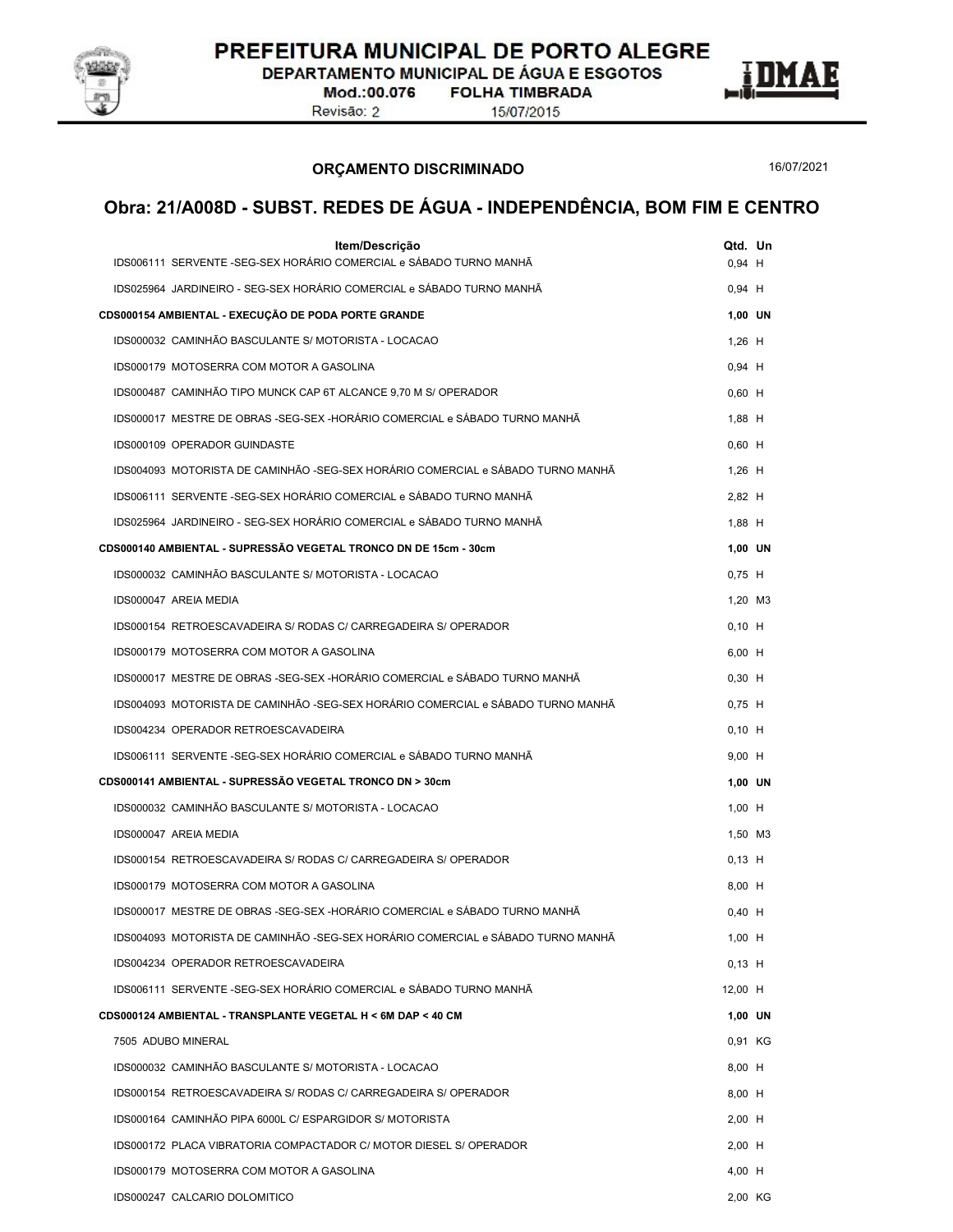

DEPARTAMENTO MUNICIPAL DE ÁGUA E ESGOTOS

Mod.:00.076 Revisão: 2

**FOLHA TIMBRADA** 

15/07/2015

ORÇAMENTO DISCRIMINADO

16/07/2021

E

| IDS000248 ESCORA METALICA 1,90 A 3,20 - REGULAVEL - LOCAÇÃO<br>0,50 MS<br>IDS000008 BIOLOGO<br>4,00 H<br>IDS000017 MESTRE DE OBRAS -SEG-SEX -HORÁRIO COMERCIAL e SÁBADO TURNO MANHÃ<br>$1,00$ H<br>IDS004093 MOTORISTA DE CAMINHÃO -SEG-SEX HORÁRIO COMERCIAL e SÁBADO TURNO MANHÃ<br>10,00 H<br>IDS004234 OPERADOR RETROESCAVADEIRA<br>8,00 H<br>IDS004257 OPERADOR MARTELETE COMPACTADOR -SEG-SEX HOR.COMERCIAL e SÁBADO T MANHÃ<br>$2,00$ H<br>IDS006111 SERVENTE -SEG-SEX HORÁRIO COMERCIAL e SÁBADO TURNO MANHÃ<br>28,00 H<br>CDS000123 AMBIENTAL - TRANSPLANTE VEGETAL H > 6M O DAP > 40 CM<br>1,00 UN<br>7505 ADUBO MINERAL<br>1,00 KG<br>IDS000032 CAMINHÃO BASCULANTE S/ MOTORISTA - LOCACAO<br>16,00 H<br>IDS000154 RETROESCAVADEIRA S/ RODAS C/ CARREGADEIRA S/ OPERADOR<br>16,00 H<br>IDS000164 CAMINHÃO PIPA 6000L C/ ESPARGIDOR S/ MOTORISTA<br>4,00 H<br>IDS000172 PLACA VIBRATORIA COMPACTADOR C/ MOTOR DIESEL S/ OPERADOR<br>4,00 H<br>8,00 H<br>IDS000179 MOTOSERRA COM MOTOR A GASOLINA<br>IDS000247 CALCARIO DOLOMITICO<br>2,00 KG<br>IDS000248 ESCORA METALICA 1,90 A 3,20 - REGULAVEL - LOCAÇÃO<br>1,00 MS<br>IDS000008 BIOLOGO<br>8,00 H<br>IDS000017 MESTRE DE OBRAS -SEG-SEX -HORÁRIO COMERCIAL e SÁBADO TURNO MANHÃ<br>$2,00$ H<br>IDS004093 MOTORISTA DE CAMINHÃO -SEG-SEX HORÁRIO COMERCIAL e SÁBADO TURNO MANHÃ<br>20,00 H<br>IDS004234 OPERADOR RETROESCAVADEIRA<br>16,00 H<br>IDS004257 OPERADOR MARTELETE COMPACTADOR -SEG-SEX HOR.COMERCIAL e SÁBADO T MANHÃ<br>4,00 H<br>IDS006111 SERVENTE -SEG-SEX HORÁRIO COMERCIAL e SÁBADO TURNO MANHÃ<br>56,00 H<br>CDS001055 AMBIENTAL - SUPERVISÃO AMBIENTAL E OPERACIONAL<br>18,00 MS<br>IDS000474 VEICULO UTILITÁRIO C/ MOTORISTA<br>288,00 H<br>IDS000343 PROFISSIONAL NÍVEL SUPERIOR<br>288,00 H<br>CDS001056 AMBIENTAL - RELATÓRIO DA SUPERVISÃO AMBIENTAL E OPERACIONAL<br>5,00 UN<br>5,00 UN<br>IDS000031 TAXA RESPONSABILIDADE TECNICA - ACIMA DE R\$ 15.000,01<br>140,00 H<br>IDS000037 EQUIPAMENTO DE COMPUTADOR<br>IDS000303 IMPRESSÃO P&B e COLORIDA A4 - LASER<br>250,00 UN<br>IDS000304 PLOTAGEM PB EM PDF<br>10,00 M2<br>IDS000010 DIGITADOR<br>40,00 H<br>IDS000343 PROFISSIONAL NÍVEL SUPERIOR<br>40,00 H<br>IDS000528 AUXILIAR TECNICO<br>40,00 H<br>IDS002355 DESENHISTA<br>20,00 H<br>CDS000201 REMANEJAMENTO DE REDE TELEFONICA<br>60,00 M<br>IDS000047 AREIA MEDIA<br>3,60 M3<br>$0,20$ H | Item/Descrição                                                  | Qtd. Un |  |
|-------------------------------------------------------------------------------------------------------------------------------------------------------------------------------------------------------------------------------------------------------------------------------------------------------------------------------------------------------------------------------------------------------------------------------------------------------------------------------------------------------------------------------------------------------------------------------------------------------------------------------------------------------------------------------------------------------------------------------------------------------------------------------------------------------------------------------------------------------------------------------------------------------------------------------------------------------------------------------------------------------------------------------------------------------------------------------------------------------------------------------------------------------------------------------------------------------------------------------------------------------------------------------------------------------------------------------------------------------------------------------------------------------------------------------------------------------------------------------------------------------------------------------------------------------------------------------------------------------------------------------------------------------------------------------------------------------------------------------------------------------------------------------------------------------------------------------------------------------------------------------------------------------------------------------------------------------------------------------------------------------------------------------------------------------------------------------------------------------------------------------------------------------------------------------------------------------------------------------------------------------------------------------------------------------------------------------------------------------------------------------------------|-----------------------------------------------------------------|---------|--|
|                                                                                                                                                                                                                                                                                                                                                                                                                                                                                                                                                                                                                                                                                                                                                                                                                                                                                                                                                                                                                                                                                                                                                                                                                                                                                                                                                                                                                                                                                                                                                                                                                                                                                                                                                                                                                                                                                                                                                                                                                                                                                                                                                                                                                                                                                                                                                                                           |                                                                 |         |  |
|                                                                                                                                                                                                                                                                                                                                                                                                                                                                                                                                                                                                                                                                                                                                                                                                                                                                                                                                                                                                                                                                                                                                                                                                                                                                                                                                                                                                                                                                                                                                                                                                                                                                                                                                                                                                                                                                                                                                                                                                                                                                                                                                                                                                                                                                                                                                                                                           |                                                                 |         |  |
|                                                                                                                                                                                                                                                                                                                                                                                                                                                                                                                                                                                                                                                                                                                                                                                                                                                                                                                                                                                                                                                                                                                                                                                                                                                                                                                                                                                                                                                                                                                                                                                                                                                                                                                                                                                                                                                                                                                                                                                                                                                                                                                                                                                                                                                                                                                                                                                           |                                                                 |         |  |
|                                                                                                                                                                                                                                                                                                                                                                                                                                                                                                                                                                                                                                                                                                                                                                                                                                                                                                                                                                                                                                                                                                                                                                                                                                                                                                                                                                                                                                                                                                                                                                                                                                                                                                                                                                                                                                                                                                                                                                                                                                                                                                                                                                                                                                                                                                                                                                                           |                                                                 |         |  |
|                                                                                                                                                                                                                                                                                                                                                                                                                                                                                                                                                                                                                                                                                                                                                                                                                                                                                                                                                                                                                                                                                                                                                                                                                                                                                                                                                                                                                                                                                                                                                                                                                                                                                                                                                                                                                                                                                                                                                                                                                                                                                                                                                                                                                                                                                                                                                                                           |                                                                 |         |  |
|                                                                                                                                                                                                                                                                                                                                                                                                                                                                                                                                                                                                                                                                                                                                                                                                                                                                                                                                                                                                                                                                                                                                                                                                                                                                                                                                                                                                                                                                                                                                                                                                                                                                                                                                                                                                                                                                                                                                                                                                                                                                                                                                                                                                                                                                                                                                                                                           |                                                                 |         |  |
|                                                                                                                                                                                                                                                                                                                                                                                                                                                                                                                                                                                                                                                                                                                                                                                                                                                                                                                                                                                                                                                                                                                                                                                                                                                                                                                                                                                                                                                                                                                                                                                                                                                                                                                                                                                                                                                                                                                                                                                                                                                                                                                                                                                                                                                                                                                                                                                           |                                                                 |         |  |
|                                                                                                                                                                                                                                                                                                                                                                                                                                                                                                                                                                                                                                                                                                                                                                                                                                                                                                                                                                                                                                                                                                                                                                                                                                                                                                                                                                                                                                                                                                                                                                                                                                                                                                                                                                                                                                                                                                                                                                                                                                                                                                                                                                                                                                                                                                                                                                                           |                                                                 |         |  |
|                                                                                                                                                                                                                                                                                                                                                                                                                                                                                                                                                                                                                                                                                                                                                                                                                                                                                                                                                                                                                                                                                                                                                                                                                                                                                                                                                                                                                                                                                                                                                                                                                                                                                                                                                                                                                                                                                                                                                                                                                                                                                                                                                                                                                                                                                                                                                                                           |                                                                 |         |  |
|                                                                                                                                                                                                                                                                                                                                                                                                                                                                                                                                                                                                                                                                                                                                                                                                                                                                                                                                                                                                                                                                                                                                                                                                                                                                                                                                                                                                                                                                                                                                                                                                                                                                                                                                                                                                                                                                                                                                                                                                                                                                                                                                                                                                                                                                                                                                                                                           |                                                                 |         |  |
|                                                                                                                                                                                                                                                                                                                                                                                                                                                                                                                                                                                                                                                                                                                                                                                                                                                                                                                                                                                                                                                                                                                                                                                                                                                                                                                                                                                                                                                                                                                                                                                                                                                                                                                                                                                                                                                                                                                                                                                                                                                                                                                                                                                                                                                                                                                                                                                           |                                                                 |         |  |
|                                                                                                                                                                                                                                                                                                                                                                                                                                                                                                                                                                                                                                                                                                                                                                                                                                                                                                                                                                                                                                                                                                                                                                                                                                                                                                                                                                                                                                                                                                                                                                                                                                                                                                                                                                                                                                                                                                                                                                                                                                                                                                                                                                                                                                                                                                                                                                                           |                                                                 |         |  |
|                                                                                                                                                                                                                                                                                                                                                                                                                                                                                                                                                                                                                                                                                                                                                                                                                                                                                                                                                                                                                                                                                                                                                                                                                                                                                                                                                                                                                                                                                                                                                                                                                                                                                                                                                                                                                                                                                                                                                                                                                                                                                                                                                                                                                                                                                                                                                                                           |                                                                 |         |  |
|                                                                                                                                                                                                                                                                                                                                                                                                                                                                                                                                                                                                                                                                                                                                                                                                                                                                                                                                                                                                                                                                                                                                                                                                                                                                                                                                                                                                                                                                                                                                                                                                                                                                                                                                                                                                                                                                                                                                                                                                                                                                                                                                                                                                                                                                                                                                                                                           |                                                                 |         |  |
|                                                                                                                                                                                                                                                                                                                                                                                                                                                                                                                                                                                                                                                                                                                                                                                                                                                                                                                                                                                                                                                                                                                                                                                                                                                                                                                                                                                                                                                                                                                                                                                                                                                                                                                                                                                                                                                                                                                                                                                                                                                                                                                                                                                                                                                                                                                                                                                           |                                                                 |         |  |
|                                                                                                                                                                                                                                                                                                                                                                                                                                                                                                                                                                                                                                                                                                                                                                                                                                                                                                                                                                                                                                                                                                                                                                                                                                                                                                                                                                                                                                                                                                                                                                                                                                                                                                                                                                                                                                                                                                                                                                                                                                                                                                                                                                                                                                                                                                                                                                                           |                                                                 |         |  |
|                                                                                                                                                                                                                                                                                                                                                                                                                                                                                                                                                                                                                                                                                                                                                                                                                                                                                                                                                                                                                                                                                                                                                                                                                                                                                                                                                                                                                                                                                                                                                                                                                                                                                                                                                                                                                                                                                                                                                                                                                                                                                                                                                                                                                                                                                                                                                                                           |                                                                 |         |  |
|                                                                                                                                                                                                                                                                                                                                                                                                                                                                                                                                                                                                                                                                                                                                                                                                                                                                                                                                                                                                                                                                                                                                                                                                                                                                                                                                                                                                                                                                                                                                                                                                                                                                                                                                                                                                                                                                                                                                                                                                                                                                                                                                                                                                                                                                                                                                                                                           |                                                                 |         |  |
|                                                                                                                                                                                                                                                                                                                                                                                                                                                                                                                                                                                                                                                                                                                                                                                                                                                                                                                                                                                                                                                                                                                                                                                                                                                                                                                                                                                                                                                                                                                                                                                                                                                                                                                                                                                                                                                                                                                                                                                                                                                                                                                                                                                                                                                                                                                                                                                           |                                                                 |         |  |
|                                                                                                                                                                                                                                                                                                                                                                                                                                                                                                                                                                                                                                                                                                                                                                                                                                                                                                                                                                                                                                                                                                                                                                                                                                                                                                                                                                                                                                                                                                                                                                                                                                                                                                                                                                                                                                                                                                                                                                                                                                                                                                                                                                                                                                                                                                                                                                                           |                                                                 |         |  |
|                                                                                                                                                                                                                                                                                                                                                                                                                                                                                                                                                                                                                                                                                                                                                                                                                                                                                                                                                                                                                                                                                                                                                                                                                                                                                                                                                                                                                                                                                                                                                                                                                                                                                                                                                                                                                                                                                                                                                                                                                                                                                                                                                                                                                                                                                                                                                                                           |                                                                 |         |  |
|                                                                                                                                                                                                                                                                                                                                                                                                                                                                                                                                                                                                                                                                                                                                                                                                                                                                                                                                                                                                                                                                                                                                                                                                                                                                                                                                                                                                                                                                                                                                                                                                                                                                                                                                                                                                                                                                                                                                                                                                                                                                                                                                                                                                                                                                                                                                                                                           |                                                                 |         |  |
|                                                                                                                                                                                                                                                                                                                                                                                                                                                                                                                                                                                                                                                                                                                                                                                                                                                                                                                                                                                                                                                                                                                                                                                                                                                                                                                                                                                                                                                                                                                                                                                                                                                                                                                                                                                                                                                                                                                                                                                                                                                                                                                                                                                                                                                                                                                                                                                           |                                                                 |         |  |
|                                                                                                                                                                                                                                                                                                                                                                                                                                                                                                                                                                                                                                                                                                                                                                                                                                                                                                                                                                                                                                                                                                                                                                                                                                                                                                                                                                                                                                                                                                                                                                                                                                                                                                                                                                                                                                                                                                                                                                                                                                                                                                                                                                                                                                                                                                                                                                                           |                                                                 |         |  |
|                                                                                                                                                                                                                                                                                                                                                                                                                                                                                                                                                                                                                                                                                                                                                                                                                                                                                                                                                                                                                                                                                                                                                                                                                                                                                                                                                                                                                                                                                                                                                                                                                                                                                                                                                                                                                                                                                                                                                                                                                                                                                                                                                                                                                                                                                                                                                                                           |                                                                 |         |  |
|                                                                                                                                                                                                                                                                                                                                                                                                                                                                                                                                                                                                                                                                                                                                                                                                                                                                                                                                                                                                                                                                                                                                                                                                                                                                                                                                                                                                                                                                                                                                                                                                                                                                                                                                                                                                                                                                                                                                                                                                                                                                                                                                                                                                                                                                                                                                                                                           |                                                                 |         |  |
|                                                                                                                                                                                                                                                                                                                                                                                                                                                                                                                                                                                                                                                                                                                                                                                                                                                                                                                                                                                                                                                                                                                                                                                                                                                                                                                                                                                                                                                                                                                                                                                                                                                                                                                                                                                                                                                                                                                                                                                                                                                                                                                                                                                                                                                                                                                                                                                           |                                                                 |         |  |
|                                                                                                                                                                                                                                                                                                                                                                                                                                                                                                                                                                                                                                                                                                                                                                                                                                                                                                                                                                                                                                                                                                                                                                                                                                                                                                                                                                                                                                                                                                                                                                                                                                                                                                                                                                                                                                                                                                                                                                                                                                                                                                                                                                                                                                                                                                                                                                                           |                                                                 |         |  |
|                                                                                                                                                                                                                                                                                                                                                                                                                                                                                                                                                                                                                                                                                                                                                                                                                                                                                                                                                                                                                                                                                                                                                                                                                                                                                                                                                                                                                                                                                                                                                                                                                                                                                                                                                                                                                                                                                                                                                                                                                                                                                                                                                                                                                                                                                                                                                                                           |                                                                 |         |  |
|                                                                                                                                                                                                                                                                                                                                                                                                                                                                                                                                                                                                                                                                                                                                                                                                                                                                                                                                                                                                                                                                                                                                                                                                                                                                                                                                                                                                                                                                                                                                                                                                                                                                                                                                                                                                                                                                                                                                                                                                                                                                                                                                                                                                                                                                                                                                                                                           |                                                                 |         |  |
|                                                                                                                                                                                                                                                                                                                                                                                                                                                                                                                                                                                                                                                                                                                                                                                                                                                                                                                                                                                                                                                                                                                                                                                                                                                                                                                                                                                                                                                                                                                                                                                                                                                                                                                                                                                                                                                                                                                                                                                                                                                                                                                                                                                                                                                                                                                                                                                           |                                                                 |         |  |
|                                                                                                                                                                                                                                                                                                                                                                                                                                                                                                                                                                                                                                                                                                                                                                                                                                                                                                                                                                                                                                                                                                                                                                                                                                                                                                                                                                                                                                                                                                                                                                                                                                                                                                                                                                                                                                                                                                                                                                                                                                                                                                                                                                                                                                                                                                                                                                                           |                                                                 |         |  |
|                                                                                                                                                                                                                                                                                                                                                                                                                                                                                                                                                                                                                                                                                                                                                                                                                                                                                                                                                                                                                                                                                                                                                                                                                                                                                                                                                                                                                                                                                                                                                                                                                                                                                                                                                                                                                                                                                                                                                                                                                                                                                                                                                                                                                                                                                                                                                                                           |                                                                 |         |  |
|                                                                                                                                                                                                                                                                                                                                                                                                                                                                                                                                                                                                                                                                                                                                                                                                                                                                                                                                                                                                                                                                                                                                                                                                                                                                                                                                                                                                                                                                                                                                                                                                                                                                                                                                                                                                                                                                                                                                                                                                                                                                                                                                                                                                                                                                                                                                                                                           |                                                                 |         |  |
|                                                                                                                                                                                                                                                                                                                                                                                                                                                                                                                                                                                                                                                                                                                                                                                                                                                                                                                                                                                                                                                                                                                                                                                                                                                                                                                                                                                                                                                                                                                                                                                                                                                                                                                                                                                                                                                                                                                                                                                                                                                                                                                                                                                                                                                                                                                                                                                           |                                                                 |         |  |
|                                                                                                                                                                                                                                                                                                                                                                                                                                                                                                                                                                                                                                                                                                                                                                                                                                                                                                                                                                                                                                                                                                                                                                                                                                                                                                                                                                                                                                                                                                                                                                                                                                                                                                                                                                                                                                                                                                                                                                                                                                                                                                                                                                                                                                                                                                                                                                                           |                                                                 |         |  |
|                                                                                                                                                                                                                                                                                                                                                                                                                                                                                                                                                                                                                                                                                                                                                                                                                                                                                                                                                                                                                                                                                                                                                                                                                                                                                                                                                                                                                                                                                                                                                                                                                                                                                                                                                                                                                                                                                                                                                                                                                                                                                                                                                                                                                                                                                                                                                                                           | IDS000487 CAMINHÃO TIPO MUNCK CAP 6T ALCANCE 9,70 M S/ OPERADOR |         |  |